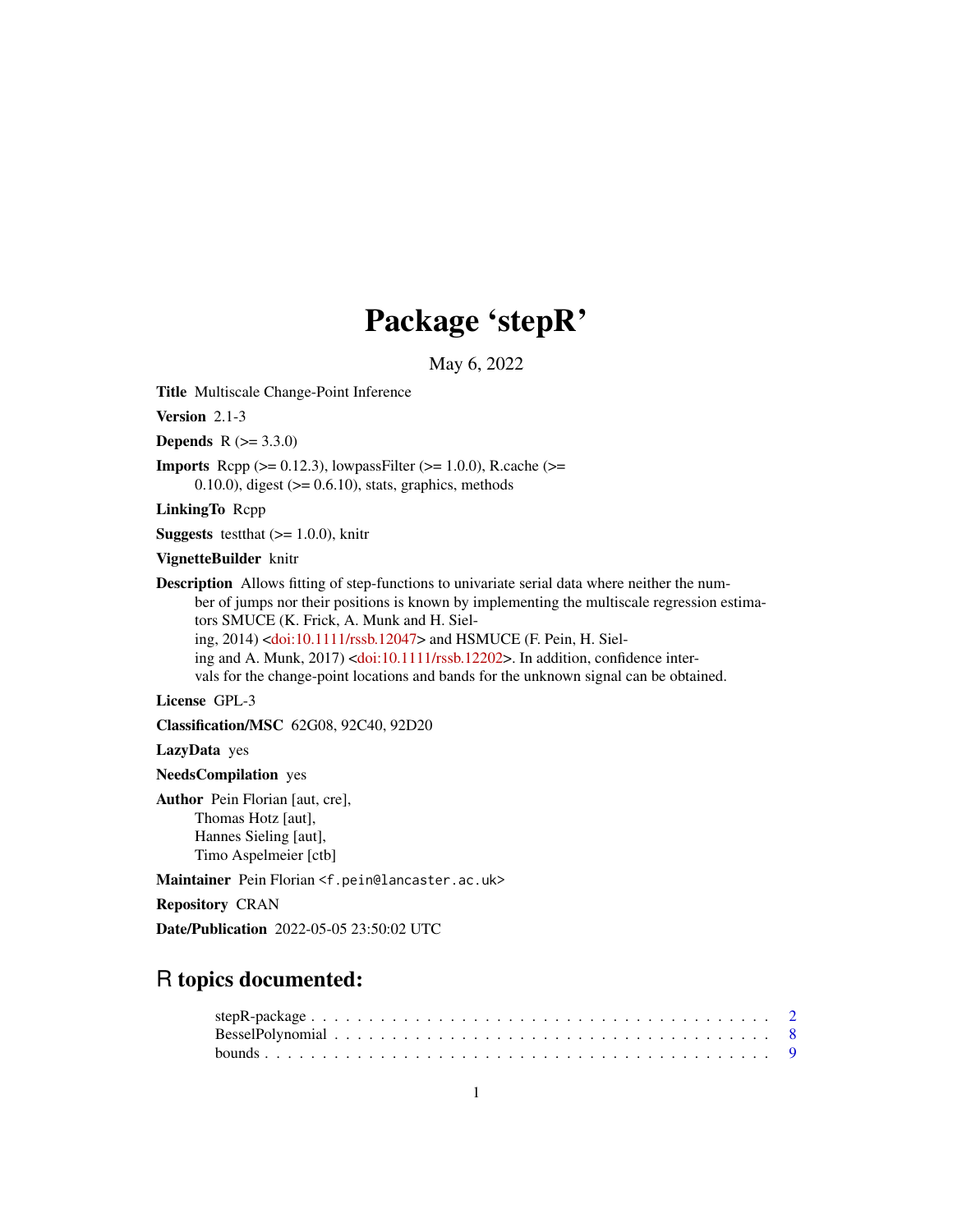<span id="page-1-0"></span>

|                                                                                                                          |  |  |  | -12 |
|--------------------------------------------------------------------------------------------------------------------------|--|--|--|-----|
|                                                                                                                          |  |  |  | -15 |
|                                                                                                                          |  |  |  | 17  |
|                                                                                                                          |  |  |  | 19  |
| dfilter                                                                                                                  |  |  |  | 26  |
|                                                                                                                          |  |  |  | 28  |
|                                                                                                                          |  |  |  | 29  |
|                                                                                                                          |  |  |  | 30  |
|                                                                                                                          |  |  |  | 32  |
| monte Carlo Simulation $\dots \dots \dots \dots \dots \dots \dots \dots \dots \dots \dots \dots \dots \dots \dots \dots$ |  |  |  | 34  |
| <b>MRC</b>                                                                                                               |  |  |  | 36  |
|                                                                                                                          |  |  |  | 39  |
|                                                                                                                          |  |  |  | 39  |
|                                                                                                                          |  |  |  | 40  |
|                                                                                                                          |  |  |  | 41  |
|                                                                                                                          |  |  |  | 41  |
|                                                                                                                          |  |  |  | 44  |
|                                                                                                                          |  |  |  | 46  |
|                                                                                                                          |  |  |  | 47  |
|                                                                                                                          |  |  |  | 49  |
|                                                                                                                          |  |  |  | 51  |
|                                                                                                                          |  |  |  | 52  |
|                                                                                                                          |  |  |  | 54  |
|                                                                                                                          |  |  |  | 57  |
|                                                                                                                          |  |  |  | 60  |
|                                                                                                                          |  |  |  | 62  |
|                                                                                                                          |  |  |  | 63  |
|                                                                                                                          |  |  |  | 65  |
| Index                                                                                                                    |  |  |  | 67  |

stepR-package *Multiscale Change-Point Inference*

# Description

Allows fitting of step-functions to univariate serial data where neither the number of jumps nor their positions is known by implementing the multiscale regression estimators SMUCE (Frick et al., 2014) and HSMUCE (Pein et al., 2017). In addition, confidence intervals for the change-point locations and bands for the unknown signal can be obtained. This is implemented in the function [stepFit](#page-53-1). Moreover, technical quantities like the statistics itself, bounds or critical values can be computed by other functions of the package. More details can be found in the vignette.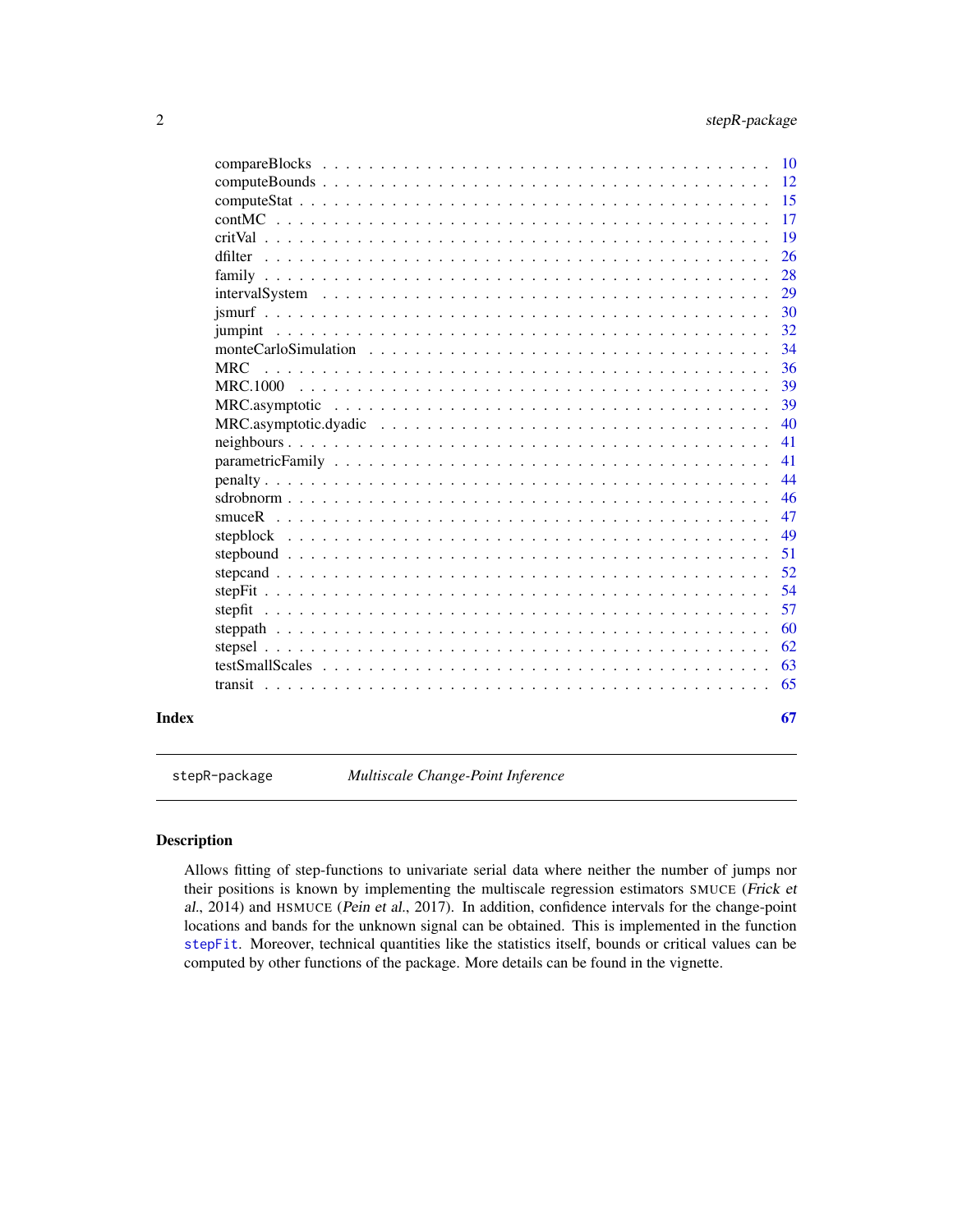# <span id="page-2-0"></span>stepR-package 3

# Details

New in version 2.0-0:

| stepFit              | Piecewise constant multiscale inference |
|----------------------|-----------------------------------------|
| critVal              | Critical values                         |
| computeBounds        | Computation of the bounds               |
| computeStat          | Computation of the multiscale statistic |
| monteCarloSimulation | Monte Carlo simulation                  |
| parametricFamily     | Parametric families                     |
| intervalSystem       | Interval systems                        |
| penalty              | Penalties                               |

From version 1.0-0:

| compareBlocks | Compare fit blockwise with ground truth |
|---------------|-----------------------------------------|
| neighbours    | Neighbouring integers                   |
| sdrobnorm     | Robust standard deviation estimate      |
| stepblock     | Step function                           |
| stepcand      | Forward selection of candidate jumps    |
| stepfit       | Fitted step function                    |
| steppath      | Solution path of step-functions         |
| stepsel       | Automatic selection of number of jumps  |

Mainly used for patchclamp recordings and may be transferred to a specialised package:

| BesselPolynomial | <b>Bessel Polynomials</b>                                    |
|------------------|--------------------------------------------------------------|
| <b>contMC</b>    | Continuous time Markov chain                                 |
| dfilter          | Digital filters                                              |
| ismurf           | Reconstruct filtered piecewise constant functions with noise |
| transit          | TRANSIT algorithm for detecting jumps                        |

Deprecated (please read the documentation of them theirself for more details):

| <b>MRC</b>            | Compute Multiresolution Criterion                                  |
|-----------------------|--------------------------------------------------------------------|
| MRC.1000              | Values of the MRC statistic for 1,000 observations (all intervals) |
| MRC.asymptotic        | "Asymptotic" values of the MRC statistic (all intervals)           |
| MRC.asymptotic.dyadic | "Asymptotic" values of the MRC statistic(dyadic intervals)         |
| bounds                | Bounds based on MRC                                                |
| family                | Family of distributions                                            |
| smuceR                | Piecewise constant regression with SMUCE                           |
|                       |                                                                    |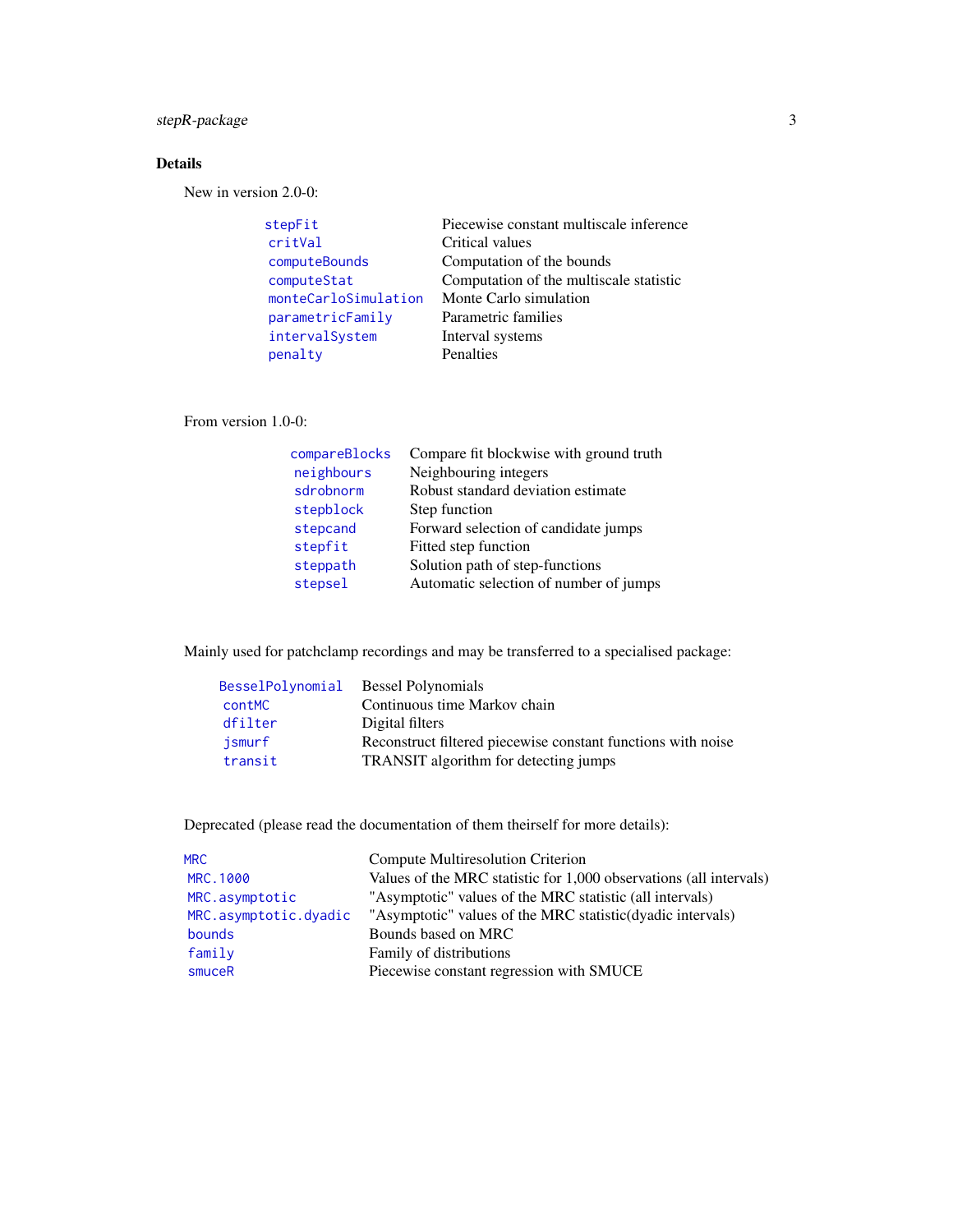#### <span id="page-3-0"></span>Storing of Monte-Carlo simulations

If q == NULL in [critVal](#page-18-1), [stepFit](#page-53-1) or [computeBounds](#page-11-1) a Monte-Carlo simulation is required for computing critical values. Since a Monte-Carlo simulation lasts potentially much longer (up to several hours or days if the number of observations is in the millions) than the main calculations, this package offers multiple possibilities for saving and loading the simulations. Simulations can either be saved in the workspace in the variable critValStepRTab or persistently on the file system for which the package [R.cache](#page-0-0) is used. Moreover, storing in and loading from variables and [RDS](#page-0-0) files is supported. Finally, a pre-simulated collection of simulations can be accessed by installing the package stepRdata available from [http://www.stochastik.math.](http://www.stochastik.math.uni-goettingen.de/stepRdata_1.0-0.tar.gz) [uni-goettingen.de/stepRdata\\_1.0-0.tar.gz](http://www.stochastik.math.uni-goettingen.de/stepRdata_1.0-0.tar.gz). By default simulations will be saved in the workspace and on the file system. For more details and for how simulation can be removed see Section Simulating, saving and loading of Monte-Carlo simulations in [critVal](#page-18-1).

#### References

Frick, K., Munk, A., Sieling, H. (2014) Multiscale change-point inference. With discussion and rejoinder by the authors. *Journal of the Royal Statistical Society, Series B* 76(3), 495–580.

Pein, F., Sieling, H., Munk, A. (2017) Heterogeneous change point inference. *Journal of the Royal Statistical Society, Series B*, 79(4), 1207–1227.

Pein, F., Tecuapetla-Gómez, I., Schütte, O., Steinem, C., Munk, A. (2017) Fully-automatic multiresolution idealization for filtered ion channel recordings: flickering event detection. *arXiv*:1706.03671.

Hotz, T., Schütte, O., Sieling, H., Polupanow, T., Diederichsen, U., Steinem, C., and Munk, A. (2013) Idealizing ion channel recordings by a jump segmentation multiresolution filter. *IEEE Transactions on NanoBioscience* 12(4), 376–386.

VanDongen, A. M. J. (1996) A new algorithm for idealizing single ion channel data containing multiple unknown conductance levels. *Biophysical Journal* 70(3), 1303–1315.

Futschik, A., Hotz, T., Munk, A., Sieling, H. (2014) Multiresolution DNA partitioning: statistical evidence for segments. *Bioinformatics*, 30(16), 2255–2262.

Boysen, L., Kempe, A., Liebscher, V., Munk, A., Wittich, O. (2009) Consistencies and rates of convergence of jump-penalized least squares estimators. *The Annals of Statistics* 37(1), 157–183.

Davies, P. L., Kovac, A. (2001) Local extremes, runs, strings and multiresolution. *The Annals of Statistics* 29, 1–65.

Friedrich, F., Kempe, A., Liebscher, V., Winkler, G. (2008) Complexity penalized M-estimation: fast computation. *Journal of Computational and Graphical Statistics* 17(1), 201–224.

#### See Also

[stepFit](#page-53-1), [critVal](#page-18-1), [computeStat](#page-14-1), [computeBounds](#page-11-1), [jsmurf](#page-29-1), [transit](#page-64-1), [sdrobnorm](#page-45-1), [compareBlocks](#page-9-1), [parametricFamily,](#page-40-1) [intervalSystem,](#page-28-1) [penalty](#page-43-1)

```
# generate random observations
set.seed(1)
n < - 100Lx \leq -\text{seq}(1 / n, 1, 1 / n)
```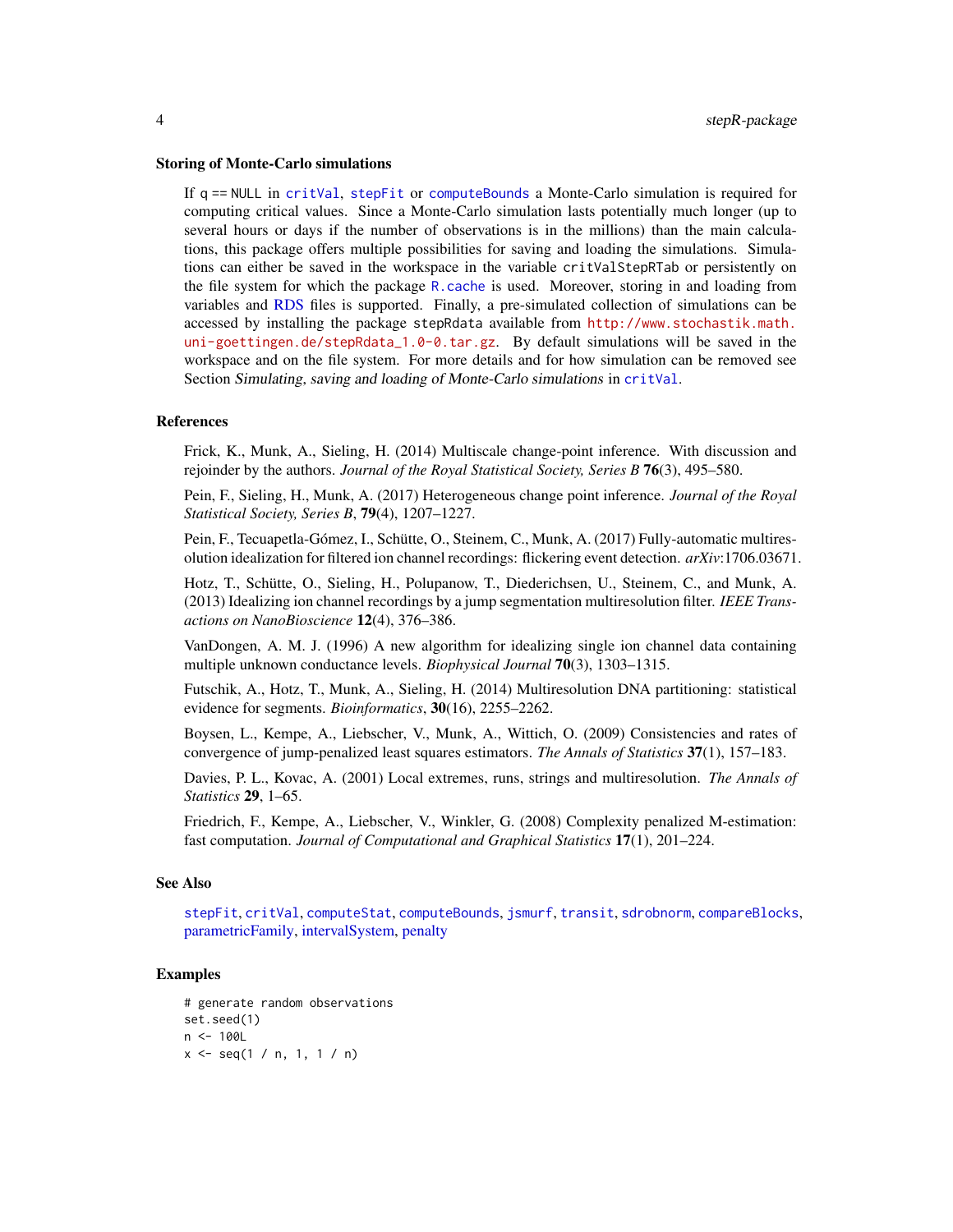```
mu \le stepfit(cost = 0, family = "gauss", value = c(0, 3, 0, -2, 0), param = NULL,
              leftEnd = x[c(1, 21, 26, 71, 81)],rightEnd = x[c(20, 25, 70, 80, 100)], x0 = 0,leftIndex = c(1, 21, 26, 71, 81),rightIndex = c(20, 25, 70, 80, 100))sigma0 < -0.5epsilon <- rnorm(n, 0, sigma0)
y <- fitted(mu) + epsilon
plot(x, y, pch = 16, col = "grey30", ylim = c(-3, 4))lines(mu, lwd = 3)# computation of SMUCE and its confidence statements
fit \le stepFit(y, x = x, alpha = 0.5, jumpint = TRUE, confband = TRUE)
lines(fit, lwd = 3, col = "red", lty = "22")# confidence intervals for the change-point locations
points(jumpint(fit), col = "red", lwd = 3)
# confidence band
lines(confband(fit), lty = "22", col = "darkred", lw = 2)# higher significance level for larger detection power, but less confidence
# suggested for screening purposes
stepFit(y, x = x, alpha = 0.9, jumpint = TRUE, confband = TRUE)# smaller significance level for the small risk that the number of
# change-points is overestimated with probability not more than 5%,
# but smaller detection power
stepFit(y, x = x, alpha = 0.05, jumpint = TRUE, confband = TRUE)
## Not run:
# different interval system, lengths, penalty and given parameter sd
stepFit(y, x = x, alpha = 0.5, intervalSystem = "dyaLen",
        lengths = c(1L, 2L, 4L, 8L), penalty = "weights",
        weights = c(0.4, 0.3, 0.2, 0.1), sd = sigma0,
        jumpint = TRUE, confband = TRUE)
# the above calls saved and (attempted to) load Monte-Carlo simulations and
# simulated them for nq = 128 observations
# in the following call no saving, no loading and simulation for n = 100
# observations is required, progress of the simulation will be reported
stepFit(y, x = x, alpha = 0.5, jumpint = TRUE, confband = TRUE, messages = 1000L,
        options = list(simulation = "vector", load = list(), save = list()))
## End(Not run)
# critVal was called in stepFit, can be called explicitly,
# for instance outside of a for loop to save computation time
qVector \le critVal(100L, alpha = 0.5)
identical(stepFit(y, x = x, q = qVector, jumpint = TRUE, confband = TRUE), fit)qValue \leq -critVal(100L, alpha = 0.5, output = "value")identical(stepFit(y, x = x, q = qValue, jumpint = TRUE, confband = TRUE), fit)# computeBounds gives the multiscale contraint
computeBounds(y, alpha = 0.5)
```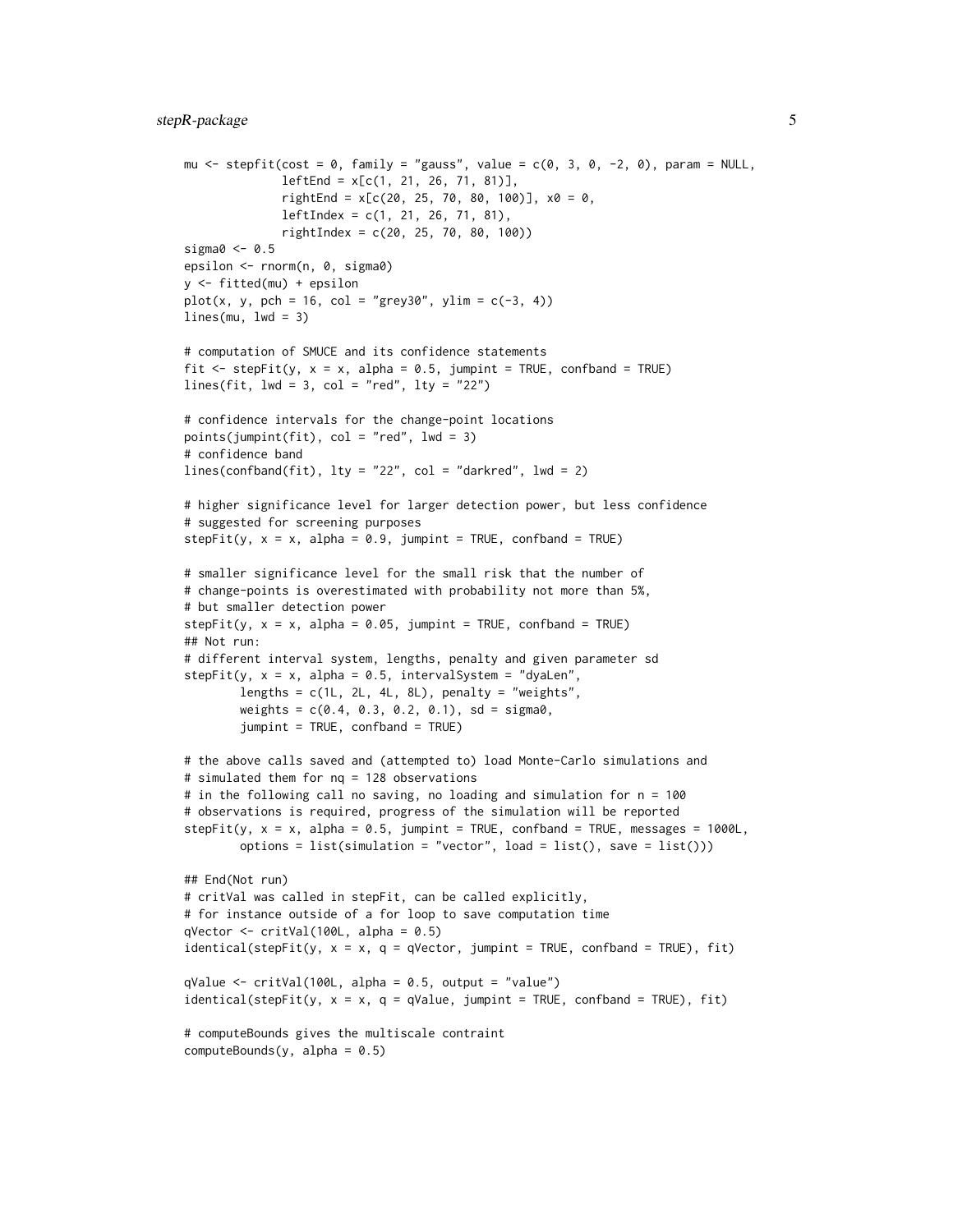```
## Not run:
# monteCarloSimulation will be called in critVal if required
# can be called explicitly
stat <- monteCarloSimulation(n = 100L)
identical(critVal(n = 100L, alpha = 0.5, stat = stat),critVal(n = 100L, alpha = 0.5,options = list(load = list(), simulation = "vector")))
identical(critVal(n = 100L, alpha = 0.5, stat = stat, output = "value"),
          critVal(n = 100L, alpha = 0.5, output = "value",options = list(load = list(), simulation = "vector"))stat <- monteCarloSimulation(n = 100L, output = "maximum")
identical(critVal(n = 100L, alpha = 0.5, stat = stat),critVal(n = 100L, alpha = 0.5,options = list(load = list(), simulation = "vector")))
identical(critVal(n = 100L, alpha = 0.5, stat = stat, output = "value"),critVal(n = 100L, alpha = 0.5, output = "value",options = list(load = list(), simulation = "vector")))
## End(Not run)
# fit satisfies the multiscale contraint, i.e.
# the computed penalized multiscale statistic is not larger than the global quantile
computeStat(y, signal = fit, output = "maximum") \leq qValue# multiscale vector of statistics is componentwise not larger than
# the vector of critical values
all(computeStat(y, signal = fit, output = "vector") \leq qVector)
## Not run:
# family "hsmuce"
set.seed(1)
y <- c(rnorm(50, 0, 1), rnorm(50, 1, 0.2))
plot(x, y, pch = 16, col = "grey30", ylim = c(-2.5, 2))# computation of HSMUCE and its confidence statements
fit \le stepFit(y, x = x, alpha = 0.5, family = "hsmuce",
               jumpint = TRUE, confband = TRUE)
lines(fit, lwd = 3, col = "red", lty = "22")# confidence intervals for the change-point locations
points(jumpint(fit), col = "red", lwd = 3)
# confidence band
lines(confband(fit), lty = "22", col = "darkred", lwd = 2)
# for comparison SMUCE, not recommend to use here
lines(stepFit(y, x = x, alpha = 0.5,
              jumpint = TRUE, confband = TRUE),
      1wd = 3, col = "blue", 1ty = "22")# family "mDependentPS"
# generate observations from a moving average process
set.seed(1)
```
 $y \leq -c$ (rep(0, 50), rep(2, 50)) +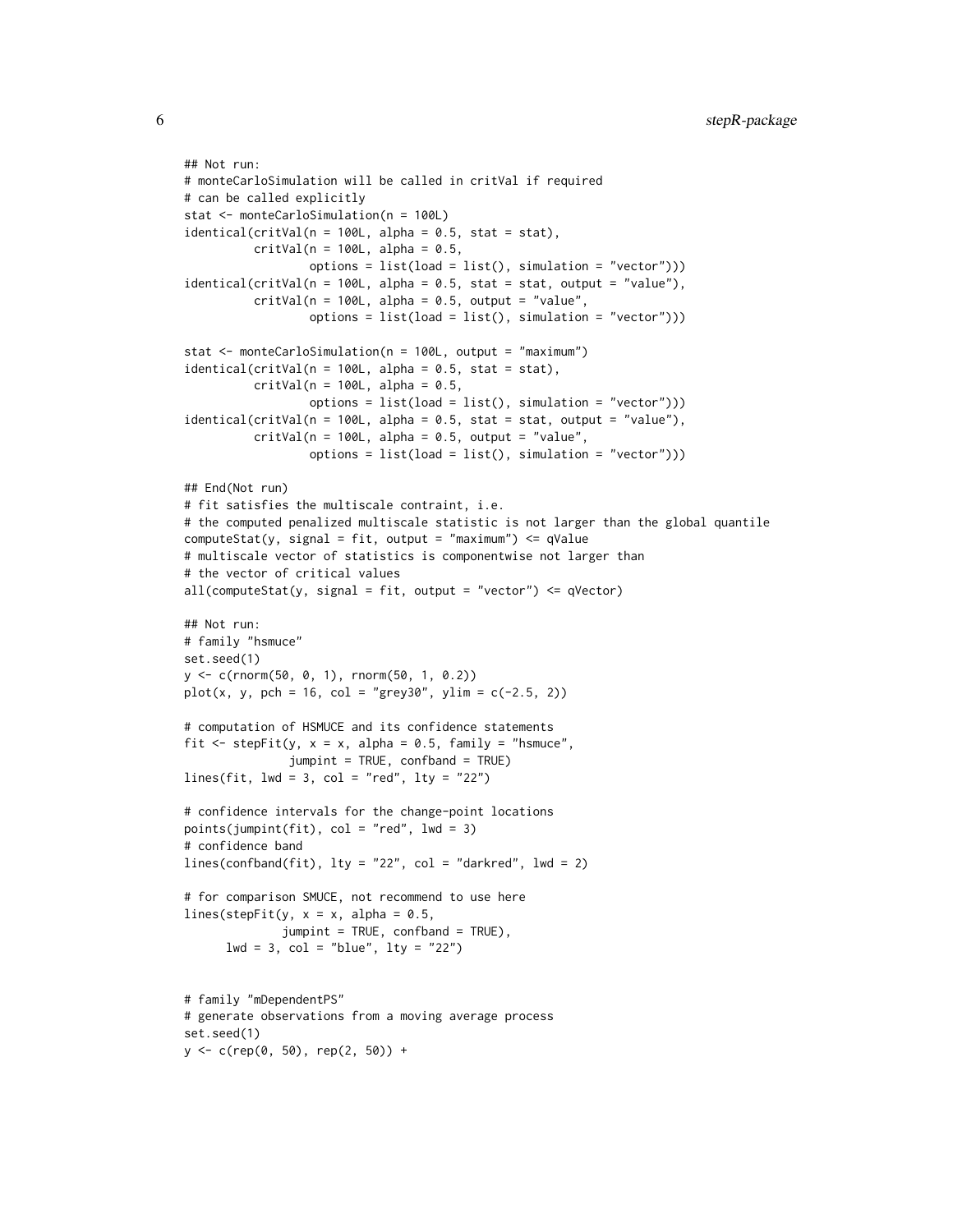# stepR-package 7

```
as.numeric(arima.sim(n = 100, list(ar = c(), ma = c(0.8, 0.5, 0.3)), sd = sigma0))
correlations \leq as.numeric(ARMAacf(ar = c(), ma = c(0.8, 0.5, 0.3), lag.max = 3))
covariances <- sigma0^2 * correlations
plot(x, y, pch = 16, col = "grey30", ylim = c(-2, 4))# computation of SMUCE for dependent observations with given covariances
fit \le stepFit(y, x = x, alpha = 0.5, family = "mDependentPS",
               covariances = covariances, jumpint = TRUE, confband = TRUE)lines(fit, lwd = 3, col = "red", lty = "22")# confidence intervals for the change-point locations
points(jumpint(fit), col = "red", lwd = 3)
# confidence band
lines(confband(fit), lty = "22", col = "darkred", lwd = 2)
# for comparison SMUCE for independent observations, not recommend to use here
lines(stepFit(y, x = x, alpha = 0.5,
              jumpint = TRUE, confband = TRUE),
      1wd = 3, col = "blue", 1ty = "22")# with given correlations, standard deviation will be estimated by sdrobnorm
stepFit(y, x = x, alpha = 0.5, family = "mDependentPS",
        correlations = correlations, jumpint = TRUE, confband = TRUE)
# examples from version 1.0-0
# estimating step-functions with Gaussian white noise added
# simulate a Gaussian hidden Markov model of length 1000 with 2 states
# with identical transition rates 0.01, and signal-to-noise ratio 2
sim <- contMC(1e3, 0:1, matrix(c(0, 0.01, 0.01, 0), 2), param=1/2)
plot(sim$data, cex = 0.1)lines(sim$cont, col="red")
# maximum-likelihood estimation under multiresolution constraints
fit.MRC <- smuceR(sim$data$y, sim$data$x)
lines(fit.MRC, col="blue")
# choose number of jumps using BIC
path <- steppath(sim$data$y, sim$data$x, max.blocks=1e2)
fit.BIC <- path[[stepsel.BIC(path)]]
lines(fit.BIC, col="green3", lty = 2)
# estimate after filtering
# simulate filtered ion channel recording with two states
set.seed(9)
# sampling rate 10 kHz
sampling <- 1e4
# tenfold oversampling
over <- 10
# 1 kHz 4-pole Bessel-filter, adjusted for oversampling
cutoff < -1e3df.over <- dfilter("bessel", list(pole=4, cutoff=cutoff / sampling / over))
# two states, leaving state 1 at 10 Hz, state 2 at 20 Hz
rates \le rbind(c(0, 10), c(20, 0))
# simulate 0.5 s, level 0 corresponds to state 1, level 1 to state 2
```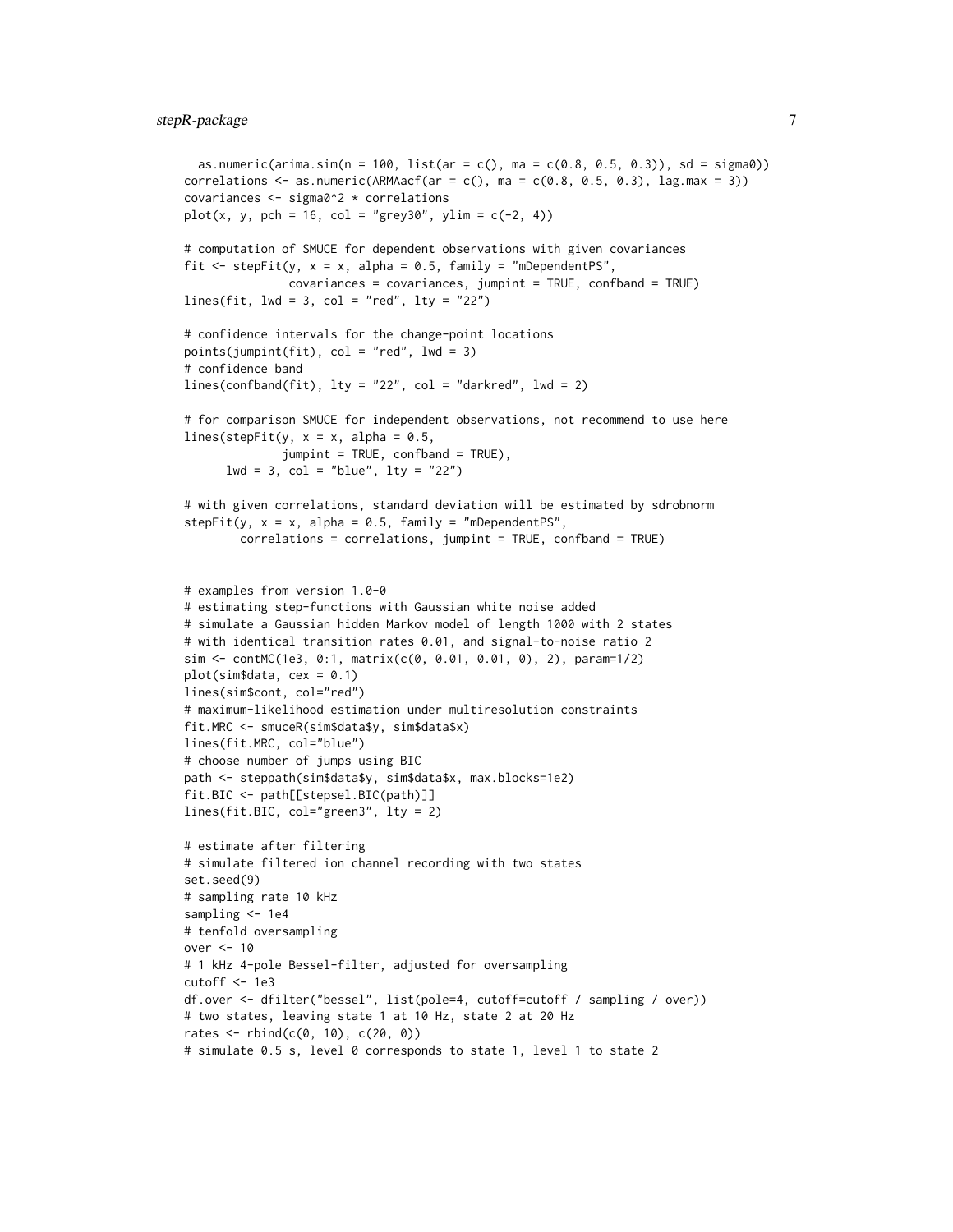```
# noise level is 0.3 after filtering
Sim <- contMC(0.5 * sampling, 0:1, rates, sampling=sampling, family="gaussKern",
  param = list(df=df.over, over=over, sd=0.3))
plot(Sim$data, pch = ".")
lines(Sim$discr, col = "red")
# fit under multiresolution constraints using filter corresponding to sample rate
df <- dfilter("bessel", list(pole=4, cutoff=cutoff / sampling))
Fit.MRC <- jsmurf(Sim$data$y, Sim$data$x, param=df, r=1e2)
lines(Fit.MRC, col = "blue")
# fit using TRANSIT
Fit.trans <- transit(Sim$data$y, Sim$data$x)
lines(Fit.trans, col = "green3", lty=2)
```
## End(Not run)

<span id="page-7-1"></span>BesselPolynomial *Bessel Polynomials*

# Description

Recursively compute coefficients of Bessel Polynomials.

Deprecation warning: This function is a help function for the Bessel filters in [dfilter](#page-25-1) and may be removed when [dfilter](#page-25-1) will be removed.

#### Usage

```
BesselPolynomial(n, reverse = FALSE)
```
#### Arguments

|         | order                                                             |
|---------|-------------------------------------------------------------------|
| reverse | whether to return the coefficients of a reverse Bessel Polynomial |

#### Value

Returns the polynom's coefficients ordered increasing with the exponent, i.e. starting with the intercept, as for [polyroot](#page-0-0).

#### See Also

[dfilter](#page-25-1), [bessel](#page-0-0), [polyroot](#page-0-0)

#### Examples

# 15 x^3 + 15 x^2 + 6 x + 1 BesselPolynomial(3)

<span id="page-7-0"></span>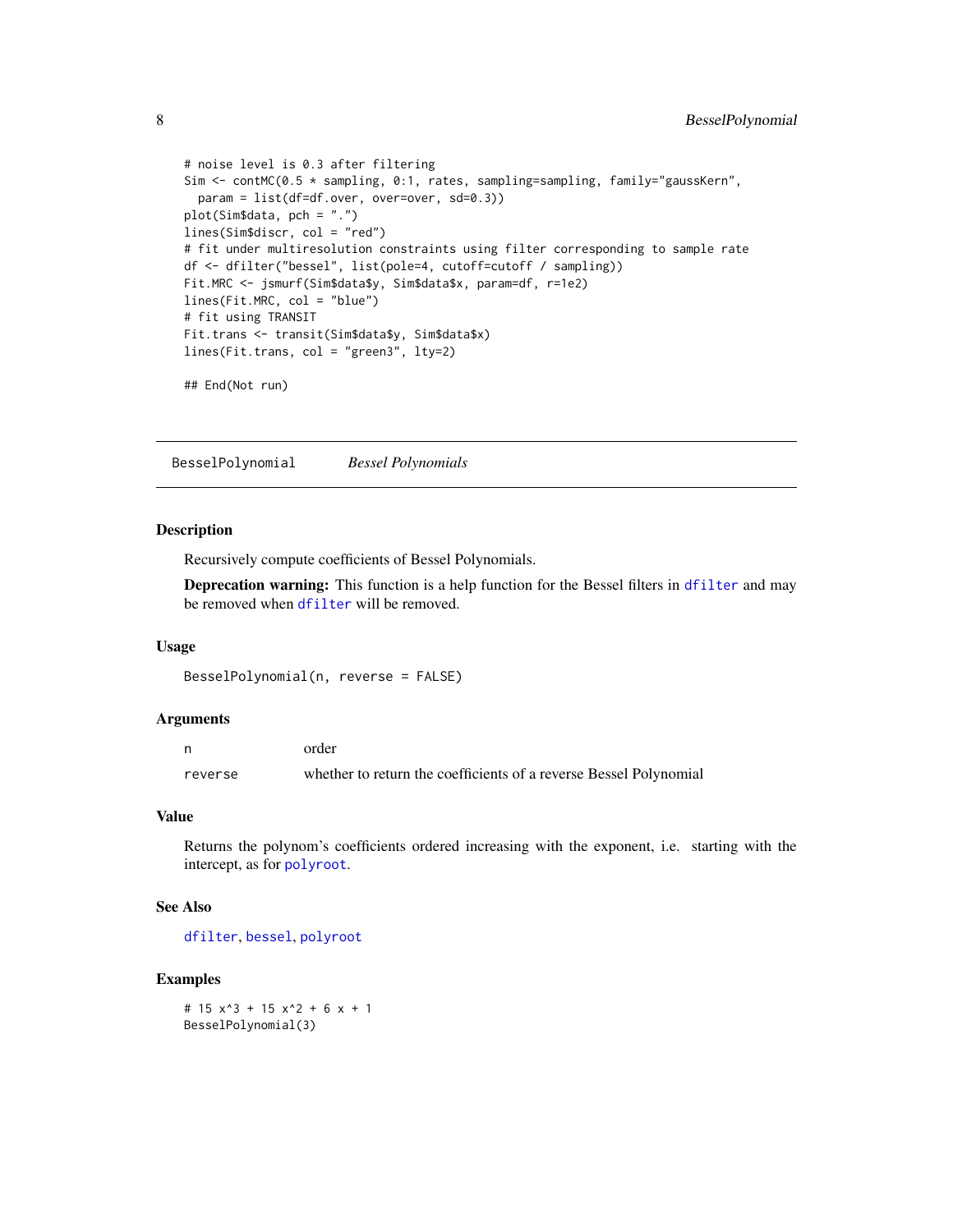#### <span id="page-8-1"></span><span id="page-8-0"></span>Description

Computes two-sided bounds for a set of intervals based on a multiresolution criterion (MRC).

Deprecation warning: This function is deprecated, but still working, however, may be defunct in a future version. Please use instead the function [computeBounds](#page-11-1). An example how to reproduce results (currently only [family](#page-27-1) "gauss" is supported) is given below.

#### Usage

```
bounds(y, type = "MRC", \dots)
bounds.MRC(y, q, alpha = 0.05, r = ceiling(50 / min(alpha, 1 - alpha)),
  lengths = if(family == "gaussKern")2^(floor(log2(length(y))):ceiling(log2(length(param$kern)))) else
    2^{(floor(\log 2(\text{length}(y))):\emptyset)}, penalty = c("none", "len", "var", "sqrt"),
 name = if(family == "gaussKern") ".MRC.ktable" else ".MRC.table", pos = .GlobalEnv,
 family = c("gauss", "gaussvar", "poisson", "binomial","gaussKern"), param = NULL,
  subset, max.iter = 1e^2, eps = 1e-3)
## S3 method for class 'bounds'
x[subset]
```
# Arguments

| у             | a numeric vector containing the serial data                                                                                                                                                                                          |
|---------------|--------------------------------------------------------------------------------------------------------------------------------------------------------------------------------------------------------------------------------------|
| type          | so far only bounds of type "MRC" are implemented                                                                                                                                                                                     |
| $\cdots$      | further arguments to be passed on to bounds. MRC                                                                                                                                                                                     |
| q             | quantile of the MRC; if specified, alpha and r will be ignored                                                                                                                                                                       |
| alpha         | level of significance                                                                                                                                                                                                                |
| r             | number of simulations to use to obtain quantile of MRC for specified alpha                                                                                                                                                           |
| lengths       | vector of interval lengths to use, dyadic intervals by default                                                                                                                                                                       |
| penalty       | penalty term in the multiresolution statistic: "none" for no penalty, "len" for<br>penalizing the length of an interval, "var" for penalizing the variance over an<br>interval, and "sqrt" for penalizing the square root of the MRC |
| family, param | specifies distribution of data, see family                                                                                                                                                                                           |
| subset        | a subset of indices of y for which bounds should be aggregated                                                                                                                                                                       |
| name, pos     | under which name and where precomputed results are stored, or retrieved, see<br>assign                                                                                                                                               |
| max.iter      | maximal iterations in Newton's method to compute non-Gaussian MRC bounds                                                                                                                                                             |
| eps           | tolerance in Newton's method                                                                                                                                                                                                         |
| X             | an object of class bounds                                                                                                                                                                                                            |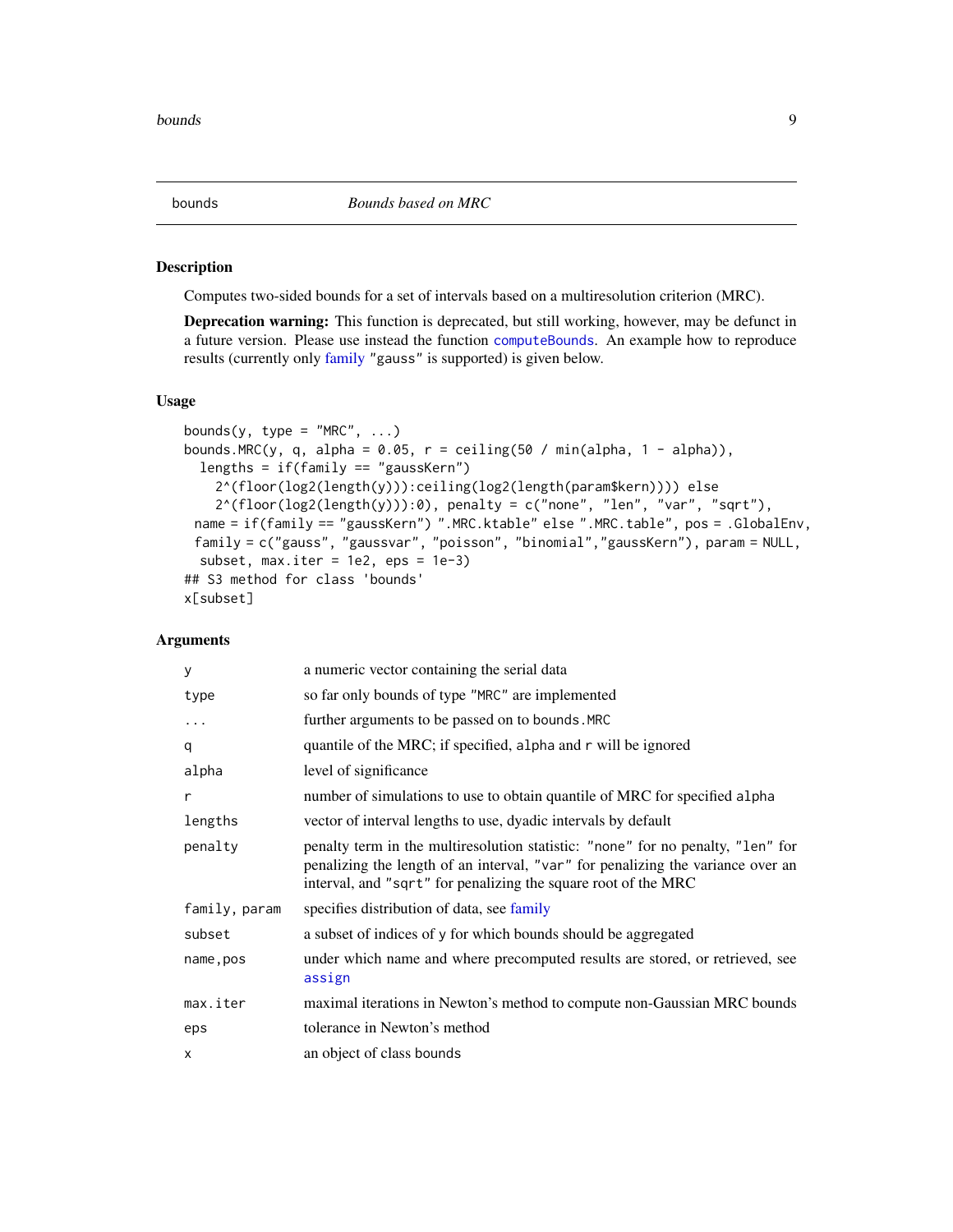Returns an object of class bounds, i.e. a list whose entry bounds contains two-sided bounds (lower and upper) of the considered intervals (with left index 1 i and right index ri) in a [data.frame](#page-0-0), along with a vector start specifying in which row of entry bounds intervals with corresponding li start (if any; specified as a C-style index), and a [logical](#page-0-0) feasible telling whether a feasible

solution exists for these bounds (always TRUE for MRC bounds which are not restricted to a subset).

See Also

[computeBounds](#page-11-1), [stepbound](#page-50-1), [family](#page-27-1)

#### Examples

```
y <- rnorm(100, c(rep(0, 50), rep(1, 50)), 0.5)
b \leq computeBounds(y, q = 4, intervalSystem = "dyaLen", penalty = "none")
b <- b[order(b$li, b$ri), ]
attr(b, "row.names") \leq seq(along = b$li)# entries in bounds are recovered by computeBounds
all.equal(bounds(y, q = 4)$bounds, b) # TRUE
```

```
# simulate signal of 100 data points
Y <- rpois(100, 1:100 / 10)
# compute bounds for intervals of dyadic lengths
b <- bounds(Y, penalty="len", family="poisson", q=4)
# compute bounds for all intervals
b <- bounds(Y, penalty="len", family="poisson", q=4, lengths=1:100)
```
<span id="page-9-1"></span>compareBlocks *Compare fit blockwise with ground truth*

#### Description

Blockwise comparison of a fitted step function with a known ground truth using different criteria.

#### Usage

```
compareBlocks(truth, estimate, dist = 5e3)
```
#### Arguments

| truth    | an object of class stepblock giving the ground truth, or a list of such objects                                                  |
|----------|----------------------------------------------------------------------------------------------------------------------------------|
| estimate | corresponding estimated object(s) of class stepblock                                                                             |
| dist     | a single numeric specifying the distance for at which jumps will be considered<br>as having matched in the qualitative criterion |

<span id="page-9-0"></span>

# Value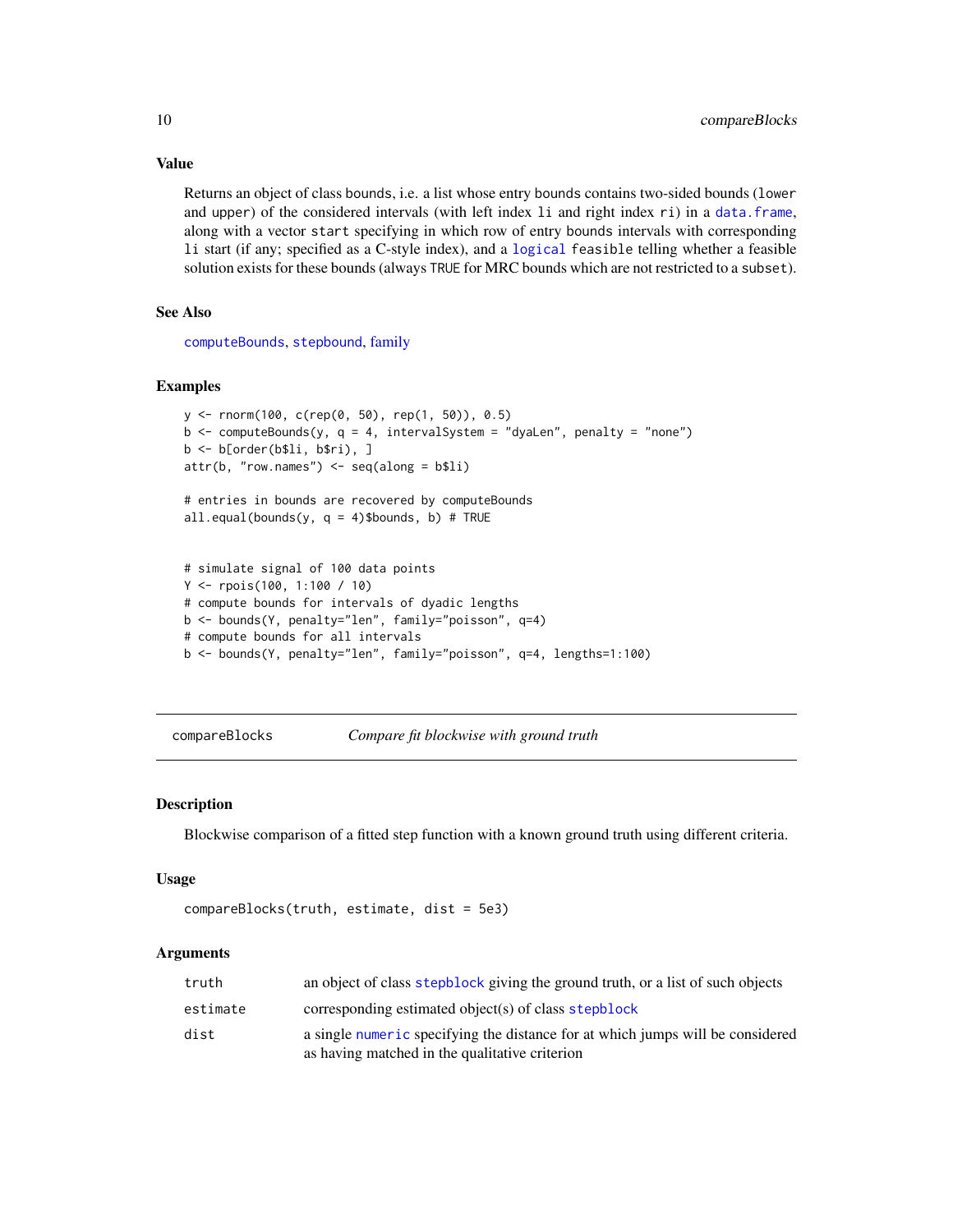# <span id="page-10-0"></span>compareBlocks 11

#### Value

A [data.frame](#page-0-0), containing just one row if two single [stepblock](#page-48-1) were given, with columns

| true.num, est.num |                                                                                                                                                                                                                                                                                              |
|-------------------|----------------------------------------------------------------------------------------------------------------------------------------------------------------------------------------------------------------------------------------------------------------------------------------------|
|                   | the true / estimated number of blocks                                                                                                                                                                                                                                                        |
|                   | true.pos, false.pos, false.neg, sens.rate, prec.rate                                                                                                                                                                                                                                         |
|                   | the number of true / false positive, false negatives, as well as the corresponding<br>sensitivity and precision rates, where an estimated block is considered a true<br>positive if it there is a corresponding block in the ground truth with both end-<br>points within dist of each other |
| fpsle             | false positive sensitive localization error: for each estimated block's midpoint<br>find into which true block it falls, and sum distances of the respective borders                                                                                                                         |
| fnsle             | false negative sensitive localization error: for each true block's mid-point find<br>into which estimated block it falls, and sum distances of the respective borders                                                                                                                        |
| total.le          | total localization error: sum of fpsle and fnsle                                                                                                                                                                                                                                             |

#### Note

No differences between true and fitted parameter *values* are taking into account, only the precision of the detected blocks is considered; also, differing from the criteria in Elhaik et al. $\sim$ (2010), no blocks are merged in the ground truth if its parameter values are close, as this may punish sensitive estimators.

Beware that these criteria compare *blockwise*, i.e. they do *not* compare the precision of single jumps but for each block both endpoints have to match well at the same time.

# References

Elhaik, E., Graur, D., Josic, K. (2010) Comparative testing of DNA segmentation algorithms using ´ benchmark simulations. *Molecular Biology and Evolution* 27(5), 1015-24.

Futschik, A., Hotz, T., Munk, A. Sieling, H. (2014) Multiresolution DNA partitioning: statistical evidence for segments. *Bioinformatics*, 30(16), 2255–2262.

#### See Also

[stepblock](#page-48-1), [stepfit](#page-56-1), [contMC](#page-16-1)

```
# simulate two Gaussian hidden Markov models of length 1000 with 2 states each
# with identical transition rates being 0.01 and 0.05, resp, signal-to-noise ratio is 5
sim <- lapply(c(0.01, 0.05), function(rate)
 contMC(1e3, 0:1, matrix(c(0, rate, rate, 0), 2), param=1/5))
plot(sim[[1]]$data)
lines(sim[[1]]$cont, col="red")
# use smuceR to estimate fit
fit <- lapply(sim, function(s) smuceR(s$data$y, s$data$x))
lines(fit[[1]], col="blue")
# compare fit with (discretised) ground truth
compareBlocks(lapply(sim, function(s) s$discr), fit)
```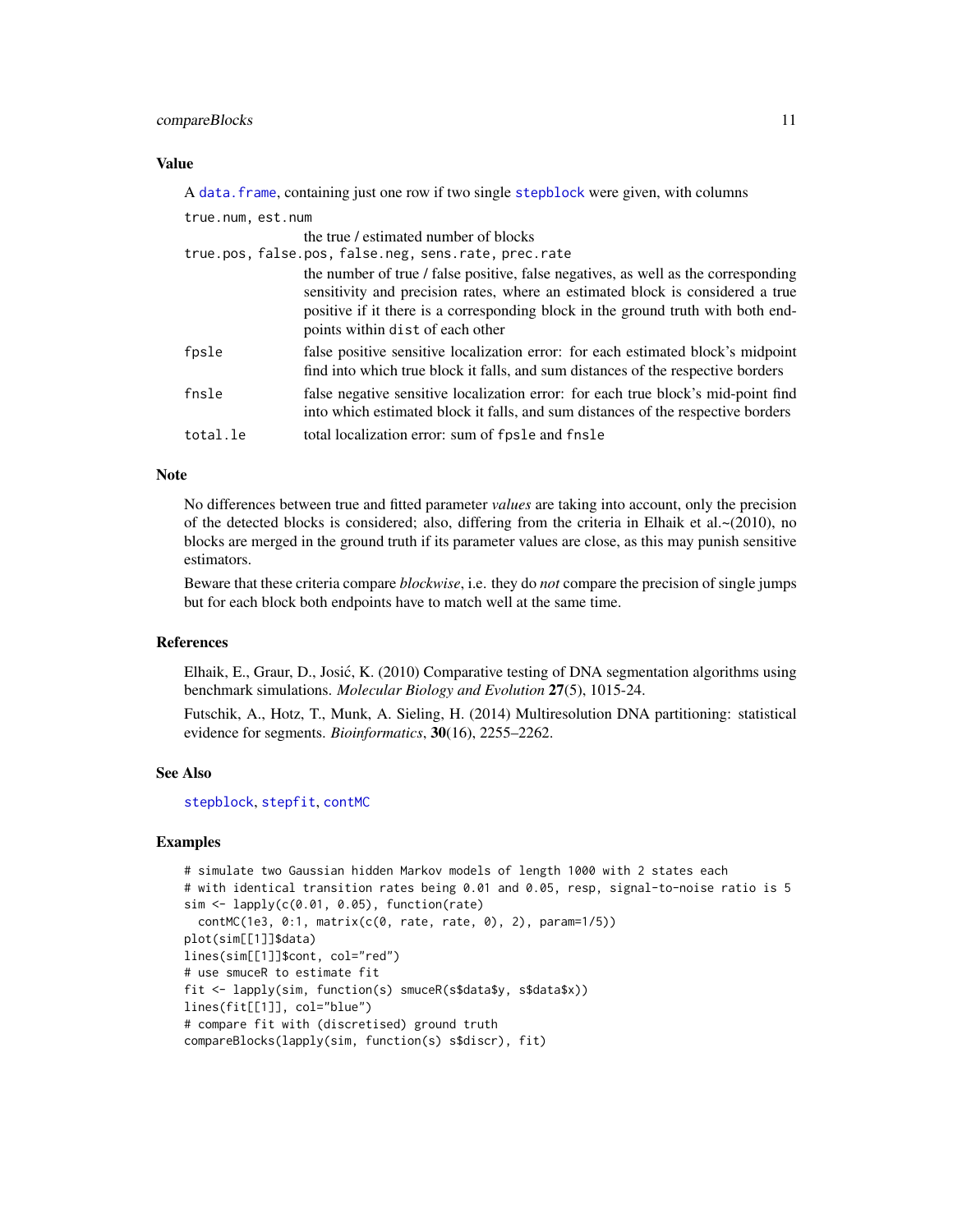<span id="page-11-1"></span><span id="page-11-0"></span>

# Description

Computes the multiscale contraint given by the multiscale test, (3.12) in the vignette. In more detail, returns the bounds of the interval of parameters for which the test statistic is smaller than or equal to the critical value for the corresponding length, i.e. the two solutions resulting from equating the test statistic to the critical value.

If  $q = = \text{NULL}$  a Monte-Carlo simulation is required for computing critical values. Since a Monte-Carlo simulation lasts potentially much longer (up to several hours or days if the number of observations is in the millions) than the main calculations, this package saves them by default in the workspace and on the file system such that a second call requiring the same Monte-Carlo simulation will be much faster. For more details, in particular to which arguments the Monte-Carlo simulations are specific, see Section Storing of Monte-Carlo simulations below. Progress of a Monte-Carlo simulation can be reported by the argument messages and the saving can be controlled by the argument option, both can be specified in ... and are explained in [monteCarloSimulation](#page-33-1) and [critVal](#page-18-1), respectively.

# Usage

| $\mathsf{computeBounds}(y, q = \mathsf{NULL}, \mathsf{alpha} = \mathsf{NULL}, \mathsf{family} = \mathsf{NULL},$ |                                           |  |  |
|-----------------------------------------------------------------------------------------------------------------|-------------------------------------------|--|--|
|                                                                                                                 | $intervalSystem = NULL, lengths = NULL, $ |  |  |

# Arguments

| y      | a numeric vector containing the observations                                                                                                                                                                                                                                                                                                                                                                                                                                                                                                                                                                                                                                                                                        |
|--------|-------------------------------------------------------------------------------------------------------------------------------------------------------------------------------------------------------------------------------------------------------------------------------------------------------------------------------------------------------------------------------------------------------------------------------------------------------------------------------------------------------------------------------------------------------------------------------------------------------------------------------------------------------------------------------------------------------------------------------------|
| q      | either NULL, then the vector of critical values at level alpha will be computed<br>from a Monte-Carlo simulation, or a numeric giving the global quantile or a<br>numeric vector giving the vector of critical values. Either q or alpha must be<br>given. Otherwise, alpha $== 0.5$ is chosen with a warning. This argument will<br>be passed to critVal to obtain the needed critical values. Additional parame-<br>ters for the computation of q can be specified in $\dots$ , for more details see the<br>documentation of critVal. Please note that by default the Monte-Carlo simu-<br>lation will be saved in the workspace and on the file system, for more details see<br>Section Storing of Monte-Carlo simulations below |
| alpha  | a probability, i.e. a single numeric between 0 and 1, giving the significance<br>level. Its choice is a trade-off between data fit and parsimony of the estimator.<br>In other words, this argument balances the risks of missing change-points and<br>detecting additional artefacts. For more details on this choice see (Frick et al.,<br>2014, section 4) and (Pein et al., 2017, section 3.4). Either q or alpha must be<br>given. Otherwise, alpha == $0.5$ is chosen with a warning                                                                                                                                                                                                                                          |
| family | a string specifying the assumed parametric family, for more details see paramet-<br>ricFamily, currently "gauss", "hsmuce" and "mDependentPS" are supported.<br>By default (NULL) "gauss" is assumed                                                                                                                                                                                                                                                                                                                                                                                                                                                                                                                                |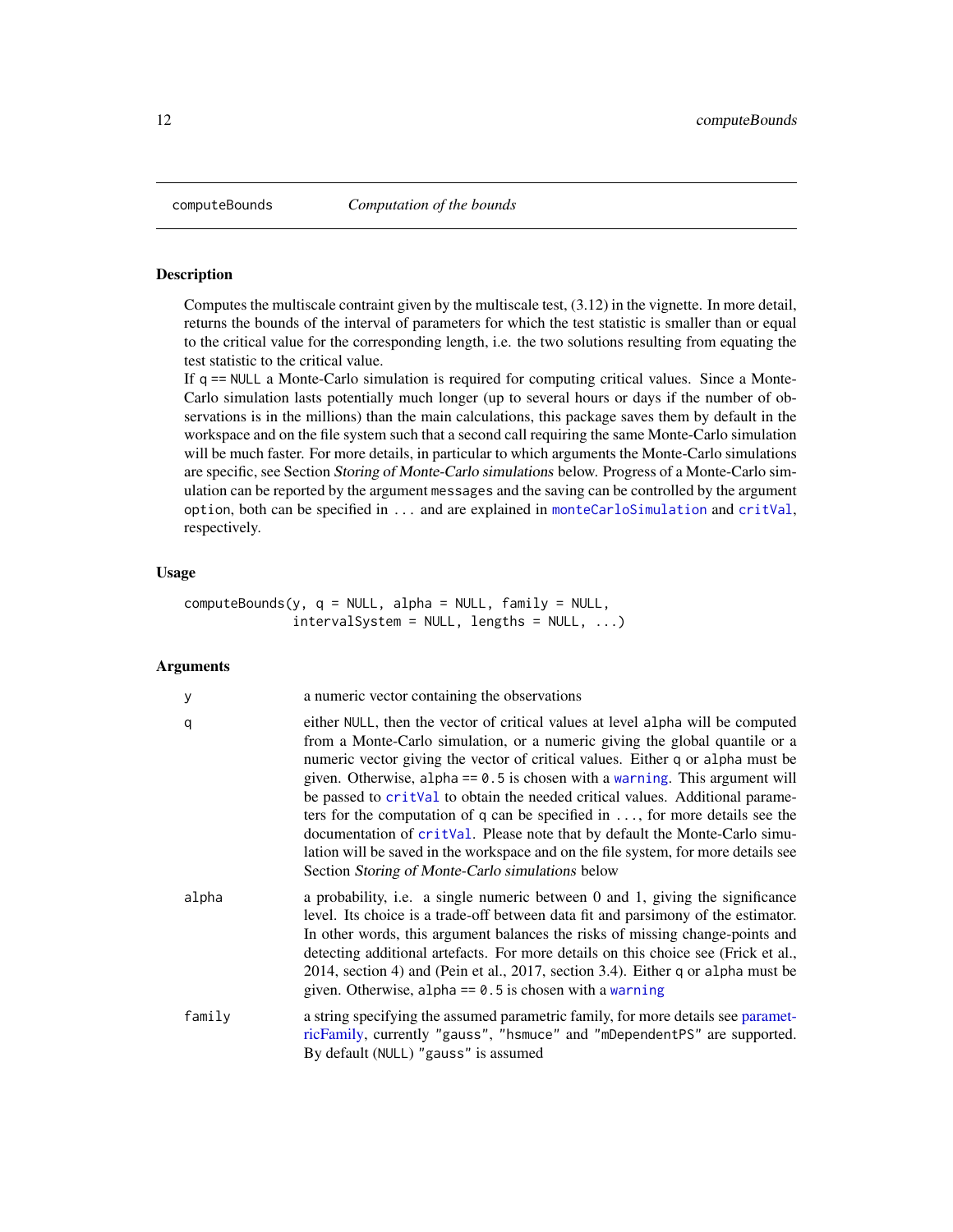- <span id="page-12-0"></span>intervalSystem a string giving the used interval system, either "all" for all intervals, "dyaLen" for all intervals of dyadic length or "dyaPar" for the dyadic partition, for more details see [intervalSystem.](#page-28-1) By default (NULL) the default interval system of the specified parametric family will be used, which one this will be is described in [parametricFamily](#page-40-1)
- lengths an integer vector giving the set of lengths, i.e. only intervals of these lengths will be considered. Note that not all lengths are possible for all interval systems and for all parametric families, see [intervalSystem](#page-28-1) and [parametricFamily,](#page-40-1) respectively, to see which ones are allowed. By default (NULL) all lengths that are possible for the specified intervalSystem and for the specified parametric family will be used

... there are two groups of further arguments:

- 1. further parameters of the parametric family. Depending on argument family some might be required, but others might be optional, please see [paramet](#page-40-1)[ricFamily](#page-40-1) for more details,
- 2. further parameters that will be passed to [critVal](#page-18-1). [critVal](#page-18-1) will be called automatically with the number of observations  $n = length(y)$ , the arguments family, intervalSystem, lengths, q and output set. For these arguments no user interaction is required and possible, all other arguments of [critVal](#page-18-1) can be passed additionally

#### Value

A [data.frame](#page-0-0) containing two integer vectors li and ri and two numeric vectors lower and upper. For each interval in the set of intervals specified by intervalSystem and lengths li and ri give the left and right index of the interval and lower and upper give the lower and upper bounds for the parameter on the given interval.

#### Storing of Monte-Carlo simulations

If q == NULL a Monte-Carlo simulation is required for computing critical values. Since a Monte-Carlo simulation lasts potentially much longer (up to several hours or days if the number of observations is in the millions) than the main calculations, this package offers multiple possibilities for saving and loading the simulations. Progress of a simulation can be reported by the argument messages which can be specified in ... and is explained in the documentation of [monteCarloSimulation](#page-33-1). Each Monte-Carlo simulation is specific to the number of observations, the parametric family (including certain parameters, see [parametricFamily\)](#page-40-1) and the interval system, and for simulations of class "MCSimulationMaximum", additionally, to the set of lengths and the used penalty. Monte-Carlo simulations can also be performed for a (slightly) larger number of observations  $n_q$  given in the argument  $nq$  in  $\dots$  and explained in the documentation of [critVal](#page-18-1), which avoids extensive resimulations for only a little bit varying number of observations. Simulations can either be saved in the workspace in the variable critValStepRTab or persistently on the file system for which the package [R.cache](#page-0-0) is used. Moreover, storing in and loading from variables and [RDS](#page-0-0) files is supported. Finally, a pre-simulated collection of simulations can be accessed by installing the package stepRdata available from [http://www.stochastik.math.uni-goettingen.de/stepRdata\\_1.](http://www.stochastik.math.uni-goettingen.de/stepRdata_1.0-0.tar.gz) [0-0.tar.gz](http://www.stochastik.math.uni-goettingen.de/stepRdata_1.0-0.tar.gz). The simulation, saving and loading can be controlled by the argument option which can be specified in  $\dots$  and is explained in the documentation of  $critVal$ . By default simulations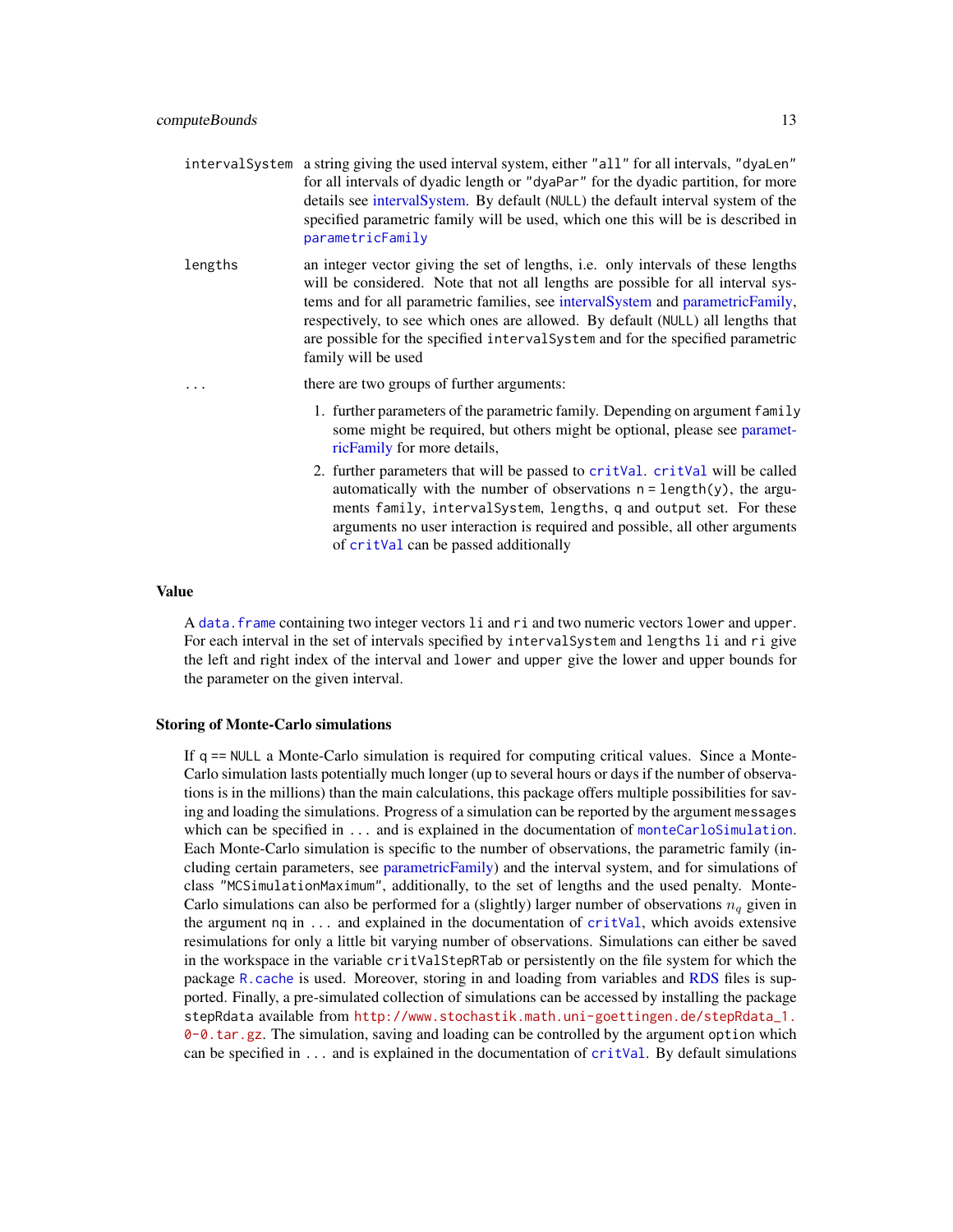# <span id="page-13-0"></span>14 computeBounds and the compute Bounds of the compute Bounds of the compute Bounds of the compute Bounds of the compute Bounds of the compute Bounds of the compute Bounds of the compute Bounds of the compute Bounds of the

will be saved in the workspace and on the file system. For more details and for how simulation can be removed see Section Simulating, saving and loading of Monte-Carlo simulations in [critVal](#page-18-1).

#### Note

Depending on intervalSystem and lengths the intervals might be ordered differently to allow fast computation. For most applications the order should not matter. Otherwise, the entries can be reordered with [order](#page-0-0), an example is given below.

#### References

Frick, K., Munk, A., Sieling, H. (2014) Multiscale change-point inference. With discussion and rejoinder by the authors. *Journal of the Royal Statistical Society, Series B* 76(3), 495–580.

Pein, F., Sieling, H., Munk, A. (2017) Heterogeneous change point inference. *Journal of the Royal Statistical Society, Series B*, 79(4), 1207–1227.

#### See Also

[critVal](#page-18-1), [penalty](#page-43-1), [parametricFamily](#page-40-1), [intervalSystem](#page-28-1), [stepFit](#page-53-1), [computeStat](#page-14-1), [monteCarloSimulation](#page-33-1)

```
y \le -c(rnorm(50), rnorm(50, 1))
# the multiscale contraint
bounds \leq computeBounds(y, alpha = 0.5)
# the order of the bounds depends on intervalSystem and lengths
# to allow fast computation
# if a specific order is required it can be reordered by order
# b is ordered with increasing left indices and increasing right indices
b <- bounds[order(bounds$li, bounds$ri), ]
attr(b, "row.names") \leftarrow seq(along = b$li)# higher significance level for larger detection power, but less confidence
computeBounds(y, alpha = 0.99)
# smaller significance level for stronger confidence statements, but at
# the risk of missing change-points
computeBounds(y, alpha = 0.05)
## Not run:
# different interval system, lengths, penalty and given parameter sd
computeBounds(y, alpha = 0.5, intervalSystem = "dyalen",lengths = c(1L, 2L, 4L, 8L), penalty = "weights",
              weights = c(0.4, 0.3, 0.2, 0.1), sd = 0.5)
## End(Not run)
# with given q
identical(computeBounds(y, q = critVal(100L, alpha = 0.5)), bounds)
identical(computeBounds(y, q = critVal(100L, alpha = 0.5, output = "value")),
          bounds)
## Not run:
```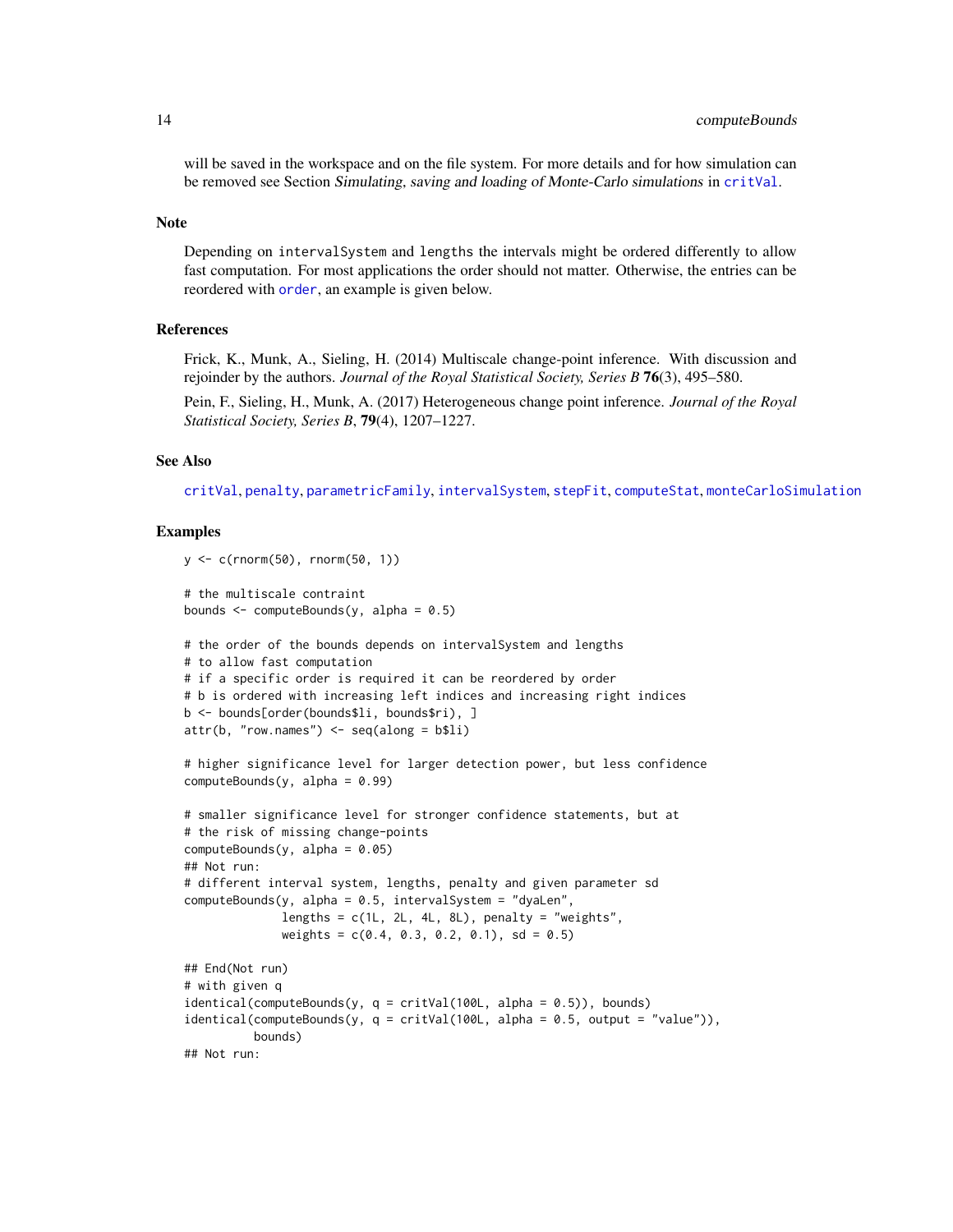# <span id="page-14-0"></span>computeStat 15

```
# the above calls saved and (attempted to) load Monte-Carlo simulations and
# simulated them for nq = 128 observations
# in the following call no saving, no loading and simulation for n = 100
# observations is required, progress of the simulation will be reported
computeBounds(y, alpha = 0.5, message = 1000L,options = list(simulation = "vector",
                            load = list(), save = list())# with given stat to compute q
stat <- monteCarloSimulation(n = 128L)
identical(computeBounds(y, alpha = 0.5, stat = stat),
```

```
computeBounds(y, alpha = 0.5, options = list(load = list()))
```
## End(Not run)

<span id="page-14-1"></span>computeStat *Computation of the multiscale statistic*

# Description

Computes the multiscale vector of penalised statistics, (3.7) in the vignette, or the penalised multiscale statistic, (3.6) in the vignette, for given signal.

# Usage

```
computeStat(y, signal = 0, family = NULL, intervalSystem = NULL, lengths = NULL,penalty = NULL, nq = length(y),output = c("list", "vector", "maximum"), ...)
```
# Arguments

| у      | a numeric vector containing the observations                                                                                                                                                                                                                                                                                                                                         |
|--------|--------------------------------------------------------------------------------------------------------------------------------------------------------------------------------------------------------------------------------------------------------------------------------------------------------------------------------------------------------------------------------------|
| signal | the given signal, either a single numeric for a constant function equal to the<br>given value or an object of class stepfit. More precisely, a list containing an<br>integer vector leftIndex, an integer vector rightIndex and a numeric vector<br>value, all of the same length, e.g. a data. frame, specifying a step function is<br>enough                                       |
| family | a string specifying the assumed parametric family, for more details see paramet-<br>ricFamily, currently "gauss", "hsmuce" and "mDependentPS" are supported.<br>By default (NULL) "gauss" is assumed                                                                                                                                                                                 |
|        | interval System a string giving the used interval system, either "all" for all intervals, "dyaLen"<br>for all intervals of dyadic length or "dyaPar" for the dyadic partition, for more<br>details see interval System. By default (NULL) the default interval system of the<br>specified parametric family will be used, which one this will be is described in<br>parametricFamily |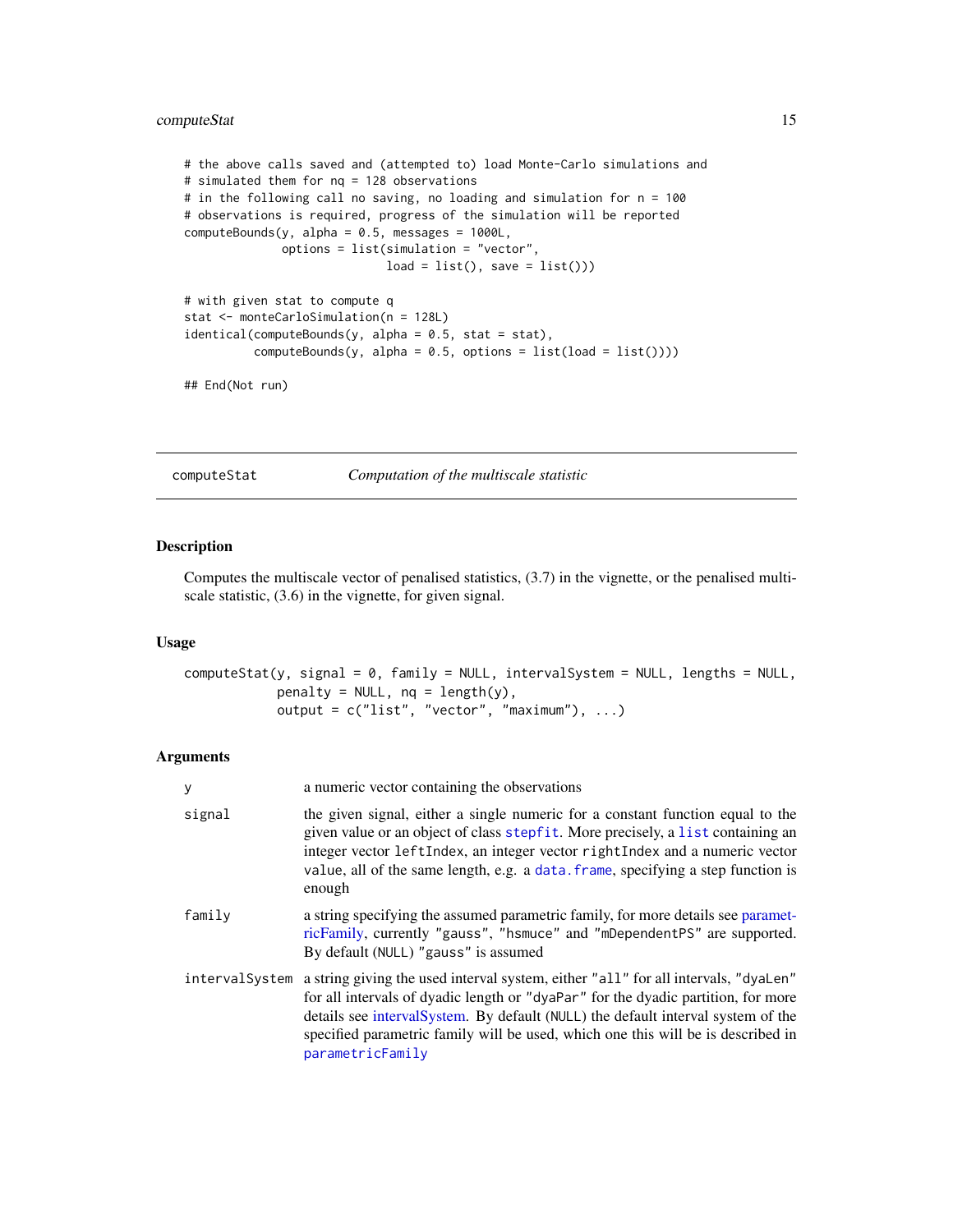<span id="page-15-0"></span>

| an integer vector giving the set of lengths, i.e. only intervals of these lengths<br>will be considered. Note that not all lengths are possible for all interval sys-<br>tems and for all parametric families, see intervalSystem and parametricFamily,<br>respectively, to see which ones are allowed. By default (NULL) all lengths that<br>are possible for the specified intervalSystem and for the specified parametric<br>family will be used                                                                                 |
|-------------------------------------------------------------------------------------------------------------------------------------------------------------------------------------------------------------------------------------------------------------------------------------------------------------------------------------------------------------------------------------------------------------------------------------------------------------------------------------------------------------------------------------|
| a string specifying how the statistics will be penalised, either "sqrt", "log" or<br>"none", see penalty and section 3.2 in the vignette for more details. By default<br>(NULL) the default penalty of the specified parametric family will be used, which<br>one this will be is described in parametricFamily                                                                                                                                                                                                                     |
| a single integer larger than or equal to $length(y)$ giving the number of obser-<br>vations used in the penalty term, see penalty for more details. The possibility to<br>use a number larger than $length(y)$ is given for comparisons, since a (slightly)<br>larger number can be chosen in critVal and monteCarloSimulation to avoid<br>extensive recomputations for (slightly) varying number of observations. For<br>more details see also the Section Simulating, saving and loading of Monte-Carlo<br>simulations in critVal |
| a string specifying the output, see Value                                                                                                                                                                                                                                                                                                                                                                                                                                                                                           |
| further parameters of the parametric family. Depending on argument family<br>some might be required, but others might be optional, please see parametric-<br>Family for more details                                                                                                                                                                                                                                                                                                                                                |
|                                                                                                                                                                                                                                                                                                                                                                                                                                                                                                                                     |

#### Value

If output == list a list containing in maximum the penalised multiscale statistic, i.e. the maximum over all test statistics, in stat the multiscale vector of penalised statistics, i.e. a vector of length lengths giving the maximum over all tests of that length, and in lengths the vector of lengths. If output == vector a numeric vector giving the multiscale vector of penalised statistics. If output == maximum a single numeric giving the penalised multiscale statistic. -Inf is returned for lengths for which on all intervals of that length contained in the set of intervals the signal is not constant and, hence, no test statistic can be computed. This behaves similar to  $max(numeric(0))$ .

#### References

Frick, K., Munk, A., Sieling, H. (2014) Multiscale change-point inference. With discussion and rejoinder by the authors. *Journal of the Royal Statistical Society, Series B* 76(3), 495–580.

Pein, F., Sieling, H., Munk, A. (2017) Heterogeneous change point inference. *Journal of the Royal Statistical Society, Series B*, 79(4), 1207–1227.

#### See Also

[parametricFamily,](#page-40-1) [intervalSystem,](#page-28-1) [penalty,](#page-43-1) [monteCarloSimulation](#page-33-1), [stepFit](#page-53-1), [computeBounds](#page-11-1)

```
y <- rnorm(100)
# for the default signal = 0 a signal constant 0 is assumed
identical(computeStat(y), computeStat(y,
```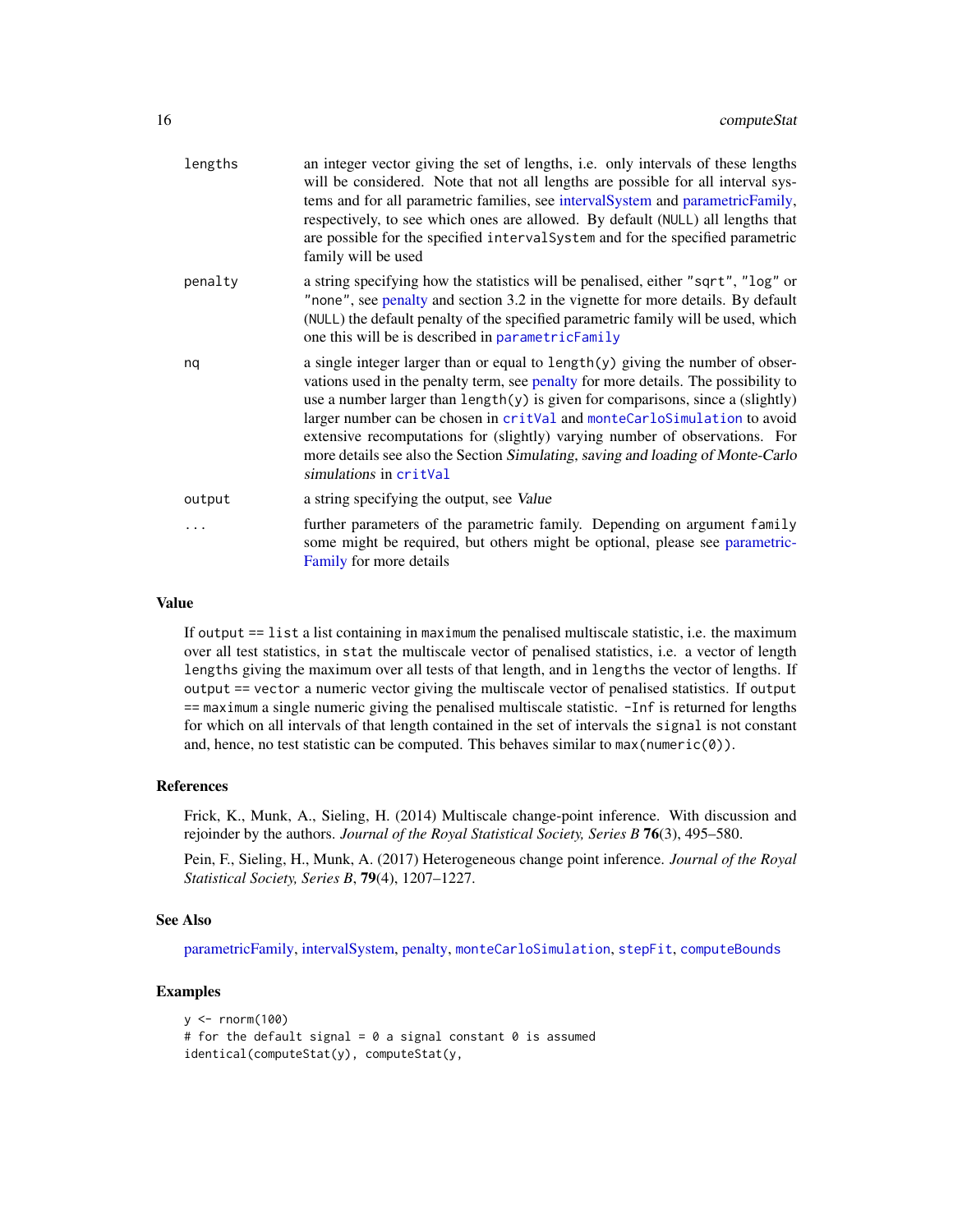```
signal = list(leftIndex = 1L, rightIndex = 100L, value = 0)))
# different constant value
ret <- computeStat(y, signal = 1)
# penalised multiscale statistic
identical(ret$maximum, computeStat(y, signal = 1, output = "maximum"))
# multiscale vector of penalised statistics
identical(ret$stat, computeStat(y, signal = 1, output = "vector"))
y <- c(rnorm(50), rnorm(50, 1))
# true signal
computeStat(y, signal = list(leftIndex = c(1L, 51L), rightIndex = c(50L, 100L),value = c(\emptyset, 1))# fit satisfies the multiscale contraint, i.e.
# the penalised multiscale statistic is not larger than the used global quantile 1
computeStat(y, signal = stepFit(y, q = 1), output = "maximum") <= 1
# different interval system, lengths, penalty, given parameter sd
# and computed for an increased number of observations nq
computeStat(y, signal = list(leftIndex = c(1L, 51L), rightIndex = c(50L, 100L),
                             value = c(\emptyset, 1), nq = 128, sd = 0.5,
            intervalSystem = "dyaLen", lengths = c(1L, 2L, 4L, 8L), penalty = "none")
# family "hsmuce"
computeStat(y, signal = mean(y), family = "hsmuce")# family "mDependentPS"
signal \le list(leftIndex = c(1L, 13L), rightIndex = c(12L, 17L), value = c(0, -1))
y <- c(rep(0, 13), rep(-1, 4)) +
  as.numeric(arima.sim(n = 17, list(ar = c(), ma = c(0.8, 0.5, 0.3)), sd = 1))
covariances \leq as.numeric(ARMAacf(ar = c(), ma = c(0.8, 0.5, 0.3), lag.max = 3))
computeStat(y, signal = signal, family = "mDependent PS", covariances = covariances)
```
<span id="page-16-1"></span>

contMC *Continuous time Markov chain*

#### **Description**

Simulate a continuous time Markov chain.

**Deprecation warning:** This function is mainly used for patchlamp recordings and may be transferred to a specialised package.

#### Usage

```
contMC(n, values, rates, start = 1, sampling = 1, family = c("gauss", "gaussKern"),
  param = NULL)
```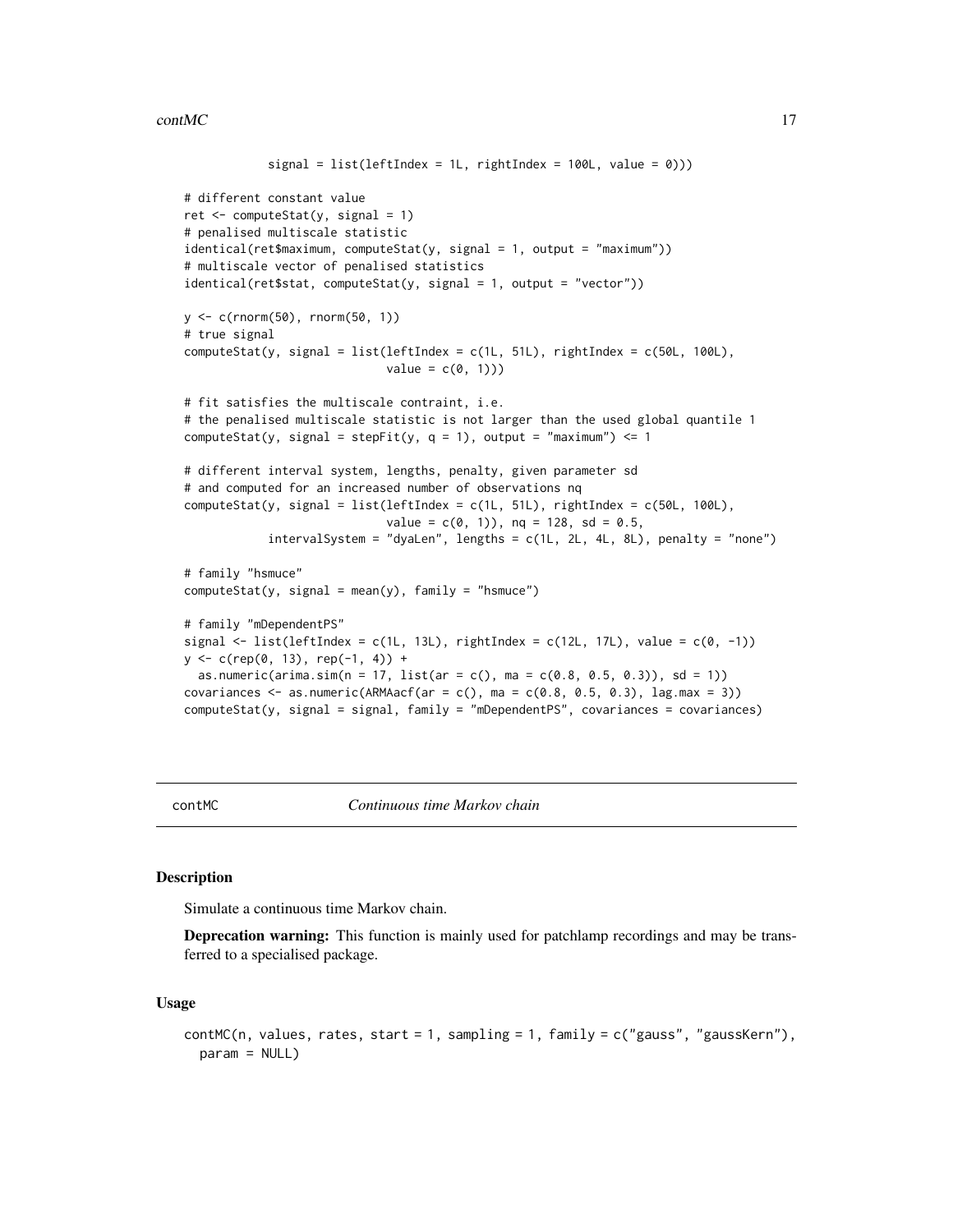# <span id="page-17-0"></span>Arguments

| n        | number of data points to simulate                                                                                                                                                                                                                                                                                                                                                                                                                                                                                   |
|----------|---------------------------------------------------------------------------------------------------------------------------------------------------------------------------------------------------------------------------------------------------------------------------------------------------------------------------------------------------------------------------------------------------------------------------------------------------------------------------------------------------------------------|
| values   | a numeric vector specifying signal amplitudes for different states                                                                                                                                                                                                                                                                                                                                                                                                                                                  |
| rates    | a square matrix matching the dimension of values each with rates[i,j]<br>specifying the transition rate from state i to state j; the diagonal entries are<br>ignored                                                                                                                                                                                                                                                                                                                                                |
| start    | the state in which the Markov chain is started                                                                                                                                                                                                                                                                                                                                                                                                                                                                      |
| sampling | the sampling rate                                                                                                                                                                                                                                                                                                                                                                                                                                                                                                   |
| family   | whether Gaussian white ("gauss") or coloured ("gaussKern"), i.e. filtered,<br>noise should be added; cf. family                                                                                                                                                                                                                                                                                                                                                                                                     |
| param    | for family="gauss", a single non-negative numeric specifying the standard<br>deviation of the noise; for family="gaussKern", param must be a list with entry<br>df giving the dfilter object used for filtering, an integer entry over which<br>specifies the oversampling factor of the filter, i.e. param\$df has to be created<br>for a sampling rate of sampling times over, and an additional non-negative<br>numeric entry sd specifying the noise's standard deviation <i>after</i> filtering; cf.<br>family |

# Value

# A [list](#page-0-0) with components

| cont  | an object of class stepblock containing the simulated true values in continuous<br>time, with an additional column state specifying the corresponding state |
|-------|-------------------------------------------------------------------------------------------------------------------------------------------------------------|
| discr | an object of class stepblock containing the simulated true values reduced to<br>discrete time, <i>i.e.</i> containing only the observable blocks            |
| data  | a data. frame with columns x and y containing the times and values of the<br>simulated observations, respectively                                           |

# Note

This follows the description for simulating ion channels given by VanDongen (1996).

# References

VanDongen, A. M. J. (1996) A new algorithm for idealizing single ion channel data containing multiple unknown conductance levels. *Biophysical Journal* 70(3), 1303–1315.

# See Also

[stepblock](#page-48-1), [jsmurf](#page-29-1), [stepbound](#page-50-1), [steppath](#page-59-1), [family](#page-27-1), [dfilter](#page-25-1)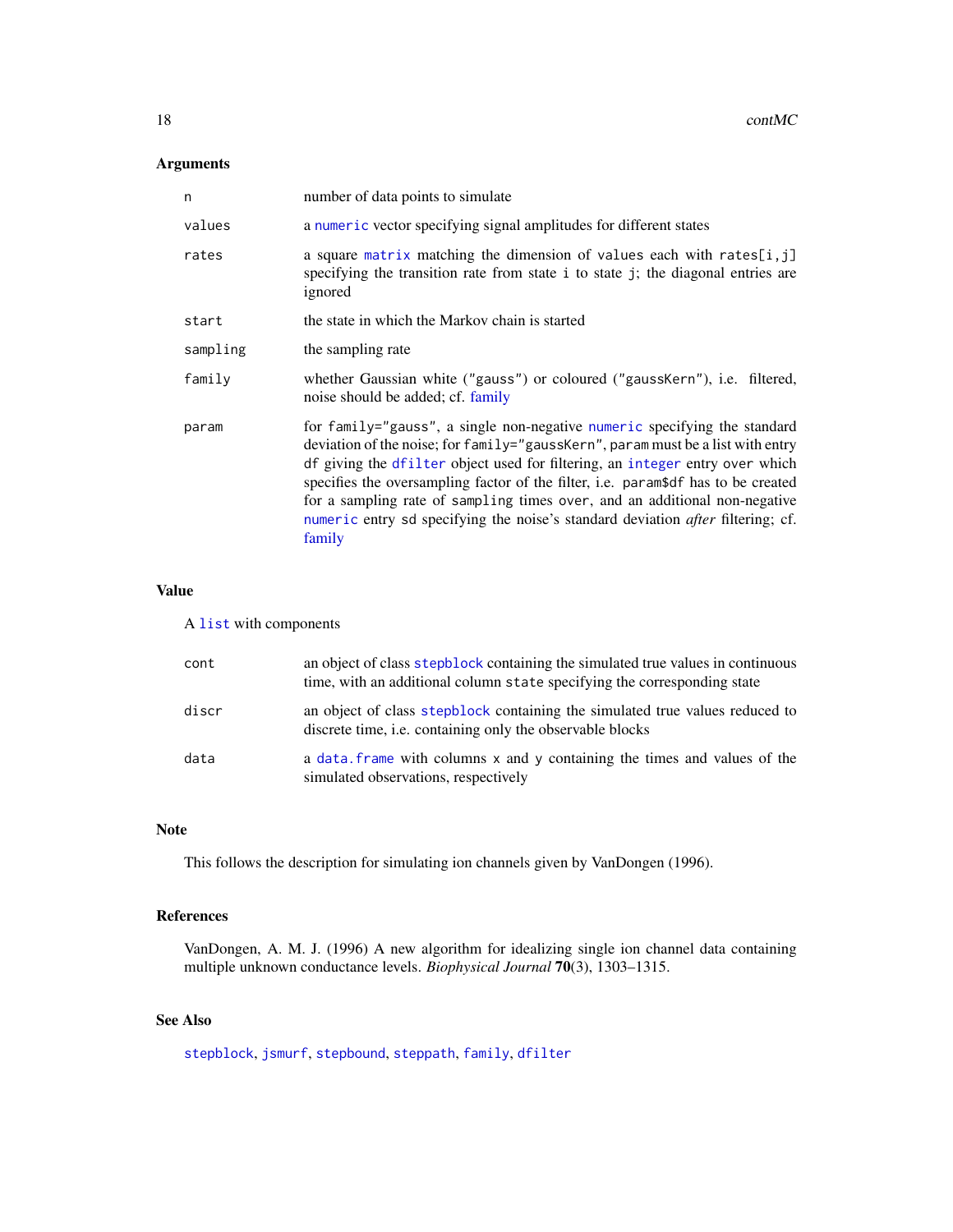#### <span id="page-18-0"></span>critVal 2008 and 2008 and 2008 and 2008 and 2008 and 2008 and 2008 and 2008 and 2008 and 2008 and 2008 and 200

#### Examples

```
# Simulate filtered ion channel recording with two states
set.seed(9)
# sampling rate 10 kHz
sampling <- 1e4
# tenfold oversampling
over <- 10
# 1 kHz 4-pole Bessel-filter, adjusted for oversampling
cutoff <-1e3df <- dfilter("bessel", list(pole=4, cutoff=cutoff / sampling / over))
# two states, leaving state 1 at 1 Hz, state 2 at 10 Hz
rates \le rbind(c(0, 1e0), c(1e1, 0))
# simulate 5 s, level 0 corresponds to state 1, level 1 to state 2
# noise level is 0.1 after filtering
sim \le contMC(5 \star sampling, 0:1, rates, sampling=sampling, family="gaussKern",
  param = list(df=df, over=over, sd=0.1))
sim$cont
plot(sim$data, pch = ".")
lines(sim$discr, col = "red")
# noise level after filtering, estimated from first block
sd(sim$data$y[1:sim$discr$rightIndex[1]])
# show autocovariance in first block
acf(ts(sim$data$y[1:sim$discr$rightIndex[1]], freq=sampling), type = "cov")
# power spectrum in first block
s <- spec.pgram(ts(sim$data$y[1:sim$discr$rightIndex[1]], freq=sampling), spans=c(200,90))
# cutoff frequency is where power spectrum is halved
abline(v=cutoff, h=s$spec[1] / 2, lty = 2)
```
<span id="page-18-1"></span>critVal *Critical values*

#### Description

Computes the vector of critical values or the global quantile. This function offers two ways of computation, either at significance level alpha from a Monte-Carlo simulation, see also section 3.2 in the vignette for more details, or from the global quantile / critical values given in the argument q. For more details on these two options see Section Computation of critical values / global quantile. Since a Monte-Carlo simulation lasts potentially much longer (up to several hours or days if the number of observations is in the millions) than the main calculations, this package saves them by default in the workspace and on the file system such that a second call requiring the same Monte-Carlo simulation will be much faster. For more details, in particular to which arguments the Monte-Carlo simulations are specific, see Section Storing of Monte-Carlo simulations below. Progress of a Monte-Carlo simulation can be reported by the argument messages in ..., explained in [monteCarloSimulation](#page-33-1), and the saving can be controlled by the argument option.

#### Usage

critVal(n, q = NULL, alpha = NULL,  $nq = 2L^*(as.integer(log2(n) + 1e-12) + 1L) - 1L$ , family = NULL, intervalSystem = NULL, lengths = NULL, penalty = NULL,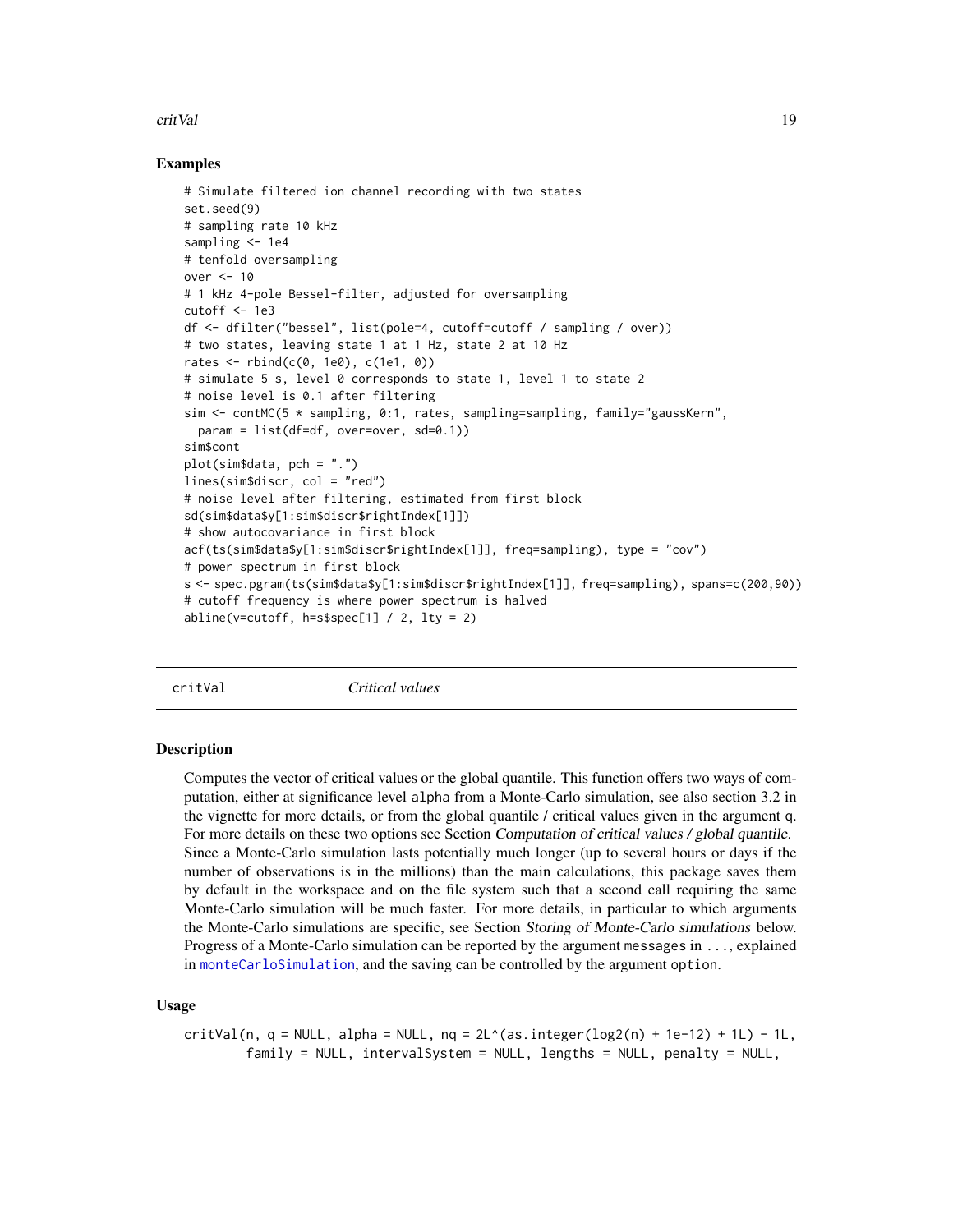```
weights = NULL, stat = NULL, r = 1e4, output = c("vector", "value"),
options = NULL, ...)
```
# Arguments

| n       | a positive integer giving the number of observations                                                                                                                                                                                                                                                                                                                                                                                                                                                                                                                                                                                                                                                    |
|---------|---------------------------------------------------------------------------------------------------------------------------------------------------------------------------------------------------------------------------------------------------------------------------------------------------------------------------------------------------------------------------------------------------------------------------------------------------------------------------------------------------------------------------------------------------------------------------------------------------------------------------------------------------------------------------------------------------------|
| q       | either NULL, then the vector of critical values at level alpha will be computed<br>from a Monte-Carlo simulation, or a numeric giving the global quantile or a nu-<br>meric vector giving the vector of critical values. For more detailed information,<br>in particular of which length the numeric vector should be, see Section Com-<br>putation of critical values / global quantile. Either q or alpha must be given.<br>Otherwise, alpha $== 0.5$ is chosen with a warning. Please note that by default<br>the Monte-Carlo simulation will be saved in the workspace and on the file sys-<br>tem, for more details see Section Simulating, saving and loading of Monte-Carlo<br>simulations below |
| alpha   | a probability, i.e. a single numeric between 0 and 1, giving the significance<br>level. Its choice is a trade-off between data fit and parsimony of the estimator.<br>In other words, this argument balances the risks of missing change-points and<br>detecting additional artefacts. For more details on this choice see (Frick et al.,<br>2014, section 4) and (Pein et al., 2017, section 3.4). Either q or alpha must be<br>given. Otherwise, alpha == $0.5$ is chosen with a warning                                                                                                                                                                                                              |
| nq      | a positive integer larger than or equal to n giving the (increased) number of<br>observations for the Monte-Carlo simulation. See Section Simulating, saving<br>and loading of Monte-Carlo simulations for more details                                                                                                                                                                                                                                                                                                                                                                                                                                                                                 |
| family  | a string specifying the assumed parametric family, for more details see paramet-<br>ricFamily, currently "gauss", "hsmuce" and "mDependentPS" are supported.<br>By default (NULL) "gauss" is assumed                                                                                                                                                                                                                                                                                                                                                                                                                                                                                                    |
|         | interval System a string giving the used interval system, either "all" for all intervals, "dyaLen"<br>for all intervals of dyadic length or "dyaPar" for the dyadic partition, for more<br>details see intervalSystem. By default (NULL) the default interval system of the<br>specified parametric family will be used, which one this will be is described in<br>parametricFamily                                                                                                                                                                                                                                                                                                                     |
| lengths | an integer vector giving the set of lengths, i.e. only intervals of these lengths<br>will be considered. Note that not all lengths are possible for all interval sys-<br>tems and for all parametric families, see intervalSystem and parametricFamily,<br>respectively, to see which ones are allowed. By default (NULL) all lengths that<br>are possible for the specified intervalSystem and for the specified parametric<br>family will be used                                                                                                                                                                                                                                                     |
| penalty | a string specifying how different scales will be balanced, either "sqrt", "weights",<br>"log" or "none", see penalty and section 3.2 in the vignette for more details.<br>By default (NULL) the default penalty of the specified parametric family will be<br>used, which one this will be is described in parametricFamily                                                                                                                                                                                                                                                                                                                                                                             |
| weights | a numeric vector of length length (lengths) with only positive entries giving<br>the weights that will be used for penalty "weights", see penalty and section<br>3.2.2 in the vignette for more details. By default (NULL) equal weights will be<br>used, i.e.                                                                                                                                                                                                                                                                                                                                                                                                                                          |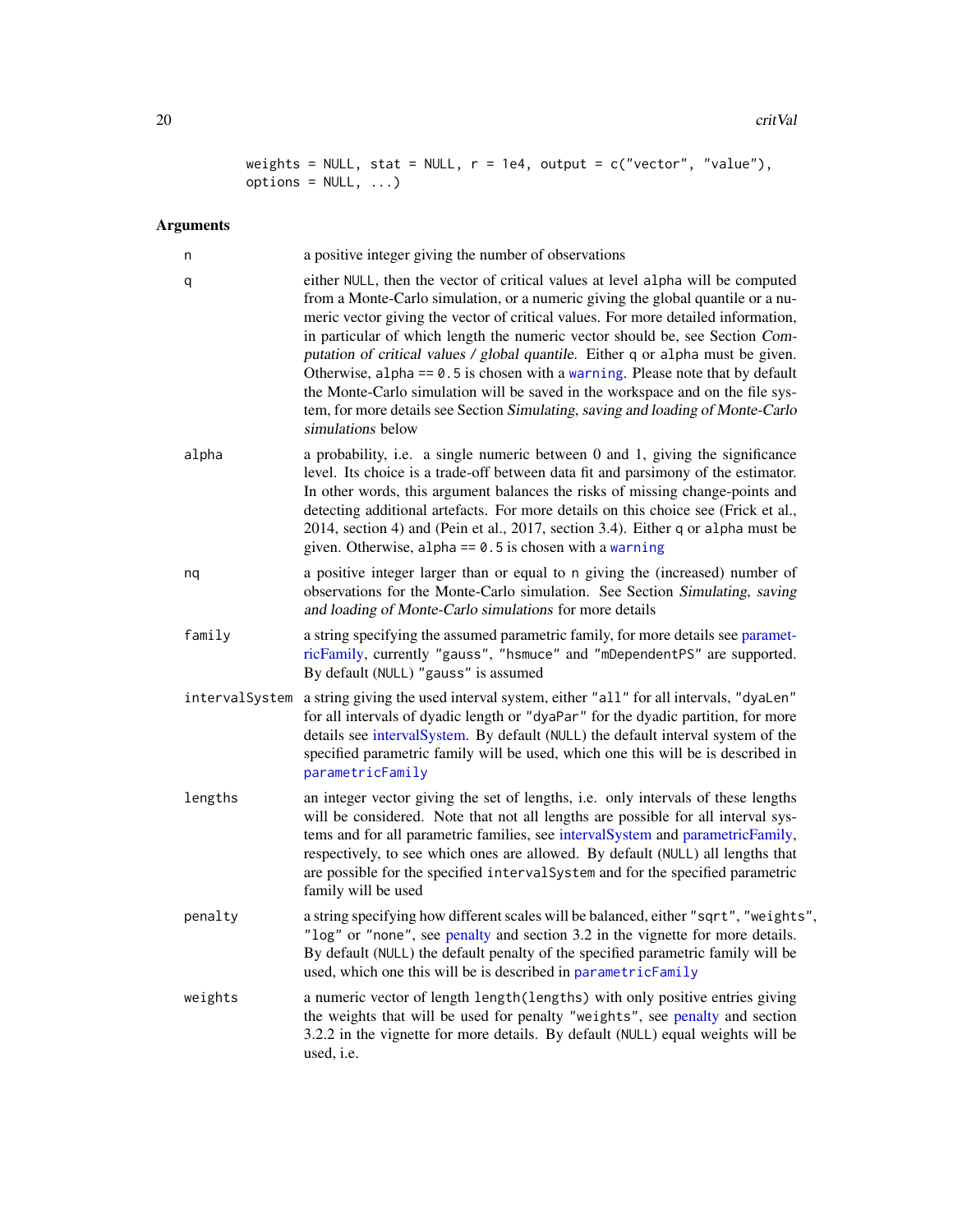<span id="page-20-0"></span>

|          | weights == $rep(1 / length(lengths), length(lengths))$                                                                                                                                                                                                                                                                                                                                                                                                                                                                                                                                                                                                  |
|----------|---------------------------------------------------------------------------------------------------------------------------------------------------------------------------------------------------------------------------------------------------------------------------------------------------------------------------------------------------------------------------------------------------------------------------------------------------------------------------------------------------------------------------------------------------------------------------------------------------------------------------------------------------------|
| stat     | an object of class "MCSimulationVector" or "MCSimulationMaximum" giving<br>a Monte-Carlo simulations, usually computed by monteCarloSimulation. If<br>penalty == "weights" only "MCSimulationVector" is allowed. Has to be<br>simulated for at least the given number of observations n and for the given<br>family, intervalSystem and if "MCSimulationMaximum" for the given lengths<br>and penalty. By default (NULL) the required simulation will be made available<br>automatically accordingly to the given options. For more details see Section<br>Simulating, saving and loading of Monte-Carlo simulations and section 3.4 in<br>the vignette |
| r        | a positive integer giving the required number of Monte-Carlo simulations if they<br>will be simulated or loaded from the workspace or the file system                                                                                                                                                                                                                                                                                                                                                                                                                                                                                                   |
| output   | a string specifying the return value, if output == "vector" the vector of critical<br>values will be computed and if output == "value" the global quantile will be<br>computed. For penalty == "weights" the output must be "vector", since no<br>global quantile can be determined for this penalty                                                                                                                                                                                                                                                                                                                                                    |
| options  | a list specifying how Monte-Carlo simulations will be simulated, saved and<br>loaded. For more details see Section Simulating, saving and loading of Monte-<br>Carlo simulations and section 3.4 in the vignette                                                                                                                                                                                                                                                                                                                                                                                                                                        |
| $\ddots$ | there are two groups of further arguments:                                                                                                                                                                                                                                                                                                                                                                                                                                                                                                                                                                                                              |

- further parameters of the parametric family. Depending on the argument family some might be required, but others might be optional, please see [parametricFamily](#page-40-1) for more details
- further arguments (seed, rand.gen and messages) that will be passed to [monteCarloSimulation](#page-33-1). [monteCarloSimulation](#page-33-1) will be called automatically and most of the arguments will be set accordingly to the arguments of critVal, no user interaction is required and possible for these parameters. In addition, seed, rand.gen and messages can be passed by the user

#### Value

If output == "vector" a numeric vector giving the vector of critical values, i.e. a vector of length length(lengths), giving for each length the corresponding critical value. If output == "value" a single numeric giving the global quantile. In both cases, additionally, an [attribute](#page-0-0) "n" gives the number of observations for which the Monte-Carlo simulation was performed.

#### Computation of critical values / global quantile

This function offers two ways to compute the resulting value:

• If q == NULL it will be computed at significance level alpha from a Monte-Carlo simulation. For penalties "sqrt", "log" and "none" the global quantile will be the (1-alpha)-quantile of the penalised multiscale statistic, see section 3.2.1 in the vignette. And if required the vector of critical values will be derived from it. For penalty "weights" the vector of critical values will be calculated accordingly to the given weights. The Monte-Carlo simulation can either be given in stat or will be attempted to load or will be simulated. How Monte-Carlo simulations are simulated, saved and loaded can be controlled by the argument option, for more details see the Section Simulating, saving and loading of Monte-Carlo simulations.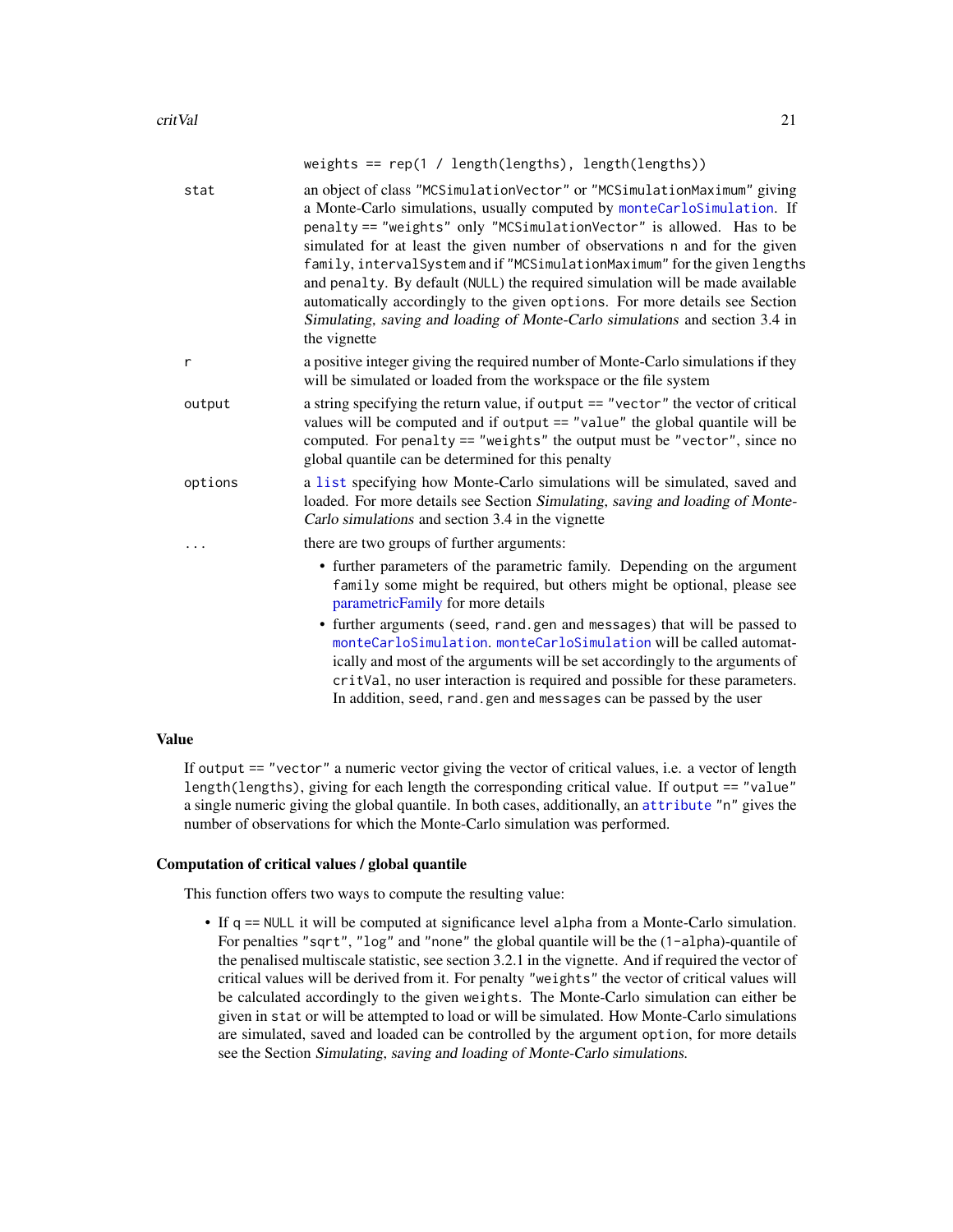- <span id="page-21-0"></span>• If q is given it will be derived from it. For the argument q either a single finite numeric giving the global quantile or a vector of finite numerics giving the vector of critical values (not allowed for output  $==$  "value") is possible:
	- A single numeric giving the global quantile. If output == "vector" the vector of critical values will be computed from it for the given lengths and penalty (penalty "weights" is not allowed). Note that the global quantile is specific to the arguments family, interval System, lengths and penalty.
	- A vector of length length(lengths), giving for each length the corresponding critical value. This vector is identical to the vector of critical values.
	- A vector of length n giving for each length 1:n the corresponding critical value.
	- A vector of length equal to the number of all possible lengths for the given interval system and the given parametric family giving for each possible length the corresponding critical value.

Additionally, an [attribute](#page-0-0) "n" giving the number of observations for which q was computed is allowed. This [attribute](#page-0-0) must be a single integer and equal to or larger than the argument n which means that q must have been computed for at least n observations. This allows additionally:

- $-$  A vector of length attr(q, "n") giving for each length 1:attr(q, "n") the corresponding critical value.
- A vector of length equal to the number of all possible lengths for the given interval system and the given parametric family if the number of observations is  $attr(q, "n")$  giving for each possible length the corresponding critical value.

The [attribute](#page-0-0) "n" will be kept or set to n if missing.

#### Simulating, saving and loading of Monte-Carlo simulations

Since a Monte-Carlo simulation lasts potentially much longer (up to several hours or days if the number of observations is in the millions) than the main calculations, this function offers multiple possibilities for saving and loading the simulations. The simulation, saving and loading can be controlled by the argument option. This argument has to be a [list](#page-0-0) or NULL and the following named entries are allowed: "simulation", "save", "load", "envir" and "dirs". All missing entries will be set to their default option.

Objects of class "MCSimulationVector", containing simulations of the multiscale vector of statistics, and objects of class "MCSimulationMaximum", containing simulations of the penalised multiscale statistic (for penalties "sqrt", "log" and "none"), can be simulated, saved and loaded. Each Monte-Carlo simulation is specific to the number of observations, the parametric family and the interval system, for "MCSimulationMaximum" additionally to the set of lengths and the used penalty. Both types will lead to the same result, however, an object of class "MCSimulationVector" is more flexible, since critical values for all penalties and all set of lengths can be derived from it, but requires much more storage space and has slightly larger saving and loading times. Note that Monte-Carlo simulations can only be saved and loaded if they are generated with the default function for generating random observations, i.e. when rand.gen  $(in ...)$  is NULL. For a given simulation this is signalled by the [attribute](#page-0-0) "save" which is TRUE if a simulation can be saved and FALSE otherwise.

Monte-Carlo simulations can also be performed for a (slightly) larger number of observations  $n_q$ given in the argument nq, which avoids extensive resimulations for only a little bit varying number of observations. The overestimation control is still satisfied but the detection power is (slightly)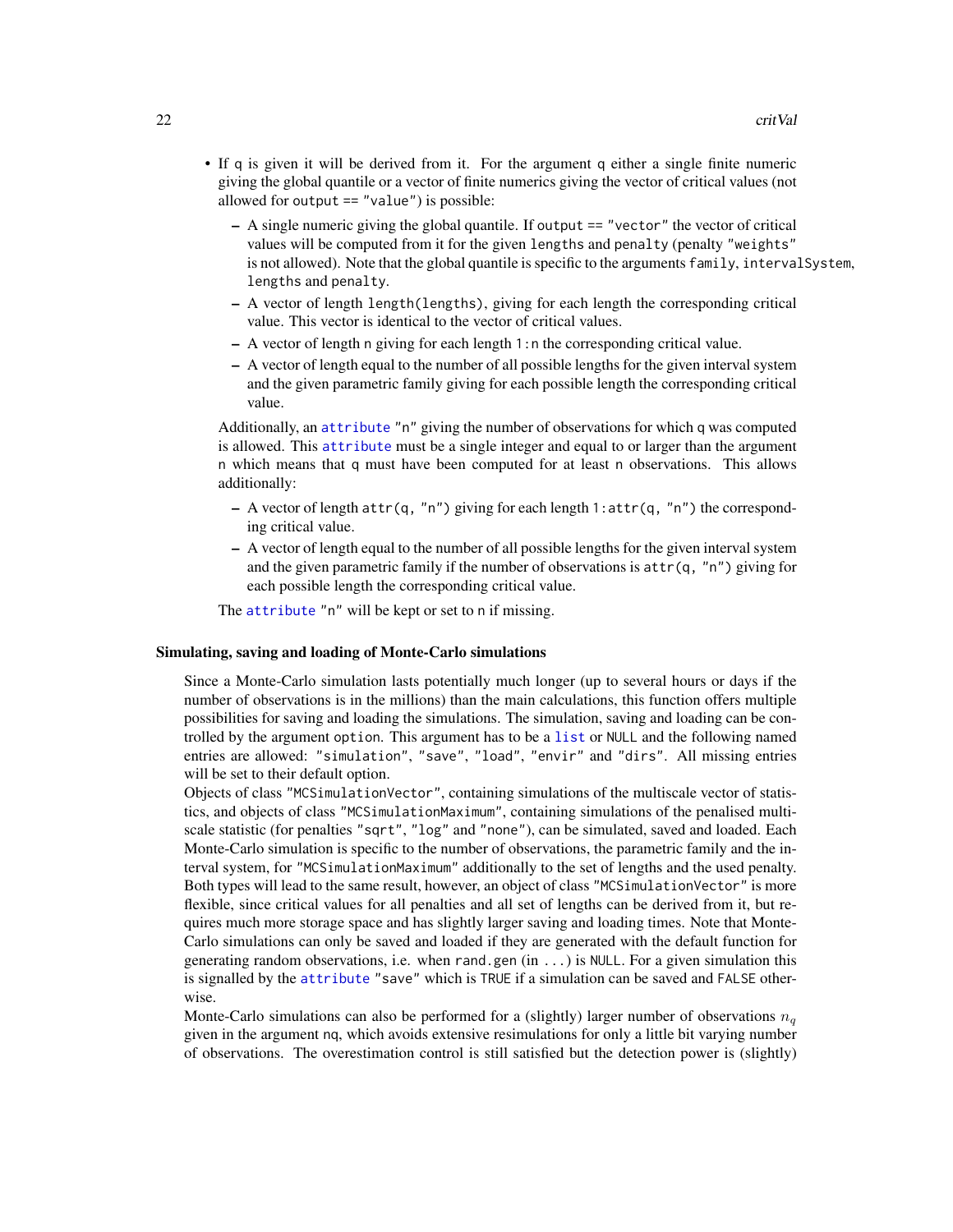#### <span id="page-22-0"></span>critVal 23

smaller. But note that the default lengths might change when the number of observations is increased and, hence, for type "vectorIncreased" still a different simulation might be required. We refer to the different types as follow:

- "vector": an object of class "MCSimulationMaximum", i.e. simulations of the penalized multiscale statistic, for n observations
- "vectorIncreased": an object of class "MCSimulationMaximum", i.e. simulations of the penalized multiscale statistic, for nq observations
- "matrix": an object of class "MCSimulationVector", i.e. simulations of the multiscale vector of statistics, for n observations
- "matrixIncreased": an object of class "MCSimulationVector", i.e. simulations of the multiscale vector of statistics, for nq observations

The simulations can either be saved in the workspace in the variable critValStepRTab or persistently on the file system for which the package  $R$ . cache is used. Loading from the workspace is faster, but either the user has to store the workspace manually or in a new session simulations have to be performed again. Moreover, storing in and loading from variables and [RDS](#page-0-0) files is supported. Finally, a pre-computed collection of simulations of type "matrixIncreased" for parametric families "gauss" and "hsmuce" can be accessed by installing the package stepRdata available from [http://www.stochastik.math.uni-goettingen.de/stepRdata\\_1.0-0.tar.gz](http://www.stochastik.math.uni-goettingen.de/stepRdata_1.0-0.tar.gz).

options\$envir and options\$dirs: For loading from / saving in the workspace the variable critValStepRTab in the [environment](#page-0-0) options\$envir will be looked for and if missing in case of saving also created there. Moreover, the variable(s) specified in options \$save \$variable (explained in the Subsection Saving: options\$save) will be assigned to this [environment](#page-0-0). By default, the [global environment](#page-0-0) .GlobalEnv is used, i.e. options\$envir == .GlobalEnv. For loading from / saving on the file system [loadCache\(](#page-0-0)key = keyList, dirs = options\$dirs) and [saveCache\(](#page-0-0)stat, key = attr(stat, "keyList"), dirs = options\$dirs) are called, respectively. In other words, options\$dirs has to be a [character](#page-0-0) [vector](#page-0-0) constituting the path to the cache subdirectory relative to the cache root directory as returned by [getCacheRootPath](#page-0-0)(). If options $\$dirs == ""$  the path will be the cache root path. By default the subdirectory "stepR" is used, i.e. options\$dirs == "stepR". Missing directories will be created.

Simulation: options\$simulation: Whenever Monte-Carlo simulations have to be performed, i.e. when stat == NULL and the required Monte-Carlo simulation could not be loaded, the type specified in options\$simulation will be simulated by [monteCarloSimulation](#page-33-1). In other words, options\$simulation must be a single string of the following: "vector", "vectorIncreased", "matrix" or "matrixIncreased". By default (options\$simulation == NULL), an object of class "MCSimulationVector" for nq observations will be simulated, i.e. options\$simulation == "matrixIncreased". For this choice please recall the explanations regarding computation time and flexibility at the beginning of this section.

Loading: options\$load: Loading of the simulations can be controlled by the entry options\$load which itself has to be a [list](#page-0-0) with possible entries: "RDSfile", "workspace", "package" and "fileSystem". Missing entries disable the loading from this option. Whenever a Monte-Carlo simulation is required, i.e. when the variable q is not given, it will be searched for at the following places in the given order until found:

1. in the variable stat,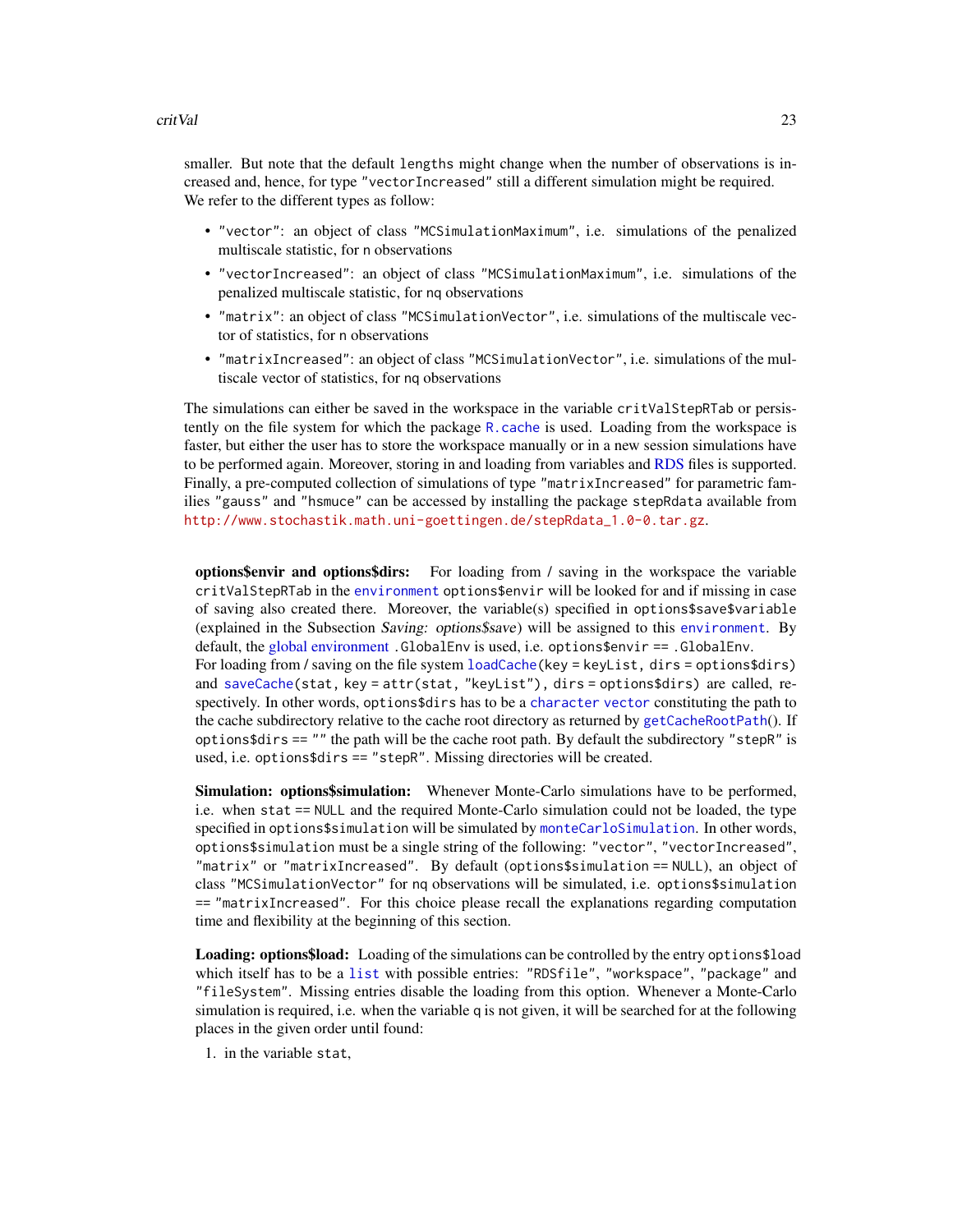<span id="page-23-0"></span>2. in options\$load\$RDSfile as an [RDS](#page-0-0) file, i.e. the simulation will be loaded by readRDS(options\$load\$RDSfile).

In other words, options\$load\$RDSfile has to be a [connection](#page-0-0) or the name of the file where the R object is read from,

- 3. in the workspace or on the file system in the following order: "vector", "matrix", "vectorIncreased" and finally of "matrixIncreased". For penalty == "weights" it will only be looked for "matrix" and "matrixIncreased". For each options it will first be looked in the workspace and then on the file system. All searches can be disabled by not specifying the corresponding string in options\$load\$workspace and options\$load\$fileSystem. In other words, options\$load\$workspace and options\$load\$fileSystem have to be vectors of strings containing none, some or all of "vector", "matrix", "vectorIncreased" and "matrixIncreased",
- 4. in the package stepRdata (if installed) and if options\$load\$package == TRUE. In other words, options\$load\$package must be a single logical or NULL,
- 5. if all other options fail a Monte-Carlo simulation will be performed.

By default (if options\$load is missing / NULL) no [RDS](#page-0-0) file is specified and all other options are enabled, i.e.

```
options$load <- list(workspace = c("vector", "vectorIncreased",
                                   "matrix", "matrixIncreased"),
                     fileSystem = c("vector", "vectorIncreased",
                                    "matrix", "matrixIncreased"),
                     package = TRUE, RDSfile = NULL).
```
Saving: options\$save: Saving of the simulations can be controlled by the entry options\$save which itself has to be a [list](#page-0-0) with possible entries: "workspace", "fileSystem", "RDSfile" and "variable". Missing entries disable the saving in this option.

All available simulations, no matter whether they are given by stat, loaded, simulated or in case of "vector" and "vectorIncreased" computed from "matrix" and "matrixIncreased", respectively, will be saved in all options for which the corresponding type is specified. Here we say a simulation is of type "vectorIncreased" or "matrixIncreased" if the simulation is not performed for n observations. More specifically, a simulation will be saved:

- 1. in the workspace or on the file system if the corresponding string is contained in options\$save\$workspace and options\$save\$fileSystem, respectively. In other words, options\$save\$workspace and options\$save\$fileSystem have to be vectors of strings containing none, some or all of "vector", "matrix", "vectorIncreased" and "matrixIncreased",
- 2. in an [RDS](#page-0-0) file specified by options\$save\$RDSfile which has to be a vector of one or two [connections](#page-0-0) or names of files where the R object is saved to. If options\$save\$RDSfile is of length two a simulation of type "vector" or "vectorIncreased" (only one can occur at one function call) will be saved in options\$save\$RDSfile[1] by

```
saveRDS(stat, file = options$save$RDSfile[1])
and "matrix" or "matrixIncreased" (only one can occur at one function call) will be
saved in options$save$RDSfile[2]. If options$save$RDSfile is of length one both
will be saved in options$save$RDSfile which means if both occur at the same call only
"vector" or "vectorIncreased" will be saved. Each saving can be disabled by not spec-
ifying options$save$RDSfile or by passing an empty string to the corresponding entry of
options$save$RDSfile.
```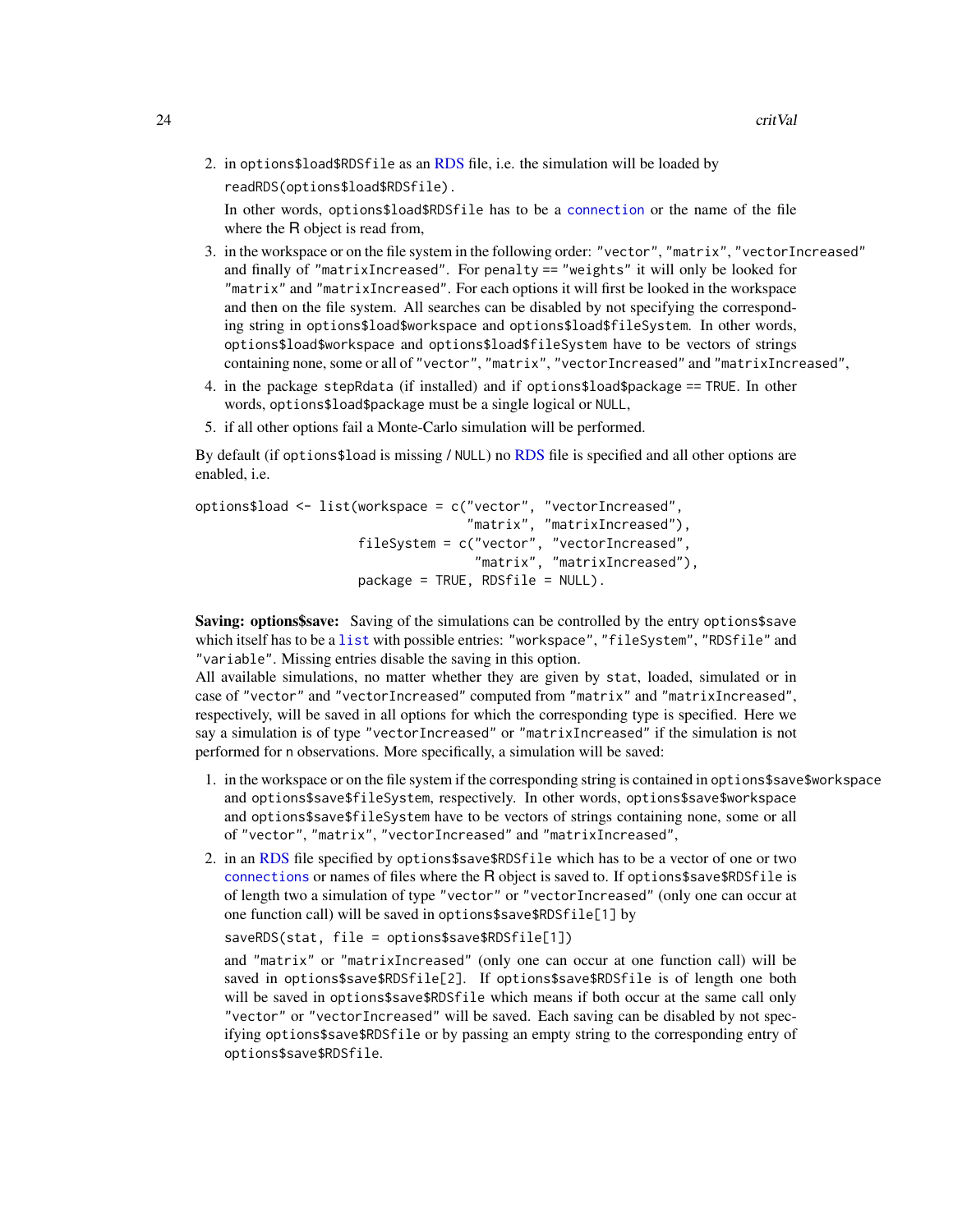#### <span id="page-24-0"></span>critVal 25

3. in a variable named by options\$save\$variable in the [environment](#page-0-0) options\$envir. Hence, options\$save\$variable has to be a vector of one or two containing variable names (character vectors). If options\$save\$variable is of length two a simulation of type "vector" or "vectorIncreased" (only one can occur at one function call) will be saved in options\$save\$variable[1] and "matrix" or "matrixIncreased" (only one can occur at one function call) will be saved in options\$save\$variable[2]. If options\$save\$variable is of length one both will be saved in options\$save\$variable which means if both occur at the same call only "vector" or "vectorIncreased" will be saved. Each saving can be disabled by not specifying options\$save\$variable or by passing "" to the corresponding entry of options\$save\$variable.

By default (if options\$save is missing) "vector" and "vectorIncreased" will be saved in the workspace and "matrix" and "matrixIncreased" on the file system, i.e.

```
options$save <- list(workspace = c("vector", "vectorIncreased"),
                     fileSystem = c("matrix", "matrixIncreased"),
                     RDSfile = NULL, variable = NULL).
```
Simulations can be removed from the workspace by removing the variable critValStepRTab, i.e. by calling remove(critValStepRTab, envir = envir), with envir the used environment, and from the file system by deleting the corresponding subfolder, i.e. by calling

unlink(file.path(R.cache::getCacheRootPath(), dirs), recursive = TRUE),

with dirs the corresponding subdirectory.

#### References

Frick, K., Munk, A., Sieling, H. (2014) Multiscale change-point inference. With discussion and rejoinder by the authors. *Journal of the Royal Statistical Society, Series B* 76(3), 495–580.

Pein, F., Sieling, H., Munk, A. (2017) Heterogeneous change point inference. *Journal of the Royal Statistical Society, Series B*, 79(4), 1207–1227.

# See Also

[monteCarloSimulation](#page-33-1), [penalty](#page-43-1), [parametricFamily](#page-40-1), [intervalSystem](#page-28-1), [stepFit](#page-53-1), [computeBounds](#page-11-1)

```
# vector of critical values
qVector \le critVal(100L, alpha = 0.5)
# global quantile
qValue \leftarrow critVal(100L, alpha = 0.5, output = "value")# vector can be computed from the global quantile
identical(critVal(100L, q = qValue), qVector)
# for a conservative significance level, stronger confidence statements
critVal(100L, alpha = 0.05)critVal(100L, alpha = 0.05, output = "value")# higher significance level for larger detection power, but less confidence
critVal(100L, alpha = 0.99)critVal(100L, alpha = 0.99, output = "value")
```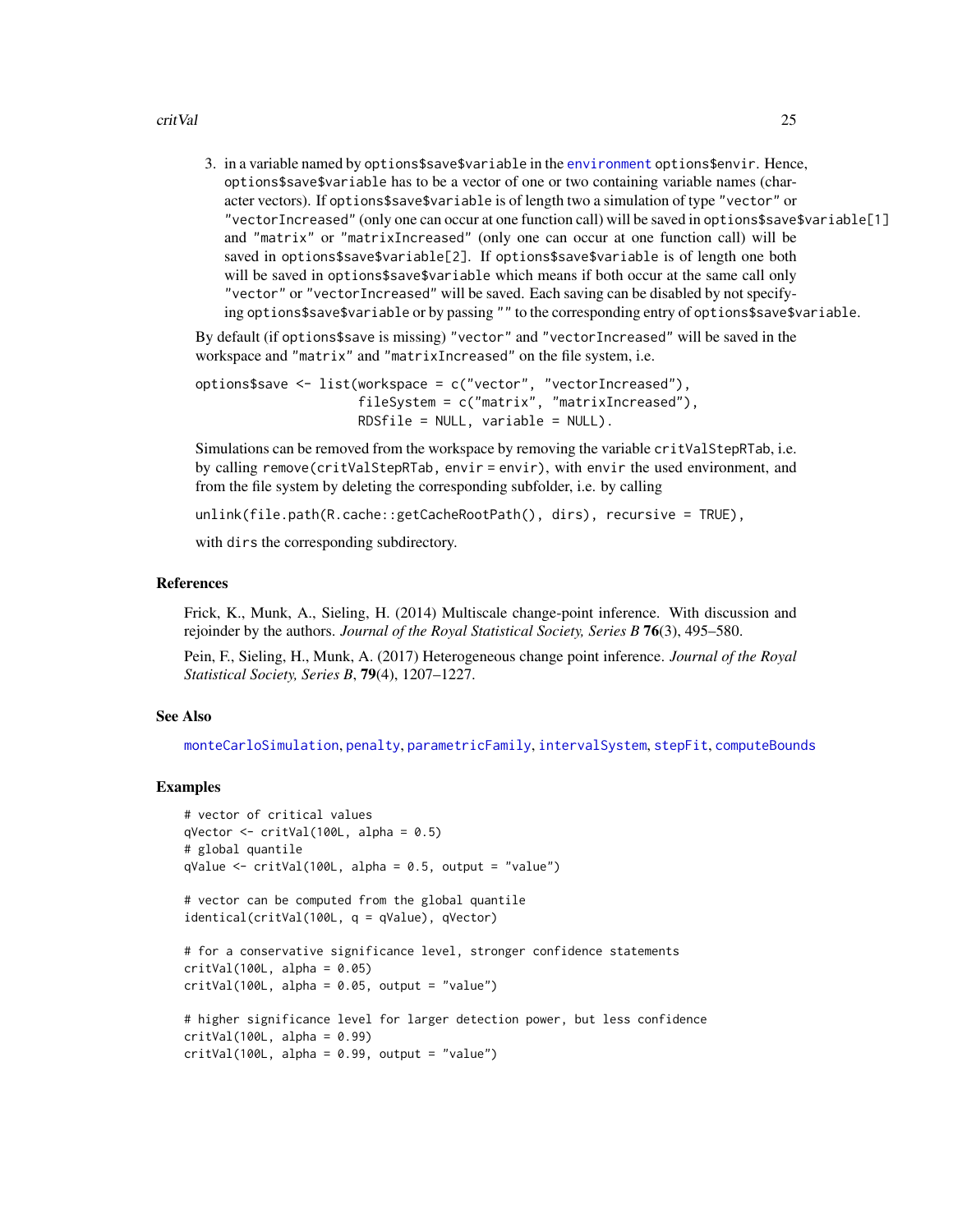```
## Not run:
# different parametric family, different intervalSystem, a subset of lengths,
# different penalty and given weights
q <- critVal(100L, alpha = 0.05, family = "hsmuce", intervalSystem = "dyaLen",
            lengths = c(2L, 4L, 16L, 32L), penalty = "weights",
            weights = c(0.4, 0.3, 0.2, 0.1)# vector of critical values can be given by a vector of length n
vec < -1:100vec[c(2L, 4L, 16L, 32L)] <- q
attr(vec, "n") <- 128L
identical(critVal(100L, q = vec, family = "hsmuce", intervalSystem = "dyaLen",
                  lengths = c(2L, 4L, 16L, 32L)), q)
# with a given monte-Carlo simulation for nq = 128 observations
stat <- monteCarloSimulation(128)
critVal(n = 100L, alpha = 0.05, stat = stat)# the above calls saved and (attempted to) load Monte-Carlo simulations and
# simulated them for nq = 128 observations
# in the following call no saving, no loading and simulation for n = 100
# observations is required, progress of the simulation will be reported
critVal(n = 100L, alpha = 0.05, message = 1000L,options = list(simulation = "vector", load = list(), save = list()))
# only type "vector" will be saved and loaded in the workspace
critVal(n = 100L, alpha = 0.05, message = 1000L,options = list(simulation = "vector", load = list(workspace = "vector"),
                      save = list(workspace = "vector")))
# simulation of type "matrix" will be saved in a RDS file and in a variable
# saving of type "vector" is disabled by passing "",
# different seed is set and number of simulations is reduced to r = 1e3
# to allow faster computation at the price of a less precise result
file <- tempfile(pattern = "file", tmpdir = tempdir(), fileext = ".RDS")
critVal(n = 100L, alpha = 0.05, seed = 1, r = 1e3,options = list(simulation = "matrix", load = list(),
          save = list(variable = c("", "test"), RDSfile = c("", file))))identical(test, monteCarloSimulation(100L, seed = 1, r = 1e3))
identical(readRDS(file), monteCarloSimulation(100L, seed = 1, r = 1e3))
```
## End(Not run)

<span id="page-25-1"></span>dfilter *Digital filters*

#### Description

Create digital filters.

**Deprecation warning:** This function is mainly used for patchlamp recordings and may be transferred to a specialised package.

<span id="page-25-0"></span>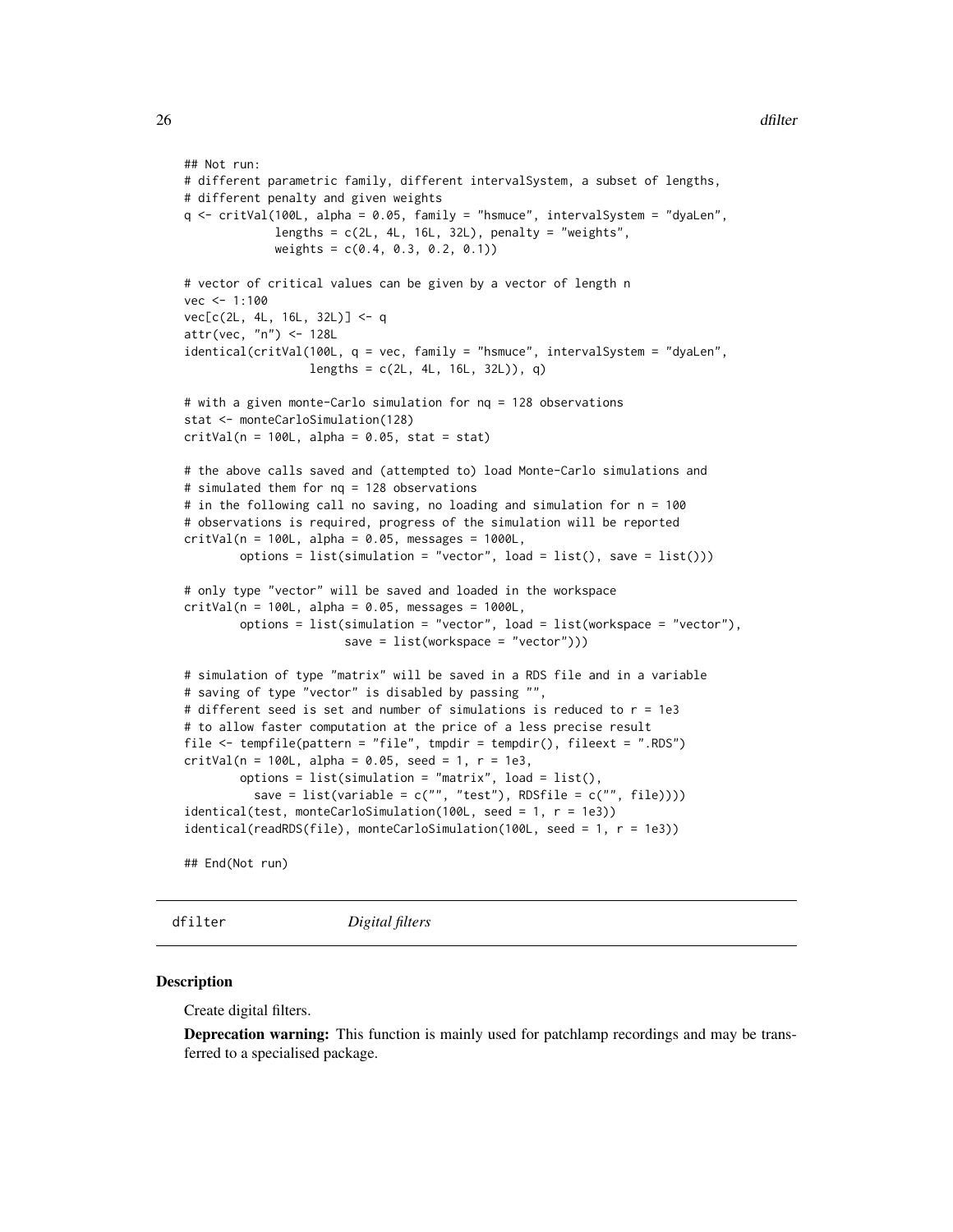#### <span id="page-26-0"></span>dfilter and the control of the control of the control of the control of the control of the control of the control of the control of the control of the control of the control of the control of the control of the control of

# Usage

```
dfilter(type = c("bessel", "gauss", "custom"), param = list(pole = 4, cutoff = 1 / 10),
  len = ceiling(3/param$cutoff))
## S3 method for class 'dfilter'
print(x, \ldots)
```
# Arguments

| type  | allows to choose Bessel, Gauss or custom filters                                                                                                                                                                                                                                                                                                                                                                           |
|-------|----------------------------------------------------------------------------------------------------------------------------------------------------------------------------------------------------------------------------------------------------------------------------------------------------------------------------------------------------------------------------------------------------------------------------|
| param | for a "bessel" filter a list with entries pole and cutoff giving the filter's<br>number of poles (order) and cut-off frequency, resp.; for a "gauss" filter the<br>filter's bandwidth (standard deviation) as a single numeric; for a custom filter<br>either a numeric vector specifying the filter's kernel or a list with items kern<br>and step of the same length giving the filter's kernel and step-response, resp. |
| len   | filter length (unnecessary for "custom" filters                                                                                                                                                                                                                                                                                                                                                                            |
| x     | the object                                                                                                                                                                                                                                                                                                                                                                                                                 |
| .     | for generic methods only                                                                                                                                                                                                                                                                                                                                                                                                   |
|       |                                                                                                                                                                                                                                                                                                                                                                                                                            |

# Value

Returns a list of [class](#page-0-0) dfilter that contains elements kern and step, the (digitised) filter kernel and step-response, resp., as well as an element param containing the argument param, for a "bessel" filter alongside the corresponding analogue kernel, step response, power spectrum, and autocorrelation function depending on time or frequency as elements kernfun, stepfun, spectrum, and acfun, resp.

# See Also

[filter](#page-0-0), [convolve](#page-0-0), [BesselPolynomial](#page-7-1), [Normal](#page-0-0), [family](#page-27-1)

```
# 6-pole Bessel filter with cut-off frequency 1 / 100, with length 100 (too short!)
dfilter("bessel", list(pole = 6, cutoff = 1 / 100), 100)
# custom filter: running mean of length 3
dfilter("custom", rep(1, 3))
dfilter("custom", rep(1, 3))$kern # normalised!
dfilter("custom", rep(1, 3))$step
# Gaussian filter with bandwidth 3 and length 11 (from -5 to 5)
dfilter("gauss", 3, 11)
```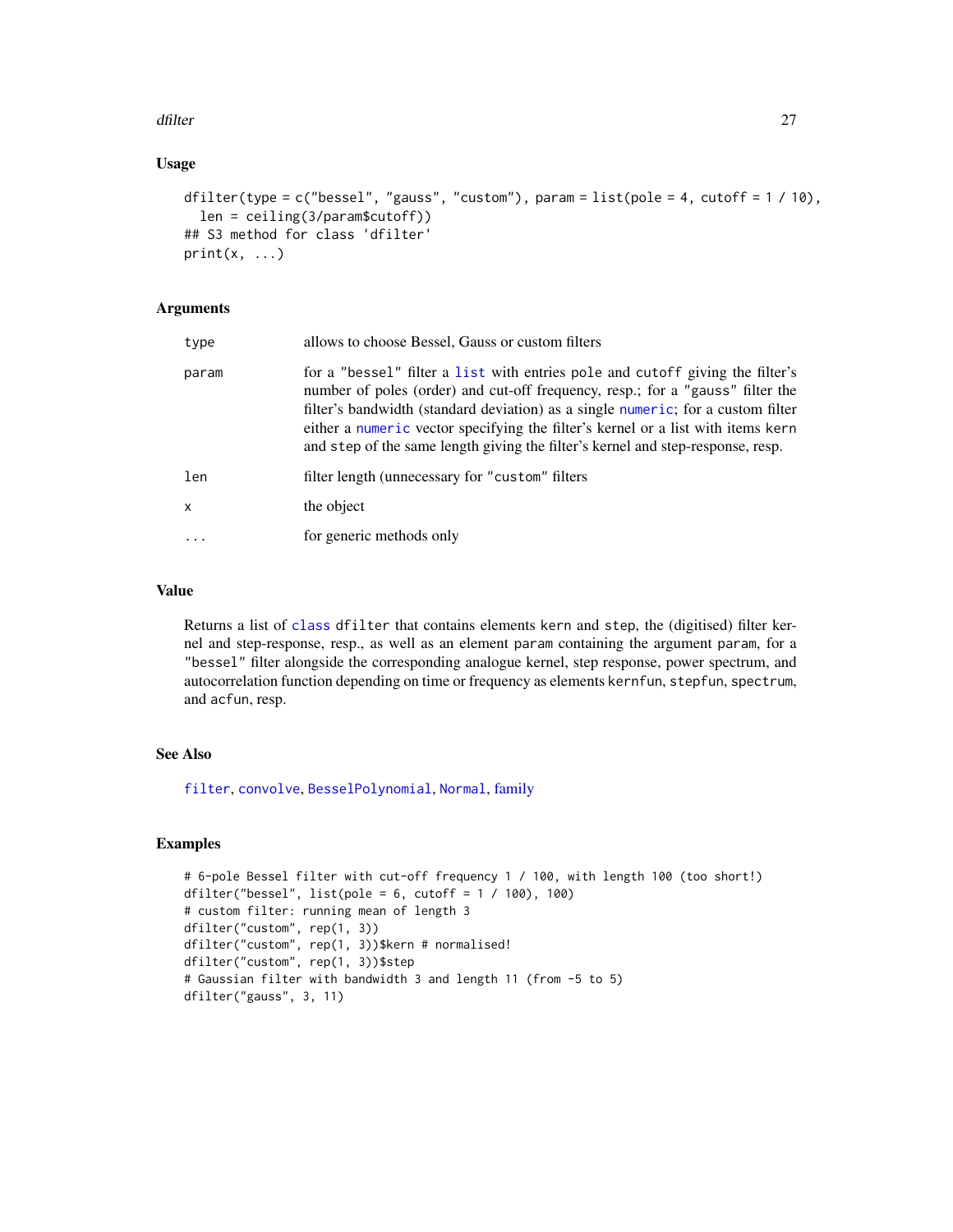#### <span id="page-27-1"></span><span id="page-27-0"></span>Description

Families of distributions supported by package stepR.

**Deprecation warning:** This overviw is deprecated, but still given and up to date for some older, deprecated functions, however, may be removed in a future version. For an overview about the parametric families supported by the new functions see [parametricFamily](#page-40-1).

#### Details

Package stepR supports several families of distributions (mainly exponential) to model the data, some of which require additional (fixed) parameters. In particular, the following families are available:

- "gauss" normal distribution with unknown mean but known, fixed standard deviation given as a single [numeric](#page-0-0) (will be estimated using [sdrobnorm](#page-45-1) if omitted); cf. [dnorm](#page-0-0).
- "gaussvar" normal distribution with unknown variance but known, fixed mean assumed to be zero; cf. [dnorm](#page-0-0).
- "poisson" Poisson distribution with unknown intensity (no additional parameter); cf. [dpois](#page-0-0).
- "binomial" binomial distribution with unknown success probability but known, fixed size given as a single [integer](#page-0-0); cf. [dbinom](#page-0-0).
- "gaussKern" normal distribution with unknown mean and unknown, fixed standard deviation (being estimated using [sdrobnorm](#page-45-1)), after filtering with a fixed filter which needs to be given as the additional parameter (a [dfilter](#page-25-1) object); cf. [dfilter](#page-25-1).

The family is selected via the family argument, providing the corresponding string, while the param argument contains the parameters if any.

#### **Note**

Beware that not all families can be chosen for all functions.

# See Also

[Distributions,](#page-0-0) [parametricFamily](#page-40-1), [dnorm](#page-0-0), [dpois](#page-0-0), [dbinom](#page-0-0), [dfilter](#page-25-1), [sdrobnorm](#page-45-1)

```
# illustrating different families fitted to the same binomial data set
size <- 200
n <- 200
# truth
p \le -10'seq(-3, -0.1, length = n)
# data
y <- rbinom(n, size, p)
```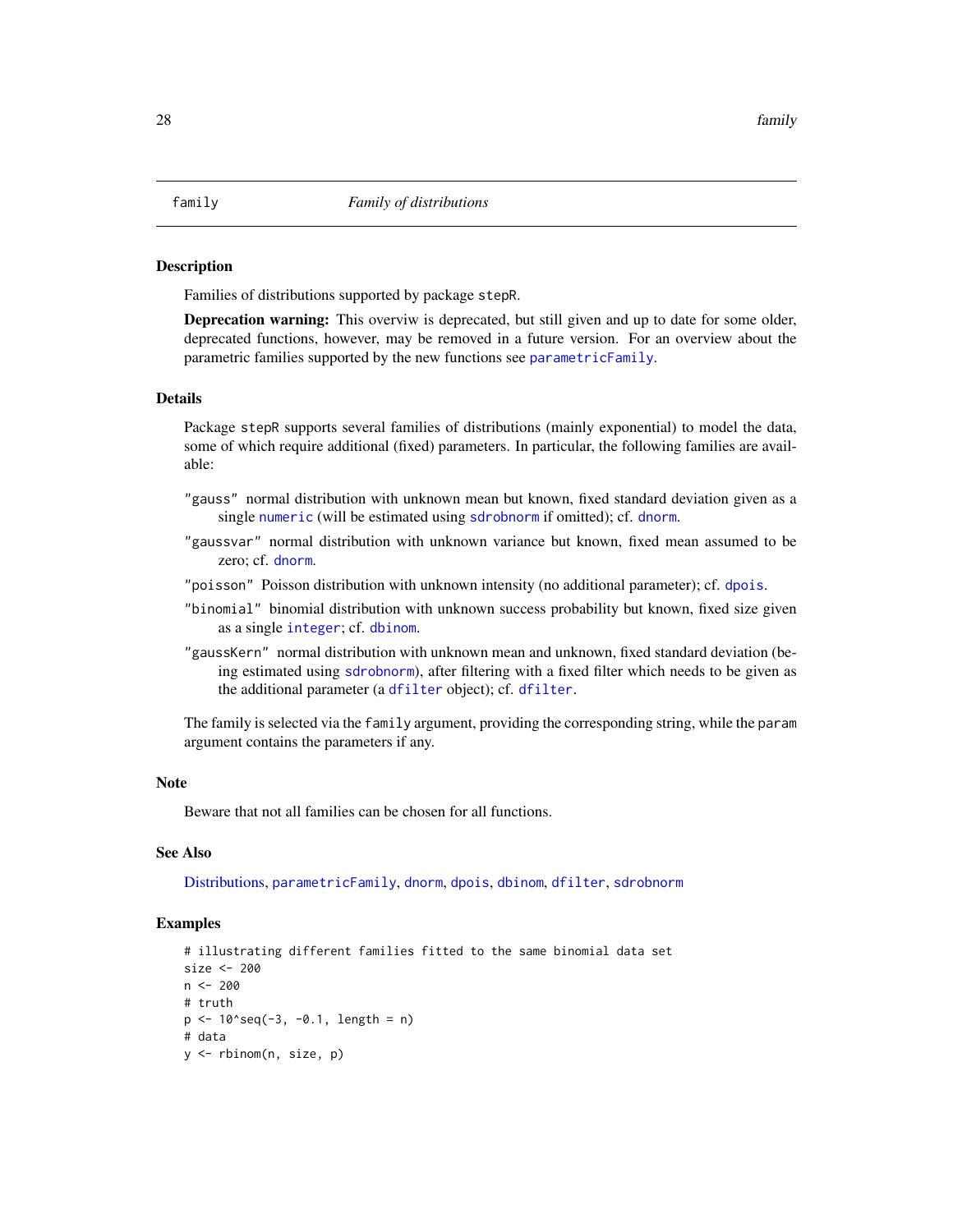#### <span id="page-28-0"></span>intervalSystem 29

```
plot(y)
lines(size * p, col = "red")
# fit 4 jumps, binomial family
jumps < -4bfit <- steppath(y, family = "binomial", param = size, max.blocks = jumps)
lines(bfit[[jumps]], col = "orange")
# Gaussian approximation with estimated variance
gfit <- steppath(y, family = "gauss", max.blocks = jumps)
lines(gfit[[jumps]], col = "green3", lty = 2)
# Poisson approximation
pfit <- steppath(y, family = "poisson", max.blocks = jumps)
lines(pfit[[jumps]], col = "blue", lty = 2)
legend("topleft", legend = c("binomial", "gauss", "poisson"), lwd = 2,
  col = c("orange", "green3", "blue")
```
<span id="page-28-1"></span>intervalSystem *Interval systems*

#### Description

Overview about the supported interval systems. More details are given in section 6 of the vignette.

#### Details

The following interval systems (set of intervals on which tests will be performed) are available. Intervals are given as indices of observations / sample points.

- "all" all intervals. More precisely, the set  $\{[i, j], 1 \le i \le j \le n\}$ . This system allows all lengths 1:n.
- "dyaLen" all intervals of dyadic length. More precisely, the set  $\{[i, j], 1 \le i \le j \le n \text{ s.t. } j i + j \le k \}$  $1=2^k,\,k\in N_0\}.$  This system allows all lengths of dyadic length 2^(0:as . integer (floor (log2(n)) + 1e-6)).
- "dyaPar" the dyadic partition, i.e. all disjoint intervals of dyadic length. More precisely, the set  $\{[(i-1)*2^k + 1, i * 2^k], i = 1, ..., \lfloor n/2^k \rfloor, k = 0, ..., \lfloor \log_2(n) \rfloor\}.$  This system allows all lengths of dyadic length  $2^(0:as.integer(floor(log2(n)) + 1e-6)).$

The interval system is selected via the intervalSystem argument, providing the corresponding string. By default (NULL) the default interval system of the specified parametric family will be used, which one this will be is described in [parametricFamily](#page-40-1). With the additional argument lengths it is possible to specify a set of lengths such that only tests on intervals with a length contained in this set will be performed. The set of lengths has to be a subset of all lengths that are allowed by the interval system and the parametric family. By default (NULL) all lengths allowed by the interval system and the parametric family are used.

#### See Also

[parametricFamily](#page-40-1)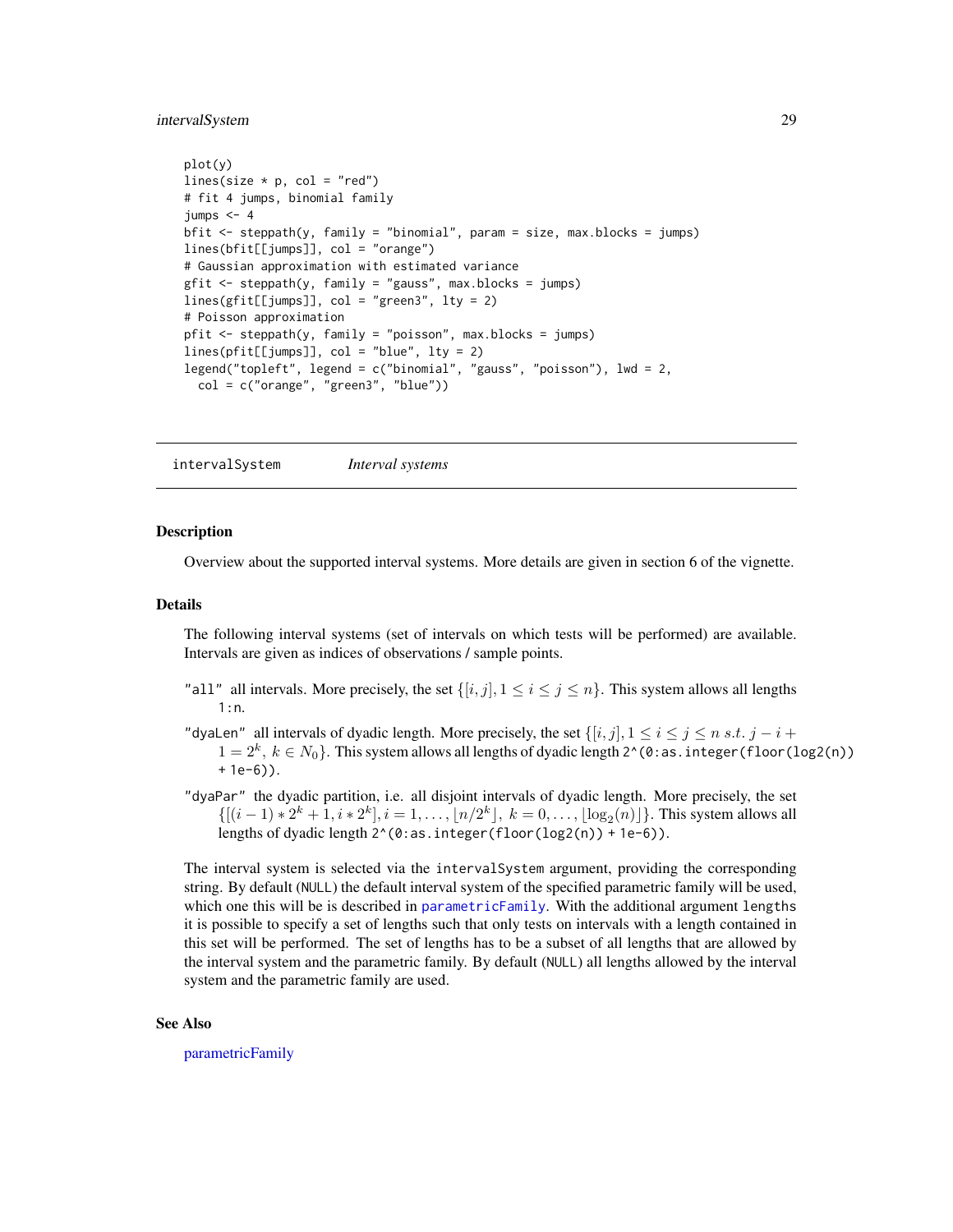30 **jsmurf** 

#### Examples

```
y <- c(rnorm(50), rnorm(50, 2))
# interval system of all intervals and all lengths
fit \le stepFit(y, alpha = 0.5, intervalSystem = "all", lengths = 1:100,
               jumpint = TRUE, confband = TRUE)
# default for family "gauss" if number of observations is 1000 or less
identical(stepFit(y, alpha = 0.5, jumpint = TRUE, confband = TRUE), fit)
# intervalSystem "dyaLen" and a subset of lengths
## Not run: !identical(stepFit(y, alpha = 0.5, intervalSystem = "dyaLen", lengths = c(2, 4, 16),
                   jumpint = TRUE, confband = TRUE), fit)
# default for lengths are all possible lengths of the interval system
# and the parametric family
identical(stepFit(y, alpha = 0.5, intervalSystem = "dyaPar",
                  jumpint = TRUE, confband = TRUE),
          stepFit(y, alpha = 0.5, intervalSystem = "dyaPar", lengths = 2^*(0:6),
                  jumpint = TRUE, confband = TRUE))
# interval system "dyaPar" is default for parametric family "hsmuce"
# length 1 is not possible for this parametric family
identical(stepFit(y, alpha = 0.5, family = "hsmuce",jumpint = TRUE, confband = TRUE,
          stepFit(y, alpha = 0.5, family = "hsmuce", intervalSystem = "dyaPar",
                  lengths = 2^*(1:6), jumpint = TRUE, confband = TRUE))
# interval system "dyaLen" is default for parametric family "mDependentPS"
identical(stepFit(y, alpha = 0.5, family = "mDependentPS", covariances = c(1, 0.5),
                  jumpint = TRUE, confband = TRUE),stepFit(y, alpha = 0.5, family = "mDependentPS", covariances = c(1, 0.5),
                  intervalSystem = "dyaLen", lengths = 2^*(0:6),
                  jumpint = TRUE, confband = TRUE))
```
## End(Not run)

<span id="page-29-1"></span>jsmurf *Reconstruct filtered piecewise constant functions with noise*

#### Description

Reconstructs a piecewise constant function to which white noise was added and the sum filtered afterwards.

**Deprecation warning:** This function is mainly used for patchlamp recordings and may be transferred to a specialised package.

<span id="page-29-0"></span>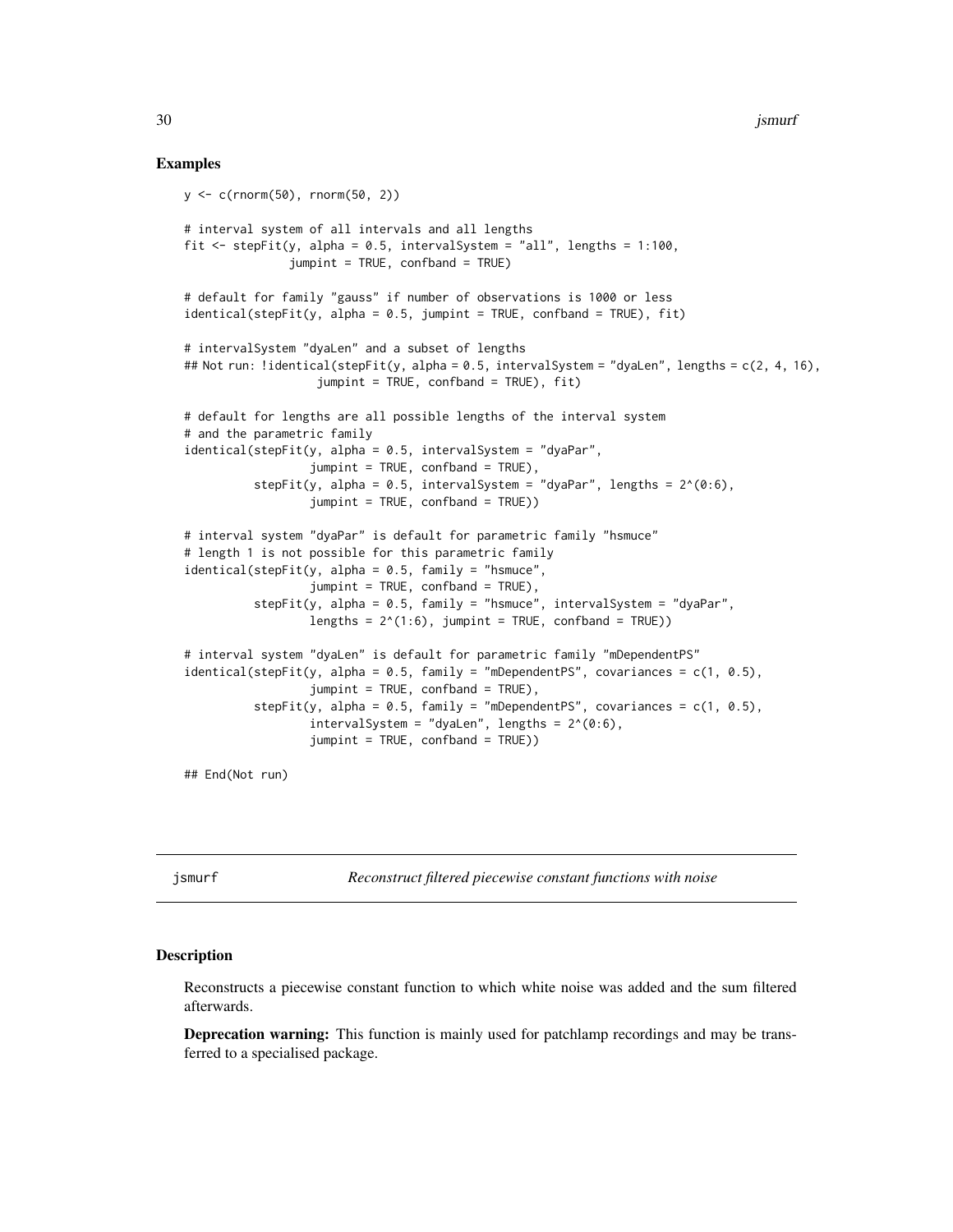#### <span id="page-30-0"></span>jsmurf 31

#### Usage

```
jsmurf(y, x = 1: length(y), x0 = 2 \times x[1] - x[2], q, alpha = 0.05, r = 4e3,
  lengths = 2^(floor(log2(length(y))):floor(log2(max(length(param$kern) + 1,
    1 / param$param$cutoff)))), param, rm.out = FALSE,
    jumpint = confband, confband = FALSE)
```
# Arguments

| У        | a numeric vector containing the serial data                                                                                                                                                                      |
|----------|------------------------------------------------------------------------------------------------------------------------------------------------------------------------------------------------------------------|
| X        | a numeric vector of the same length as y containing the corresponding sample<br>points                                                                                                                           |
| x0       | a single numeric giving the last unobserved sample point directly before sam-<br>pling started                                                                                                                   |
| q        | threshold value, by default chosen automatically                                                                                                                                                                 |
| alpha    | significance level; if set to a value in $(0,1)$ , q is chosen as the corresponding<br>quantile of the asymptotic (if $r$ is not given) null distribution (and any value<br>specified for q is silently ignored) |
| r        | numer of simulations; if specified along alpha, q is chosen as the corresponding<br>quantile of the simulated null distribution                                                                                  |
| lengths  | length of intervals considered; by default up to a sample size of 1000 all lengths,<br>otherwise only dyadic lengths                                                                                             |
| param    | a dfilter object specifiying the filter                                                                                                                                                                          |
| rm.out   | a logical specifying whether outliers should be removed prior to the analysis                                                                                                                                    |
| jumpint  | logical (FALSE by default), indicates if confidence sets for jumps should be<br>computed                                                                                                                         |
| confband | logical, indicates if a confidence band for the piecewise-continuous function<br>should be computed                                                                                                              |

#### Value

An object object of class [stepfit](#page-56-1) that contains the fit; if [jumpint](#page-31-1) == TRUE function jumpint allows to extract the 1 - alpha confidence interval for the jumps, if [confband](#page-31-2) == TRUE function confband allows to extract the 1 - alpha confidence band.

#### References

Hotz, T., Schütte, O., Sieling, H., Polupanow, T., Diederichsen, U., Steinem, C., and Munk, A. (2013) Idealizing ion channel recordings by a jump segmentation multiresolution filter. *IEEE Transactions on NanoBioscience* 12(4), 376–386.

# See Also

[stepbound](#page-50-1), [bounds](#page-8-1), [family,](#page-27-1) [MRC.asymptotic](#page-38-2), [sdrobnorm](#page-45-1), [stepfit](#page-56-1)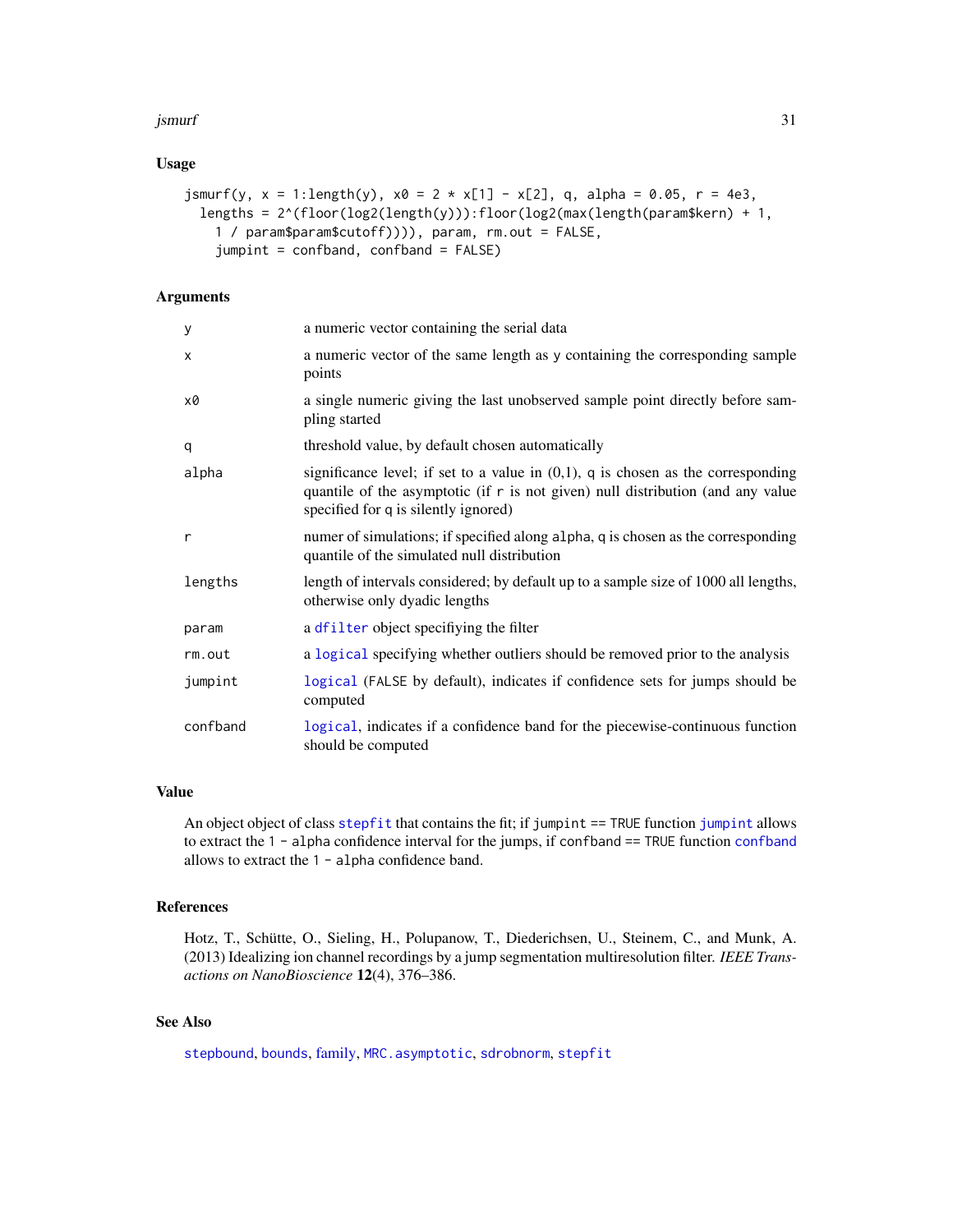### Examples

```
# simulate filtered ion channel recording with two states
set.seed(9)
# sampling rate 10 kHz
sampling <- 1e4
# tenfold oversampling
over <- 10
# 1 kHz 4-pole Bessel-filter, adjusted for oversampling
cutoff <-1e3df.over <- dfilter("bessel", list(pole=4, cutoff=cutoff / sampling / over))
# two states, leaving state 1 at 10 Hz, state 2 at 20 Hz
rates \le rbind(c(0, 10), c(20, 0))
# simulate 0.5 s, level 0 corresponds to state 1, level 1 to state 2
# noise level is 0.3 after filtering
sim \le contMC(0.5 \star sampling, 0:1, rates, sampling=sampling, family="gaussKern",
  param = list(df=df.over, over=over, sd=0.3))
plot(sim$data, pch = ".")
lines(sim$discr, col = "red")
# fit using filter corresponding to sample rate
df <- dfilter("bessel", list(pole=4, cutoff=cutoff / sampling))
fit <- jsmurf(sim$data$y, sim$data$x, param=df, r=1e2)
lines(fit, col = "blue")
# fitted values take filter into account
lines(sim$data$x, fitted(fit), col = "green3", lty = 2)
```
<span id="page-31-1"></span>jumpint *Confidence intervals for jumps and confidence bands for step functions*

#### <span id="page-31-2"></span>**Description**

Extract and plot confidence intervals and bands from fits given by a [stepfit](#page-56-1) object.

#### Usage

```
jumpint(sb, ...)
## S3 method for class 'stepfit'
jumpint(sb, ...)
## S3 method for class 'jumpint'
points(x, pch.left = NA, pch.right = NA, y.left = NA, y.right = NA, xpd = NA, ...)
confband(sb, ...)
## S3 method for class 'stepfit'
confband(sb, ...)
## S3 method for class 'confband'
lines(x, data space = TRUE, ...)
```
#### Arguments

sb the result of a fit by [stepbound](#page-50-1)

<span id="page-31-0"></span>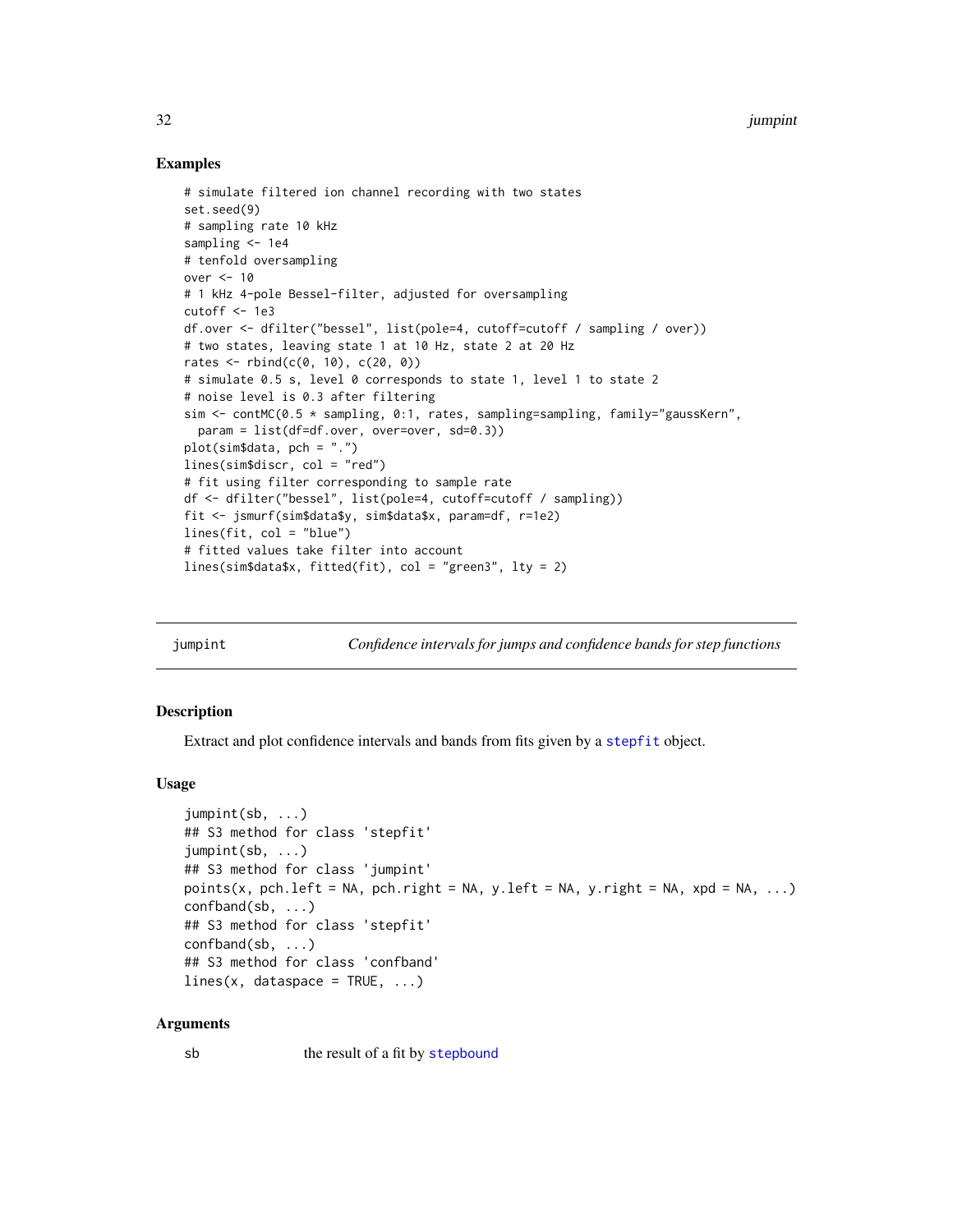#### <span id="page-32-0"></span>jumpint 33

| $\mathsf{x}$        | the object                                                                                                                                                                                                                                      |  |
|---------------------|-------------------------------------------------------------------------------------------------------------------------------------------------------------------------------------------------------------------------------------------------|--|
| pch.left, pch.right |                                                                                                                                                                                                                                                 |  |
|                     | the plotting character to use for the left/right end of the interval with defaults                                                                                                                                                              |  |
|                     | "(" and "]" (see parameter pch of par)                                                                                                                                                                                                          |  |
| y.left, y.right     |                                                                                                                                                                                                                                                 |  |
|                     | at which height to plot the interval boundaries with default par () \$usr[3]                                                                                                                                                                    |  |
| xpd                 | see par                                                                                                                                                                                                                                         |  |
| dataspace           | logical determining whether the expected value should be plotted instead of<br>the fitted parameter value, useful e.g. for family = "binomial", where it will<br>plot the fitted success probability times the number of trials per observation |  |
|                     | arguments to be passed to generic methods                                                                                                                                                                                                       |  |

# Value

For jumpint an object of class jumpint, i.e. a [data.frame](#page-0-0) whose columns rightEndLeftBound and rightEndRightBound specify the left and right end of the confidence interval for the block's right end, resp., given the number of blocks was estimated correctly, and similarly columns rightIndexLeftBound and rightIndexRightBound specify the left and right indices of the confidence interval, resp. Function [points](#page-0-0) plots these intervals on the lower horizontal axis (by default).

For confband an object of class confband, i.e. a [data.frame](#page-0-0) with columns lower and upper specifying a confidence band computed at every point x; this is a simultaneous confidence band assuming the true number of jumps has been determined. Function [lines](#page-0-0) plots the confidence band.

#### Note

Observe that jumps may occur immediately before or after an observed x; this lack of knowledge is reflected in the visual impressions by the lower and upper envelopes jumping vertically early, so that possible jumps between xs remain within the band, and by the confidence intervals starting immediately after the last x for which there cannot be a jump, cf. the note in the help for [stepblock](#page-48-1).

#### See Also

[stepbound](#page-50-1), [points](#page-0-0), [lines](#page-0-0)

```
# simulate Bernoulli data with four blocks
y <- rbinom(200, 1, rep(c(0.1, 0.7, 0.3, 0.9), each=50))
# fit step function
sb <- stepbound(y, family="binomial", param=1, confband=TRUE)
plot(y, pch="|")
lines(sb)
# confidence intervals for jumps
jumpint(sb)
points(jumpint(sb), col="blue")
# confidence band
confband(sb)
lines(confband(sb), lty=2, col="blue")
```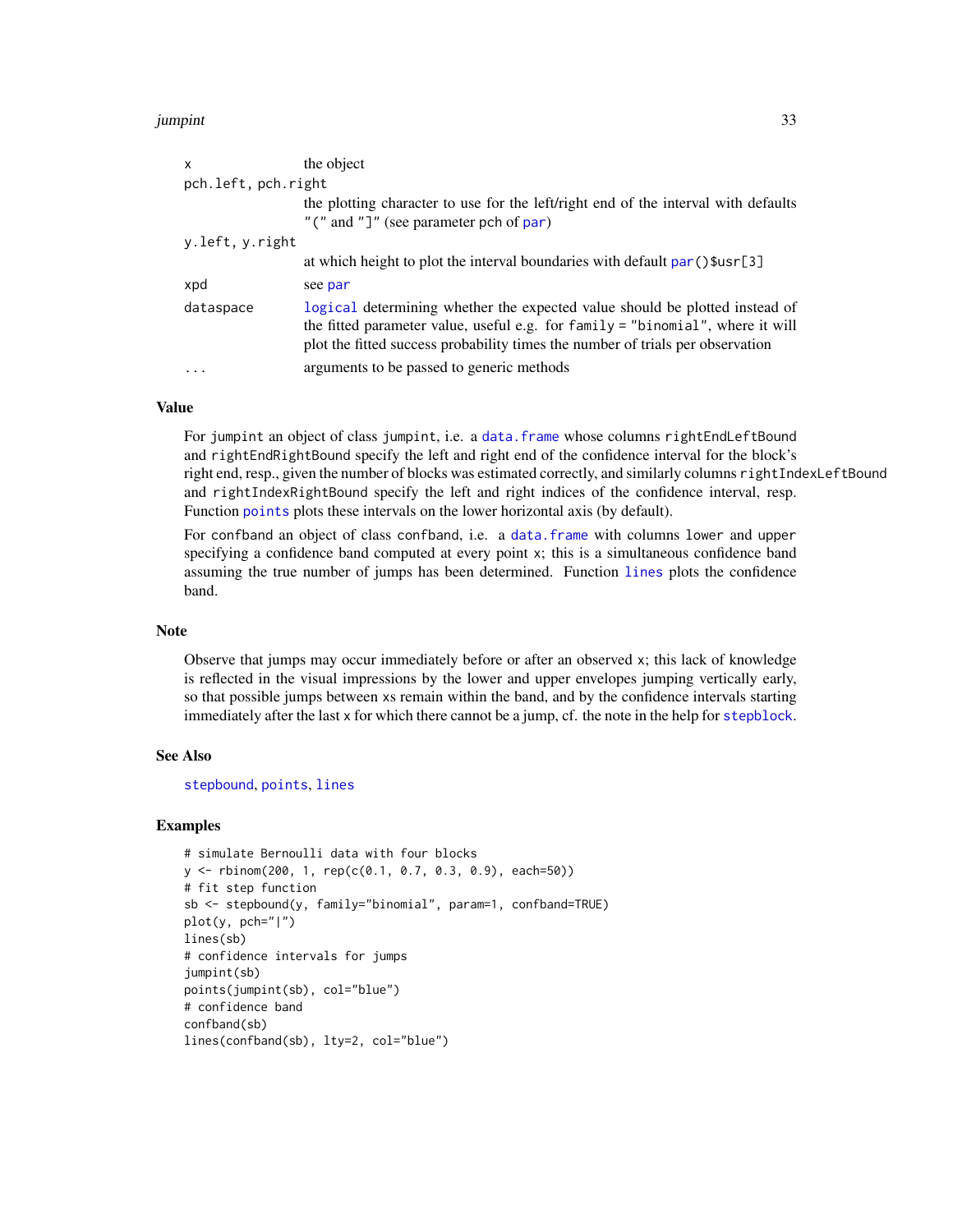<span id="page-33-1"></span><span id="page-33-0"></span>monteCarloSimulation *Monte Carlo simulation*

# Description

Performs Monte-Carlo simulations of the multiscale vector of statistics, (3.9) in the vignette, and of the penalised multiscale statistic, (3.6) in the vignette, when no signal is present, see also section 3.2.3 in the vignette.

#### Usage

```
monteCarloSimulation(n, r = 1e4L, family = NULL, intervalSystem = NULL,
                     lengths = NULL, penalty = NULL,
                     output = c("vector", "maximum"), seed = n,
                     rand.gen = NULL, messages = NULL, ...)
```
# Arguments

| n              | a positive integer giving the number of observations for which the Monte-Carlo<br>simulation will be performed                                                                                                                                                                                                                                                                                                                                                                                                                 |
|----------------|--------------------------------------------------------------------------------------------------------------------------------------------------------------------------------------------------------------------------------------------------------------------------------------------------------------------------------------------------------------------------------------------------------------------------------------------------------------------------------------------------------------------------------|
| r              | a positive integer giving the number of repititions                                                                                                                                                                                                                                                                                                                                                                                                                                                                            |
| family         | a string specifying the assumed parametric family, for more details see paramet-<br>ricFamily, currently "gauss", "hsmuce" and "mDependentPS" are supported.<br>By default (NULL) "gauss" is assumed                                                                                                                                                                                                                                                                                                                           |
| intervalSystem | a string giving the used interval system, either "all" for all intervals, "dyaLen"<br>for all intervals of dyadic length or "dyaPar" for the dyadic partition, for more<br>details see intervalSystem. By default (NULL) the default interval system of the<br>specified parametric family will be used, which one this will be is described in<br>parametricFamily                                                                                                                                                            |
| lengths        | an integer vector giving the set of lengths, i.e. only intervals of these lengths will<br>be considered. Only required for output == "maximum", otherwise ignored with<br>a warning. Note that not all lengths are possible for all interval systems and for<br>all parametric families, see intervalSystem and parametricFamily, respectively,<br>to see which ones are allowed. By default (NULL) all lengths that are possible<br>for the specified interval System and for the specified parametric family will<br>be used |
| penalty        | a string specifying how the statistics will be penalised, either "sqrt", "log" or<br>"none", see penalty and section 3.2 in the vignette for more details. Only re-<br>quired for output == "maximum", otherwise ignored with a warning. By default<br>(NULL) the default penalty of the specified parametric family will be used, which<br>one this will be is described in parametricFamily                                                                                                                                  |
| output         | a string specifying the output, see Value                                                                                                                                                                                                                                                                                                                                                                                                                                                                                      |
| seed           | will be passed to set. seed to set a seed, set. seed will not be called if this<br>argument is set to "no", i.e. a single value, interpreted as an integer, NULL or<br>"no"                                                                                                                                                                                                                                                                                                                                                    |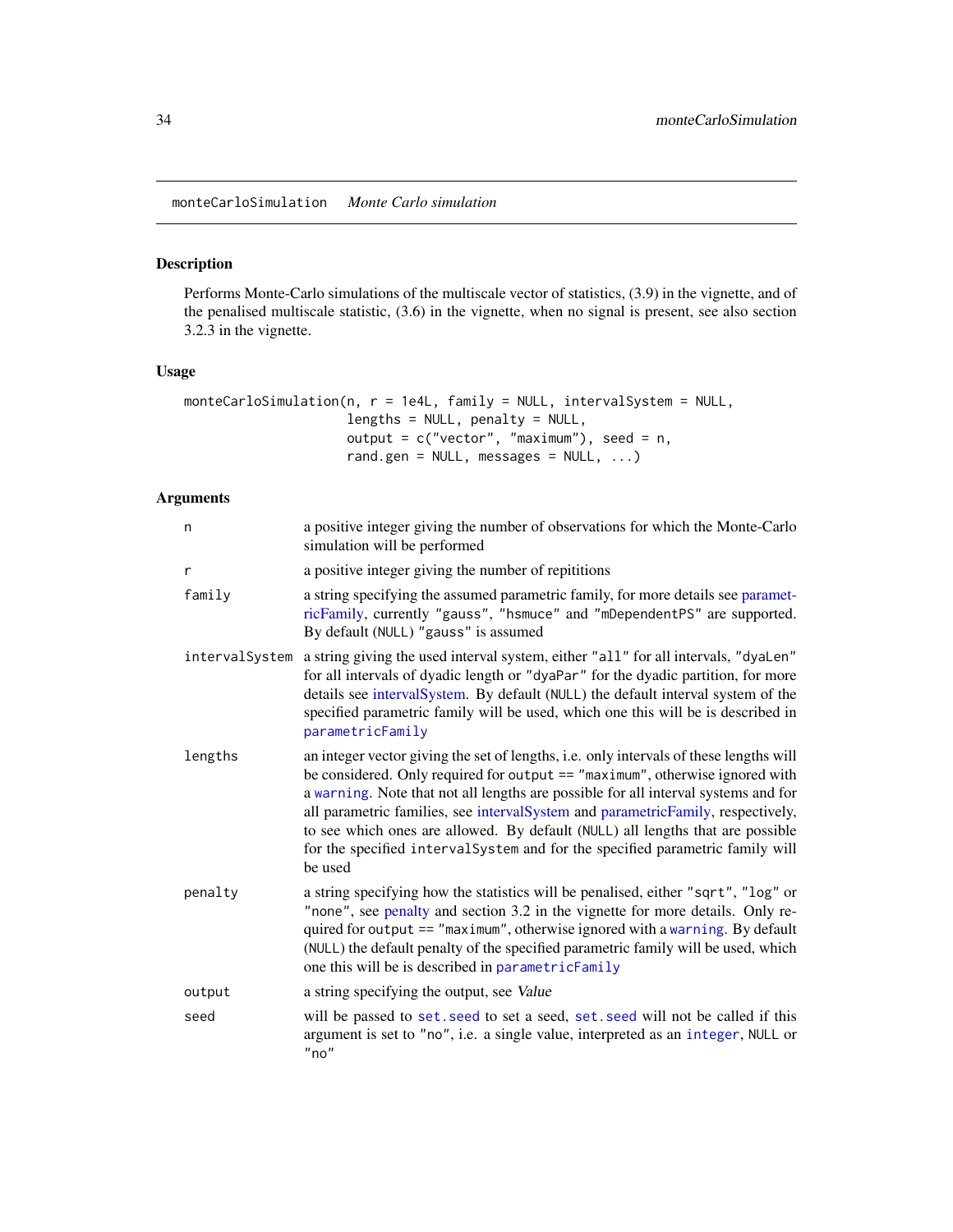<span id="page-34-0"></span>

| rand.gen | by default (NULL) this argument will be replaced by the default function to gen-                                                                                                         |
|----------|------------------------------------------------------------------------------------------------------------------------------------------------------------------------------------------|
|          | erate random observations of the given family. Note that a Monte-Carlo simu-                                                                                                             |
|          | lation can only be saved if rand.gen == NULL. Alternatively, an own function                                                                                                             |
|          | expecting a single argument named data and returning a numeric vector of                                                                                                                 |
|          | length n, this is given by data\$n. Will be called with rand.gen(data = data),                                                                                                           |
|          | with data a list containing the named entries n, the expected number of data                                                                                                             |
|          | points, and parameters of the parametric family, e.g. sd for family == "gauss"<br>or covariances for $family == "mDependent PS"$                                                         |
|          |                                                                                                                                                                                          |
| messages | a positive integer or NULL, in each messages iteration a message will be printed<br>in order to show the progress of the simulation, if NULL no message will be given                    |
| .        | further parameters of the parametric family. Depending on the argument family<br>some might be required, but others might be optional, please see parametricFam-<br>ily for more details |

# Value

If output == "vector" an object of class "MCSimulationVector", i.e. a  $d_n$  times r matrix containing r independent samples of the multiscale vector of statistics, with  $d_n$  the number of scales, i.e. the number of possible lengths for the given interval system and given parametric family. If output == "maximum" an object of class "MCSimulationMaximum", i.e. a vector of length r containing r independent samples of the penalised multiscale statistic. For both, additionally, the following [attributes](#page-0-0) are set:

- "keyList": A list specifying for which number of observations n, which parametric family with which parameters by a SHA-1 hash, which interval system and in case of "MCSimulationMaximum", additionally, for which lengths and which penalisation the simulation was performed.
- "key": A key used internally for identification when the object will be saved and loaded.
- "n": The number of observations n for which the simulation was performed.
- "lengths": The lengths for which the simulation was performed.
- "save": A logical which is TRUE if the object can be saved which is the case for rand.gen == NULL and FALSE otherwise.

#### References

Frick, K., Munk, A., Sieling, H. (2014) Multiscale change-point inference. With discussion and rejoinder by the authors. *Journal of the Royal Statistical Society, Series B* 76(3), 495–580.

Pein, F., Sieling, H., Munk, A. (2017) Heterogeneous change point inference. *Journal of the Royal Statistical Society, Series B*, 79(4), 1207–1227.

#### See Also

[critVal](#page-18-1), [computeStat](#page-14-1), [penalty](#page-43-1), [parametricFamily](#page-40-1), [intervalSystem](#page-28-1)

```
# monteCarloSimulation will be called in critVal, can be called explicitly
# object of class MCSimulationVector
stat <- monteCarloSimulation(n = 100L)
```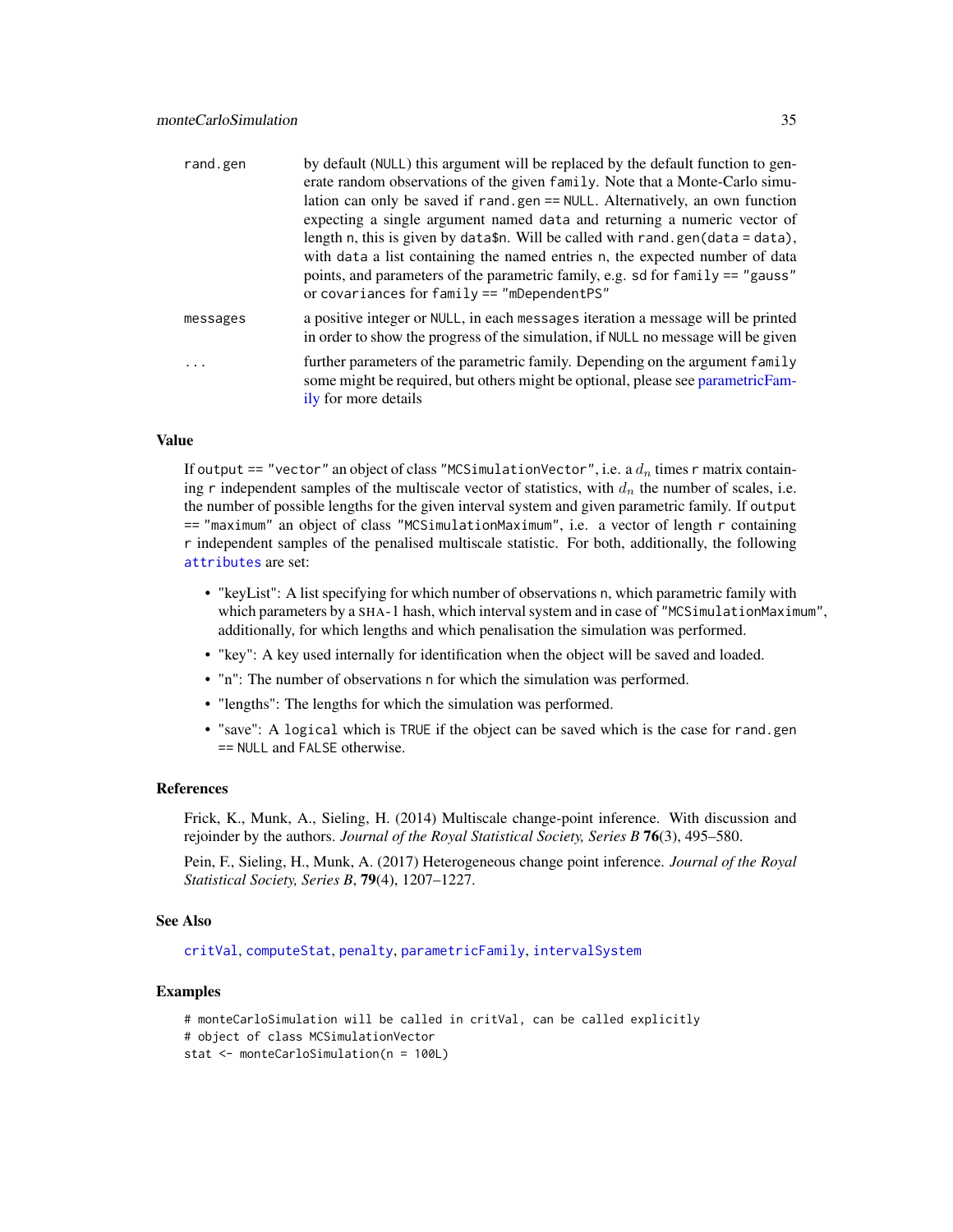```
## Not run:
identical(critVal(n = 100L, alpha = 0.5, stat = stat),critVal(n = 100L, alpha = 0.5,options = list(load = list(), simulation = "matrix"))# object of class MCSimulationMaximum
stat <- monteCarloSimulation(n = 100L, output = "maximum")
identical(critVal(n = 100L, alpha = 0.5, stat = stat),critVal(n = 100L, alpha = 0.5,options = list(load = list(), simulation = "vector")))
# different interval system, lengths and penalty
monteCarloSimulation(n = 100L, output = "maximum", intervalSystem = "dyaLen",
              lengths = c(1L, 2L, 4L, 8L), penalty = "log")
# with a different number of iterations, different seed,
# reported progress and user written rand.gen function
stat \le monteCarloSimulation(n = 100L, r = 1e3, seed = 1, messages = 100,
                             rand.gen = function(data) {rnorm(100)})
# the optional argument sd of parametric family "gauss" will be replaced by 1
identical(monteCarloSimulation(n = 100L, r = 1e3, sd = 5),monteCarloSimulation(n = 100L, r = 1e3, sd = 1))
# simulation for family "hsmuce"
monteCarloSimulation(n = 100L, family = "hsmuce")
# simulation for family "mDependentGauss"
# covariances must be given (can also be given by correlations or filter)
stat <- monteCarloSimulation(n = 100L, family = "mDependentPS",
                            covariances = c(1, 0.5, 0.3)# variance will be standardized to 1
# output might be on some systems even identical
all.equal(monteCarloSimulation(n = 100L, family = "mDependentPS",
                               covariances = c(2, 1, 0.6), stat)
## End(Not run)
```
<span id="page-35-1"></span>MRC *Compute Multiresolution Criterion*

#### Description

Computes multiresolution coefficients, the corresponding criterion, simulates these for Gaussian white or coloured noise, based on which p-values and quantiles are obtained.

**Deprecation warning:** The function MRC. simul is deprecated, but still working, however, may be defunct in a future version. Please use instead the function [monteCarloSimulation](#page-33-1). An example how to reproduce results is given below. Some other functions are help function and might be removed, too.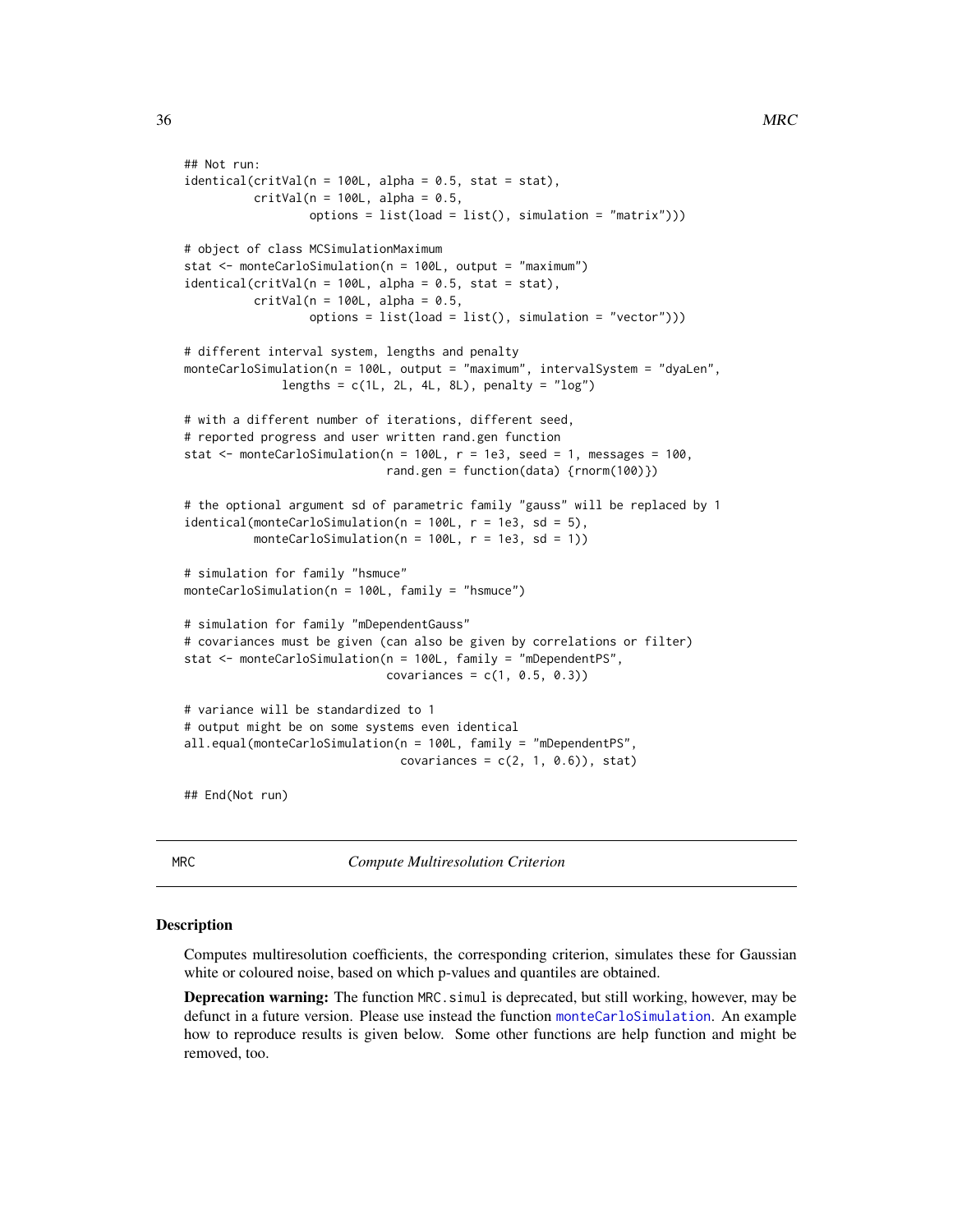#### <span id="page-36-0"></span> $MRC$  37

# Usage

```
MRC(x, lengths = 2^(floor(log2(length(x))):0), norm = sqrt(lengths),penalty = c("none", "log", "sqrt"))
MRCoeff(x, lengths = 2^(floor(log2(length(x))):0), norm = sqrt(lengths), signed = FALSE)MRC.simul(n, r, lengths = 2^(floor(log2(n)):0), penalty = c("none", "log", "sqrt"))
MRC.pvalue(q, n, r, lengths = 2^(floor(log2(n)):0), penalty = c("none", "log", "sqrt"),
  name = ".MRC.table", pos = .GlobalEnv, inherits = TRUE)
MRC.FFT(epsFFT, testFFT, K = matrix(TRUE, nrow(testFFT), ncol(testFFT)), lengths,
  penalty = c("none", "log", "sqrt")MRC.quant(p, n, r, lengths = 2^(floor(log2(n)):0), penalty = c("none", "log", "sqrt"),
  name = ".MRC.table", pos = .GlobalEnv, inherits = TRUE, ...)
kMRC.simul(n, r, kern, lengths = 2^(floor(log2(n)):ceiling(log2(length(kern)))))
kMRC.pvalue(q, n, r, kern, lengths = 2^(floor(log2(n)):ceiling(log2(length(kern)))),
  name = ".MRC.ktable", pos = .GlobalEnv, inherits = TRUE)
kMRC.quant(p, n, r, kern, lengths = 2^(floor(\log 2(n)):ceiling(log2(length(kern)))),
  name = ".MRC.ktable", pos = .GlobalEnv, inherits = TRUE, ...)
```
# Arguments

| x                   | a vector of numerical observations                                                                                                                                                                                                                                                                               |
|---------------------|------------------------------------------------------------------------------------------------------------------------------------------------------------------------------------------------------------------------------------------------------------------------------------------------------------------|
| lengths             | vector of interval lengths to use, dyadic intervals by default                                                                                                                                                                                                                                                   |
| signed              | whether signed coefficients should be returned                                                                                                                                                                                                                                                                   |
| q                   | quantile                                                                                                                                                                                                                                                                                                         |
| n                   | length of data set                                                                                                                                                                                                                                                                                               |
| r                   | number of simulations to use                                                                                                                                                                                                                                                                                     |
| name, pos, inherits |                                                                                                                                                                                                                                                                                                                  |
|                     | under which name and where precomputed results are stored, or retrieved, see<br>assign                                                                                                                                                                                                                           |
| К                   | a logical matrix indicating the set of valid intervals                                                                                                                                                                                                                                                           |
| epsFFT              | a vector containg the FFT of the data set                                                                                                                                                                                                                                                                        |
| testFFT             | a matrix containing the FFTs of the intervals                                                                                                                                                                                                                                                                    |
| kern                | a filter kernel                                                                                                                                                                                                                                                                                                  |
| penalty             | penalty term in the multiresolution statistic: "none" for no penalty, "log" for<br>penalizing the log-length of an interval, and "sqrt" for penalizing the square<br>root of the MRC; or a function taking two arguments, the first being the mul-<br>tiresolution coefficients, the second the interval lenghts |
| norm                | how the partial sums should be normalised, by default sqrt(lengths), so they<br>are normalised to equal variance across all interval lengths                                                                                                                                                                     |
| р                   | p-value                                                                                                                                                                                                                                                                                                          |
| $\cdots$            | further arguments passed to function quantile                                                                                                                                                                                                                                                                    |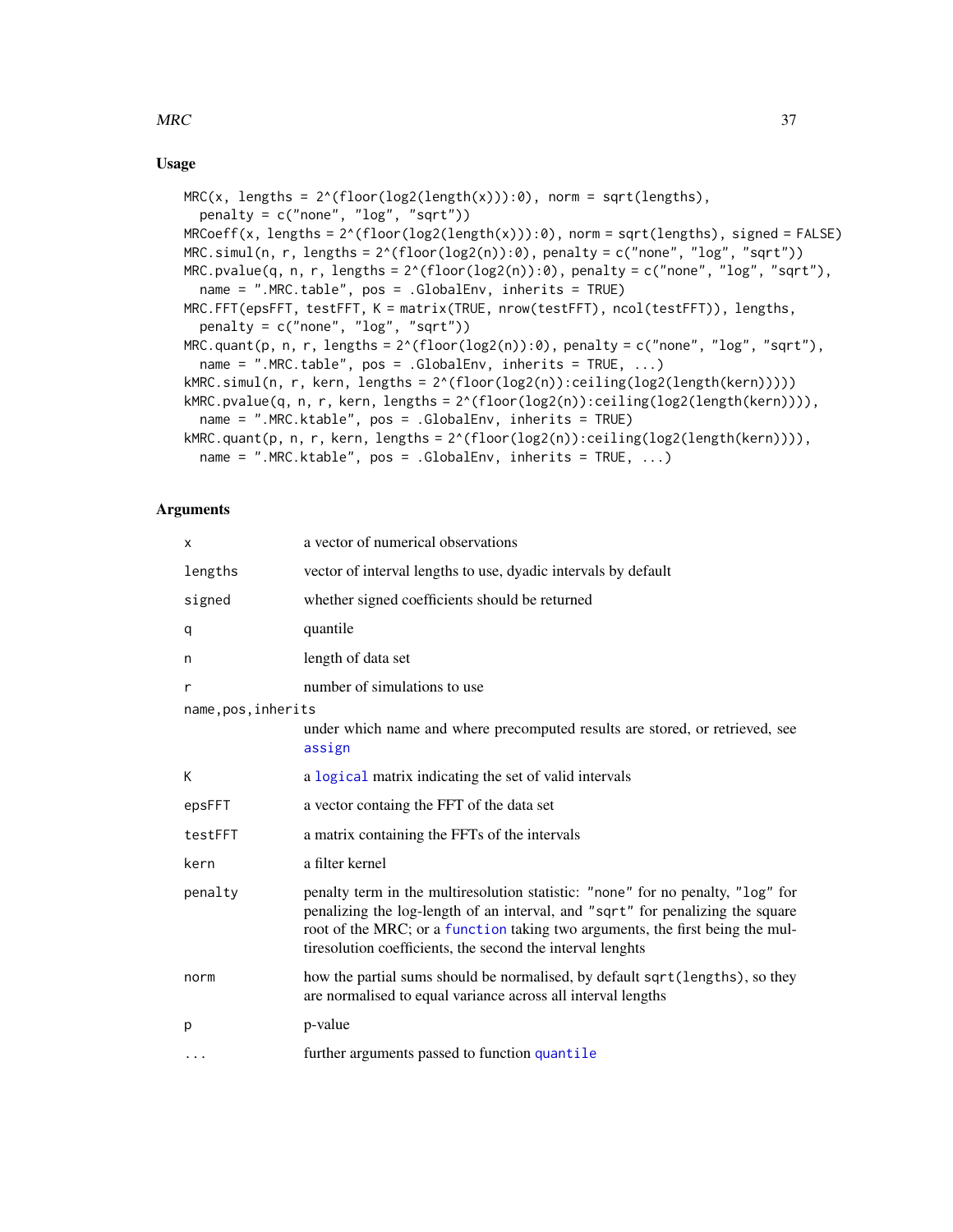#### <span id="page-37-0"></span>Value

| MRC.                              | a vector giving the maximum as well as the indices of the corresponding inter-<br>val's start and length                     |  |
|-----------------------------------|------------------------------------------------------------------------------------------------------------------------------|--|
| MRCoeff                           | a matrix giving the multiresolution coefficients for all test intervals                                                      |  |
| MRC.pvalue, MRC.quant, MRC.simul  |                                                                                                                              |  |
|                                   | the corresponding p-value / quantile / vector of simulated values under the as-<br>sumption of standard Gaussian white noise |  |
| kMRC.pvalue,kMRC.simul,kMRC.simul |                                                                                                                              |  |
|                                   | the corresponding p-value / quantile / vector of simulated values under the as-<br>sumption of filtered Gaussian white noise |  |
|                                   |                                                                                                                              |  |

#### References

Davies, P. L., Kovac, A. (2001) Local extremes, runs, strings and multiresolution. *The Annals of Statistics* 29, 1–65.

Dümbgen, L., Spokoiny, V. (2001) Multiscale testing of qualitative hypotheses. *The Annals of Statistics* 29, 124–152.

Siegmund, D. O., Venkatraman, E. S. (1995) Using the generalized likelihood ratio statistic for sequential detection of a change-point. *The Annals of Statistics* 23, 255–271.

Siegmund, D. O., Yakir, B. (2000) Tail probabilities for the null distribution of scanning statistics. *Bernoulli* 6, 191–213.

#### See Also

[monteCarloSimulation](#page-33-1), [smuceR](#page-46-1), [jsmurf](#page-29-1), [stepbound](#page-50-1), [stepsel](#page-61-1), [quantile](#page-0-0)

```
set.seed(100)
all.equals(MRC.simul(100, r = 100),sort(monteCarloSimulation(n = 100, r = 100, output = "maximum",
                                      penalty = "none", intervalSystem = "dyaLen")),
          check.attributes = FALSE)
# simulate signal of 100 data points
set.seed(100)
f \leftarrow \text{rep}(c(0, 2, 0), c(60, 10, 30))# add gaussian noise
x \leq-f + \text{rnorm}(100)# compute multiresolution criterion
m \leftarrow MRC(x)# compute Monte-Carlo p-value based on 100 simulations
MRC.pvalue(m["max"], length(x), 100)
# compute multiresolution coefficients
M < - MRCoeff(x)# plot multiresolution coefficients, colours show p-values below 5% in 1% steps
op <- par(mar = c(5, 4, 2, 4) + 0.1)
image(1:length(x), seq(min(x), max(x), length = ncol(M)), apply(M[, ncol(M):1], 1:2,MRC.pvalue, n = length(x), r = 100, breaks = (0:5) / 100,
```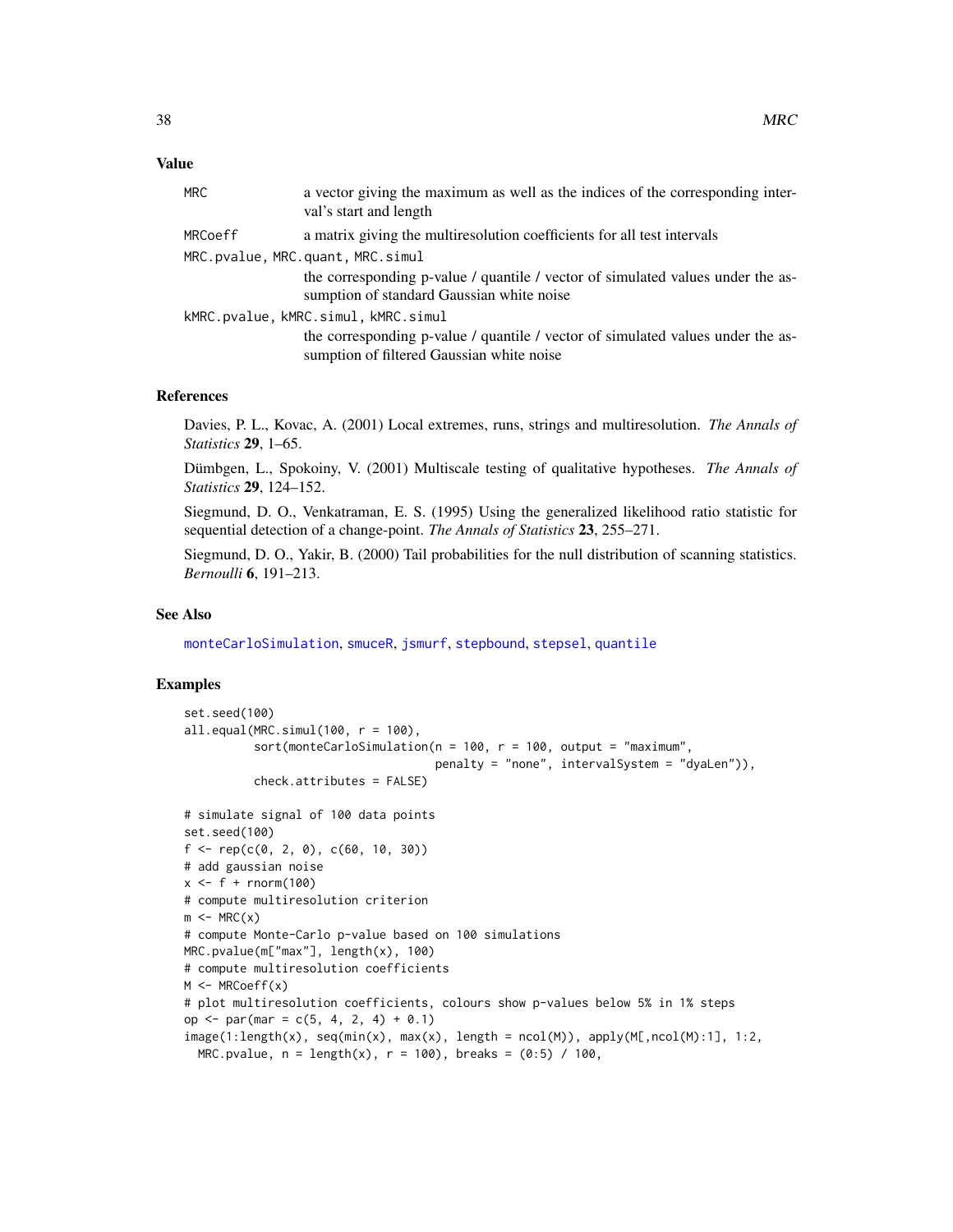```
col = rgb(1, seq(0, 1, length = 5), 0, 0.75),xlab = "location / left end of interval", ylab ="measurement",
 main = "Multiresolution Coefficients",
 sub = paste("MRC p-value =", signif(MRC.pvalue(m["max"], length(x), 100), 3)))
axis(4, min(x) + diff(range(x)) * ( pretty(1:ncol(M) - 1)) / dim(M)[2],2^{\wedge}pretty(1:ncol(M) - 1))
mtext("interval lengths", 4, 3)
# plot signal and its mean
points(x)
lines(f, 1ty = 2)abline(h = mean(x))par(op)
```
<span id="page-38-1"></span>

MRC.1000 *Values of the MRC statistic for 1,000 observations (all intervals)*

#### Description

Simulated values of the MRC statistic with penalty="sqrt" based on all interval lengths computed from Gaussian white noise sequences of length 1,000.

Deprecation warning: This data set is needed for [smuceR](#page-46-1) and may be removed when this function will be removed.

#### Usage

MRC.1000

# Format

A [numeric](#page-0-0) vector containing 10,000 sorted values.

#### Examples

# threshold value for 95% confidence quantile(stepR::MRC.1000, .95)

<span id="page-38-2"></span>MRC.asymptotic *"Asymptotic" values of the MRC statistic (all intervals)*

#### **Description**

Simulated values of the MRC statistic with penalty="sqrt" based on all interval lengths computed from Gaussian white noise sequences of ("almost infinite") length 5,000.

Deprecation warning: This data set is needed for [smuceR](#page-46-1) and may be removed when this function will be removed.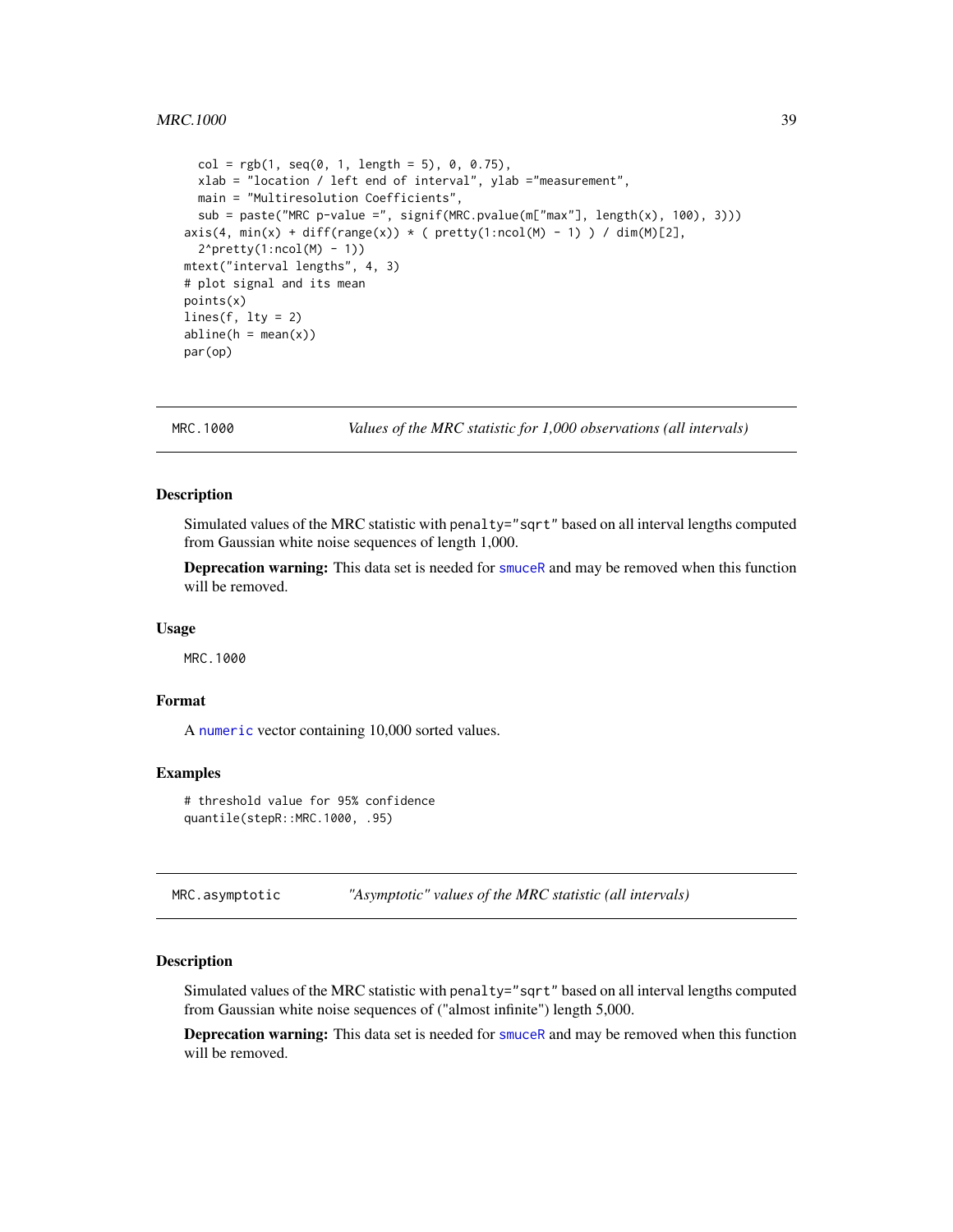# Usage

MRC.asymptotic

#### Format

A [numeric](#page-0-0) vector containing 10,000 sorted values.

# Examples

# "asymptotic" threshold value for 95% confidence quantile(stepR::MRC.asymptotic, .95)

<span id="page-39-1"></span>MRC.asymptotic.dyadic *"Asymptotic" values of the MRC statistic (dyadic intervals)*

# Description

Simulated values of the MRC statistic with penalty="sqrt" based on dyadic interval lengths computed from Gaussian white noise sequences of ("almost infinite") length 100,000.

Deprecation warning: This data set is needed for [smuceR](#page-46-1) and may be removed when this function will be removed.

# Usage

MRC.asymptotic.dyadic

# Format

A [numeric](#page-0-0) vector containing 10,000 sorted values.

```
# "asymptotic" threshold value for 95% confidence
quantile(stepR::MRC.asymptotic.dyadic, .95)
```
<span id="page-39-0"></span>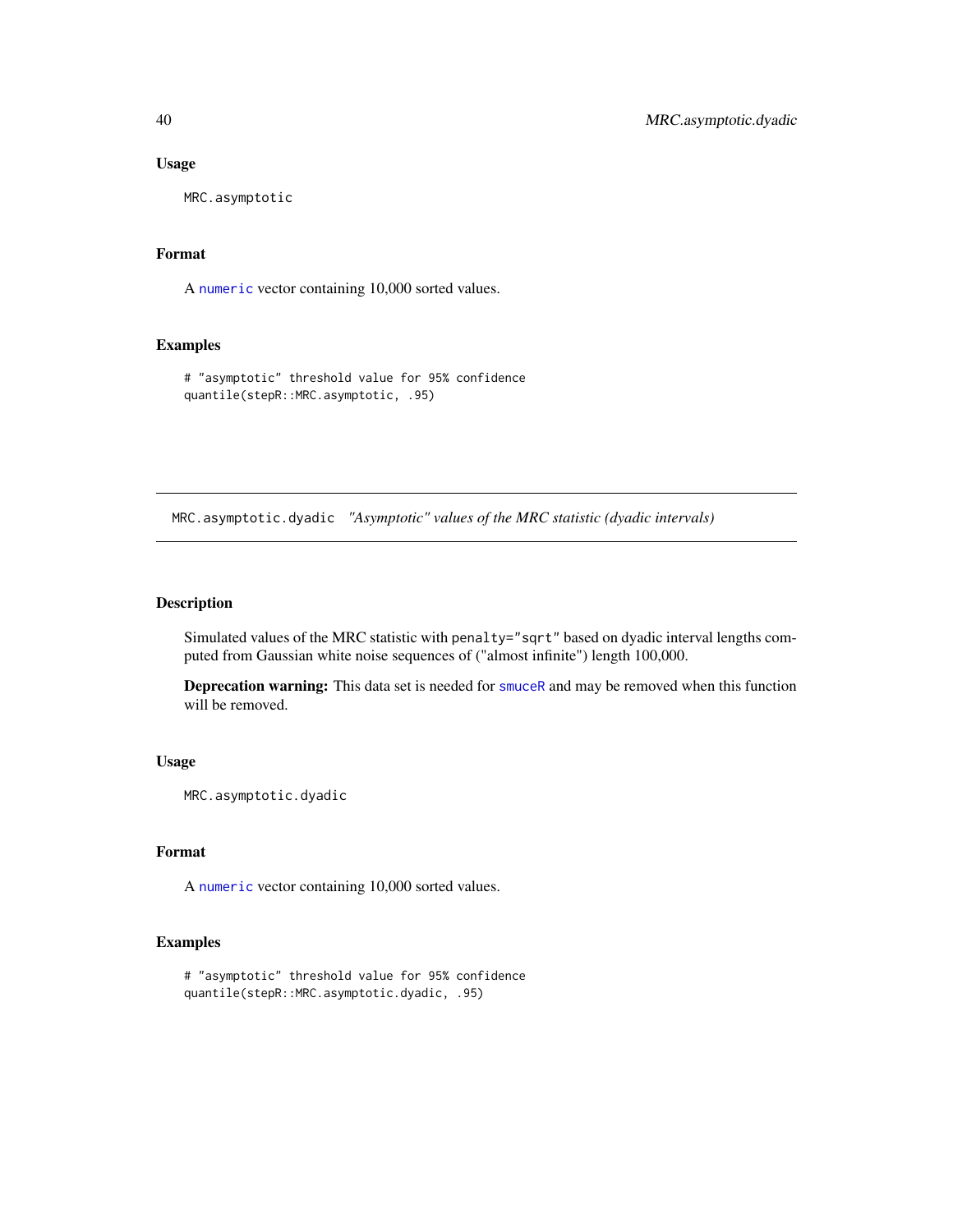<span id="page-40-2"></span><span id="page-40-0"></span>

# Description

Find integers within some radius of the given ones.

#### Usage

neighbours(k,  $x = 1:max(k)$ ,  $r = 0$ )

# Arguments

| k            | integers within whose neighbourhood to look |
|--------------|---------------------------------------------|
| $\mathsf{x}$ | allowed integers                            |
| r            | radius within which to look                 |

# Value

Returns those integers in x which are at most  $r$  from some integer in k, i.e. the intersection of x with the union of the balls of radius r centred at the values of k. The return values are unique and sorted.

# See Also

[is.element](#page-0-0), [match](#page-0-0), [findInterval](#page-0-0), [stepcand](#page-51-1)

# Examples

```
neighbours(c(10, 0, 5), r = 1)
neighbours(c(10, 0, 5), 0:15, r = 1)
```
<span id="page-40-1"></span>parametricFamily *Parametric families*

# Description

Overview about the supported parametric families (models). More details are given in section 5 of the vignette.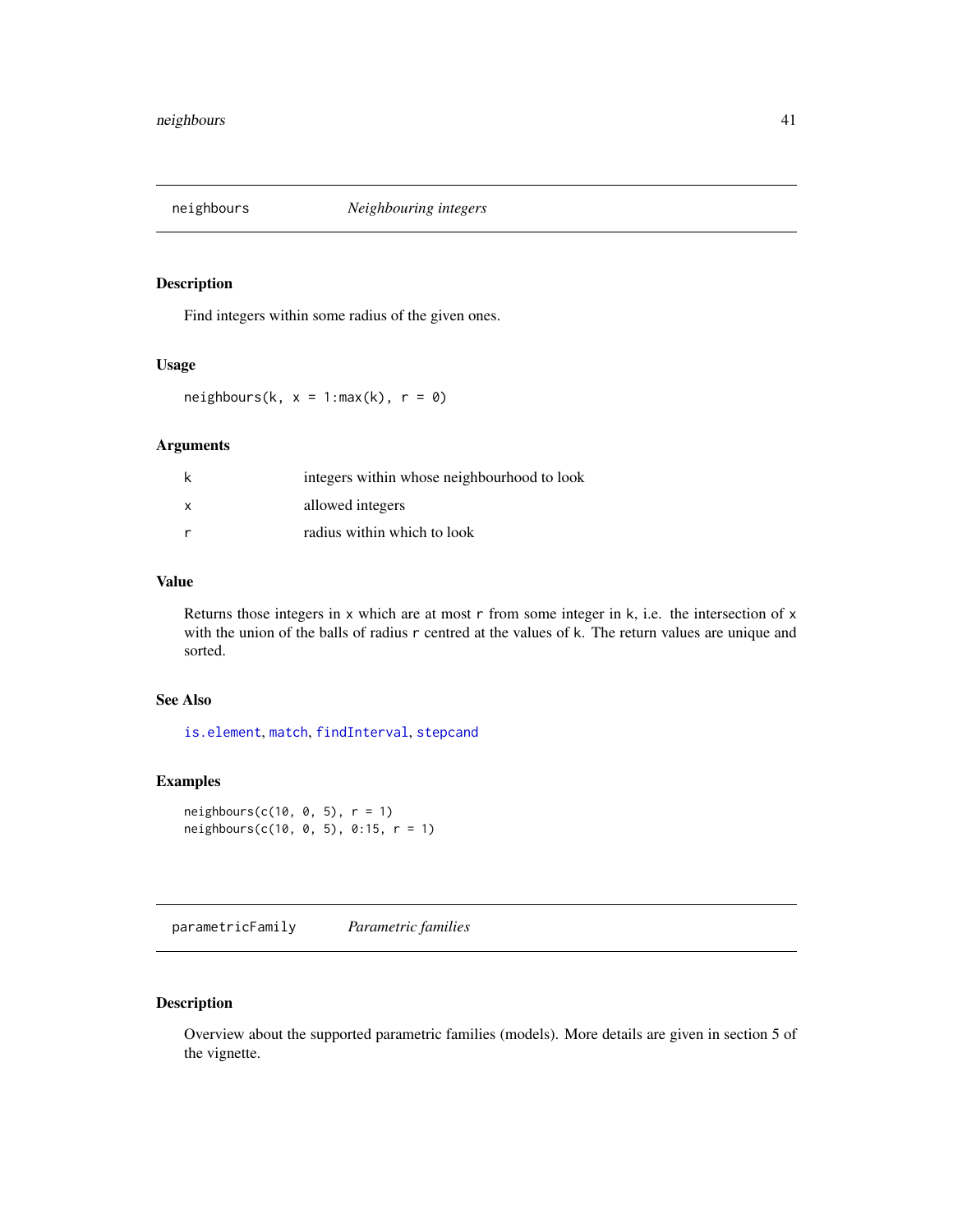# <span id="page-41-0"></span>Details

The following parametric families (models and fitting methods) are available. Some of them have additional parameters that have to / can be specified in ....

- "gauss" independent normal distributed variables with unknown mean but known, constant standard deviation given by the optional argument sd. Fits are obtained by the method SMUCE (Frick et al., 2014) for independent normal distributed observations. Argument sd has to be a single, positive, finite [numeric](#page-0-0). If omitted it will be estimated by [sdrobnorm](#page-45-1). For [monteCarloSimulation](#page-33-1) sd == 1 will be used always. The observations argument y has to be a numeric vector with finite entries. The default [interval system](#page-28-1) is "all" up to 1000 observations and "dyaLen" for more observations. Possible lengths are  $1$ : length $(y)$ . The default [penalty](#page-43-1) is "sqrt". In [monteCarloSimulation](#page-33-1) by default n random observations will be generated by [rnorm](#page-0-0).
- "hsmuce" independent normal distributed variables with unknown mean and also unknown piecewise constant standard deviation as a nuisance parameter. Fits are obtained by the method HSMUCE (Pein et al., 2017). No additional argument has to be given. The observations argument y has to be a numeric vector with finite entries. The default [interval system](#page-28-1) is "dyaPar" and possible lengths are  $2$ : length(y). The default [penalty](#page-43-1) is "weights" which will automatically be converted to "none" in [computeStat](#page-14-1) and [monteCarloSimulation](#page-33-1). In [monteCarloSimulation](#page-33-1) by default n random observations will be generated by [rnorm](#page-0-0).
- "mDependentPS" normal distributed variables with unknown mean and m-dependent errors with known covariance structure given either by the argument covariances, correlations or filter. Fits are obtained by the method SMUCE (Frick et al., 2014) for m-dependent normal distributed observations using partial sum tests and minimizing the least squares distance (Pein et al., 2017, (7) and (8)). If correlations or filter is used to specify the covariances an additional optional argument sd can be used to specify the constant standard deviation. If covariances is specified the arguments correlations, filter and sd will be ignored and if correlations is specified the argument filter will be ignored. The argument covariances has to be a finite numeric vector, m will be defined by  $m =$  length(covariances) - 1, giving the vector of covariances, i.e. the first element must be positive, the absolute value of every other element must be smaller than or equal to the first one and the last element should not be zero. The argument correlation has to be a finite numeric vector, m will be defined by  $m =$ length(correlations) - 1, giving the vector of correlations, i.e. the first element must be 1, the absolute value of every other element must be smaller than or equal to the first one and the last element should not be zero. Covariances will be calculated by correlations  $*$  sd<sup> $\lambda$ </sup>2. The argument filter has to be an object of class [lowpassFilter](#page-0-0) from which the correlation vector will be obtained. The argument sd has to be a single, positive, finite [numeric](#page-0-0). If omitted it will be estimated by [sdrobnorm](#page-45-1) with  $\text{lag} = m + 1$ . For [monteCarloSimulation](#page-33-1) sd == 1 will be used always. The observations argument y has to be a numeric vector with finite entries. The default [interval system](#page-28-1) is "dyaLen" and possible lengths are  $1$ :length(y). The default [penalty](#page-43-1) is "sqrt". In [monteCarloSimulation](#page-33-1) by default n random observations will be generated by calculating the coefficients of the corresponding moving average process and generating random observations from it.

The family is selected via the family argument, providing the corresponding string, while additional parameters have to / can be specified in ... if any.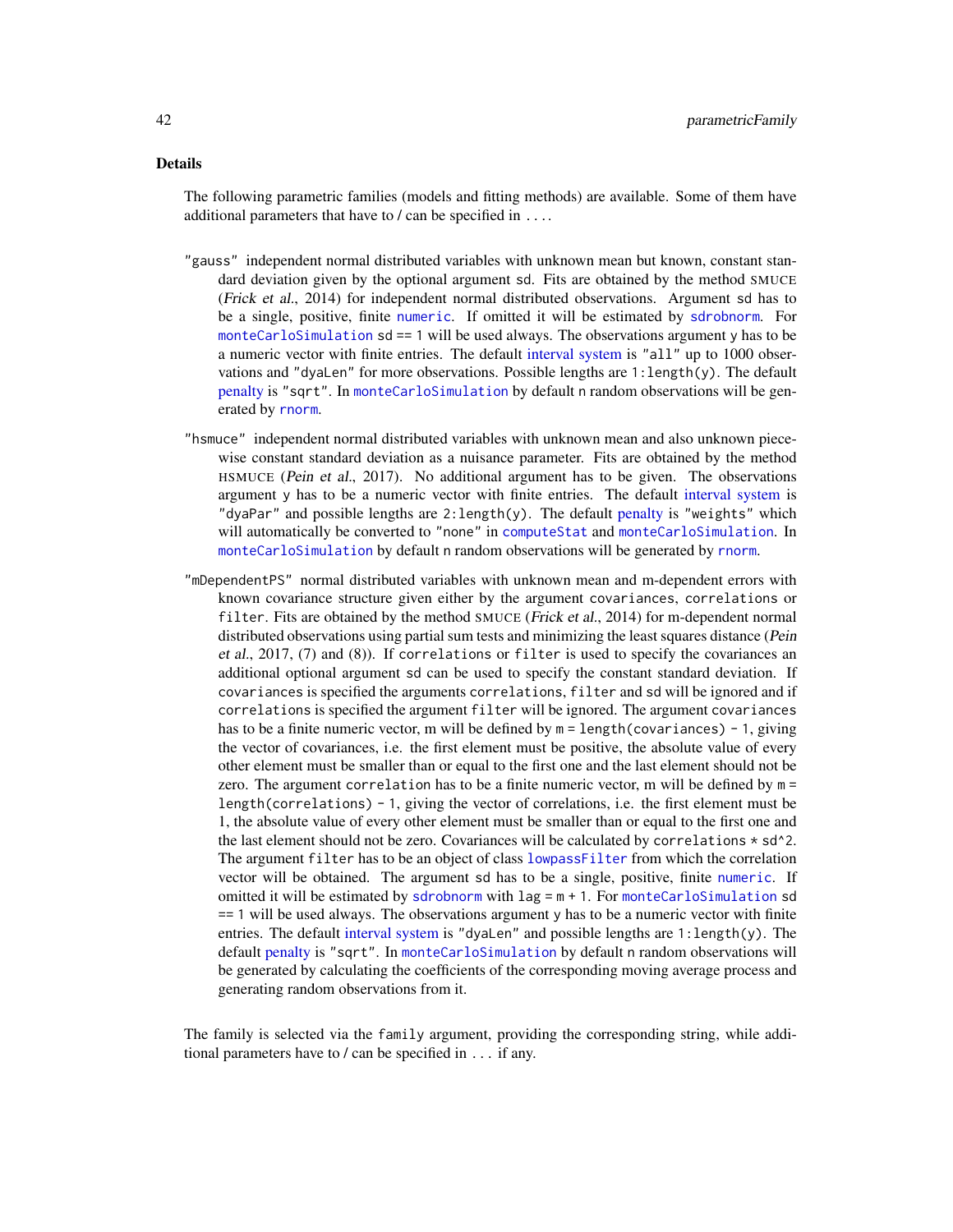#### <span id="page-42-0"></span>References

Frick, K., Munk, A., Sieling, H. (2014) Multiscale change-point inference. With discussion and rejoinder by the authors. *Journal of the Royal Statistical Society, Series B* 76(3), 495–580.

Pein, F., Sieling, H., Munk, A. (2017) Heterogeneous change point inference. *Journal of the Royal Statistical Society, Series B*, 79(4), 1207–1227.

Pein, F., Tecuapetla-Gómez, I., Schütte, O., Steinem, C., Munk, A. (2017) Fully-automatic multiresolution idealization for filtered ion channel recordings: flickering event detection. *arXiv*:1706.03671.

#### See Also

[Distributions,](#page-0-0) [sdrobnorm](#page-45-1), [rnorm](#page-0-0)

```
# parametric family "gauss": independent gaussian errors with constant variance
set.seed(1)
x \leq -\text{seq}(1 / 100, 1, 1 / 100)y <- c(rnorm(50), rnorm(50, 2))
plot(x, y, pch = 16, col = "grey30", ylim = c(-3, 5))# computation of SMUCE and its confidence statements
fit \le stepFit(y, x = x, alpha = 0.5, family = "gauss",
               jumpint = TRUE, confband = TRUE)
lines(fit, lwd = 3, col = "red", lty = "22")# confidence intervals for the change-point locations
points(jumpint(fit), col = "red")
# confidence band
lines(confband(fit), lty = "22", col = "darkred", lwd = 2)# "gauss" is default for family
identical(stepFit(y, x = x, alpha = 0.5, jumpint = TRUE, confband = TRUE), fit)# missing sd is estimated by sdrobnorm
identical(stepFit(y, x = x, alpha = 0.5, family = "gauss", sd = sdrobnorm(y),
                  jumpint = TRUE, confband = TRUE), fit)
# parametric family "hsmuce": independent gaussian errors with also
# piecewise constant variance
# estimaton that is robust against variance changes
set.seed(1)
y <- c(rnorm(50, 0, 1), rnorm(50, 1, 0.2))
plot(x, y, pch = 16, col = "grey30", ylim = c(-2.5, 2))# computation of HSMUCE and its confidence statements
fit \le stepFit(y, x = x, alpha = 0.5, family = "hsmuce",
               jumpint = TRUE, confband = TRUE)
lines(fit, 1wd = 3, col = "red", 1ty = "22")# confidence intervals for the change-point locations
points(jumpint(fit), col = "red")
# confidence band
```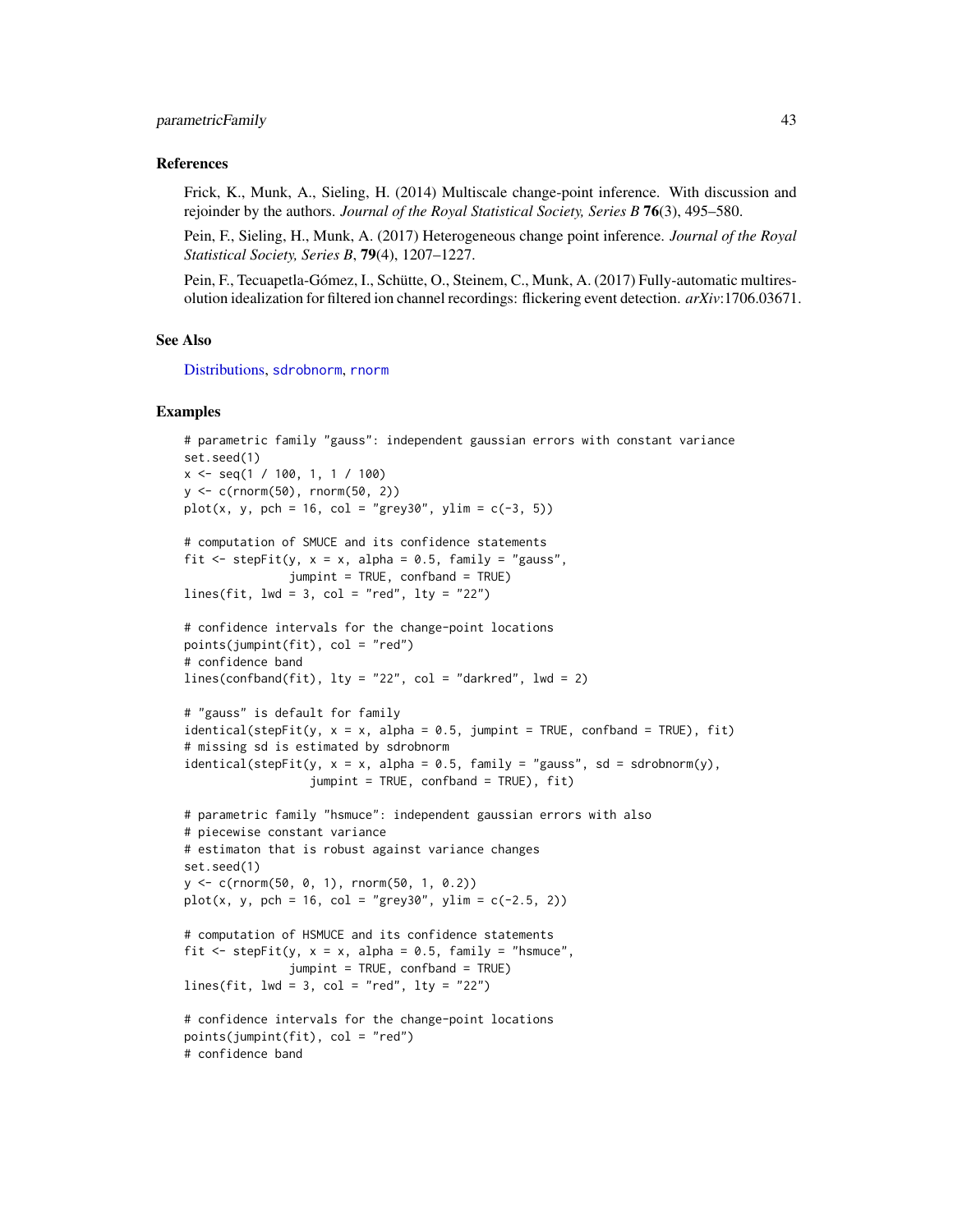```
lines(confband(fit), lty = "22", col = "darkred", lw = 2)# for comparison SMUCE
lines(stepFit(y, x = x, alpha = 0.5, jumpint = TRUE, confband = TRUE),1wd = 3, col = "blue", 1ty = "22")# parametric family "mDependentPS": m dependent observations with known covariances
# observations are generated from a moving average process
set.seed(1)
y <- c(rep(0, 50), rep(2, 50)) +
 as.numeric(arima.sim(n = 100, list(ar = c(), ma = c(0.8, 0.5, 0.3)), sd = 0.5))
correlations \leq as.numeric(ARMAacf(ar = c(), ma = c(0.8, 0.5, 0.3), lag.max = 3))
covariances <- 0.5^2 * correlations
plot(x, y, pch = 16, col = "grey30", ylim = c(-2, 4))# computation of SMUCE for dependent observations with given covariances
fit \le stepFit(y, x = x, alpha = 0.5, family = "mDependentPS",
               covariances = covariances, jumpint = TRUE, confband = TRUE)
lines(fit, lwd = 3, col = "red", lty = "22")# confidence intervals for the change-point locations
points(jumpint(fit), col = "red")
# confidence band
lines(confband(fit), lty = "22", col = "darkred", lwd = 2)
# for comparison SMUCE for independent gaussian errors
lines(stepFit(y, x = x, alpha = 0.5, jumpint = TRUE, confband = TRUE),
     1wd = 3, col = "blue", 1ty = "22")# covariance structure can also be given by correlations and sd
identical(stepFit(y, x = x, alpha = 0.5, family = "mDependentPS",correlations = correlations, sd = 0.5,
                  jumpint = TRUE, confband = TRUE), fit)
# if sd is missing it will be estimated by sdrobnorm
identical(stepFit(y, x = x, alpha = 0.5, family = "mDependentPS",correlations = correlations, jumpint = TRUE, confband = TRUE),
          stepFit(y, x = x, alpha = 0.5, family = "mDependentPS",
                  correlations = correlations,
                  sd = sdrobnorm(y, lag = length(correlations)),jumpint = TRUE, confband = TRUE))
```
<span id="page-43-1"></span>penalty *Penalties*

#### **Description**

Overview about the supported penalties. More details are also given in section 3.2 of the vignette.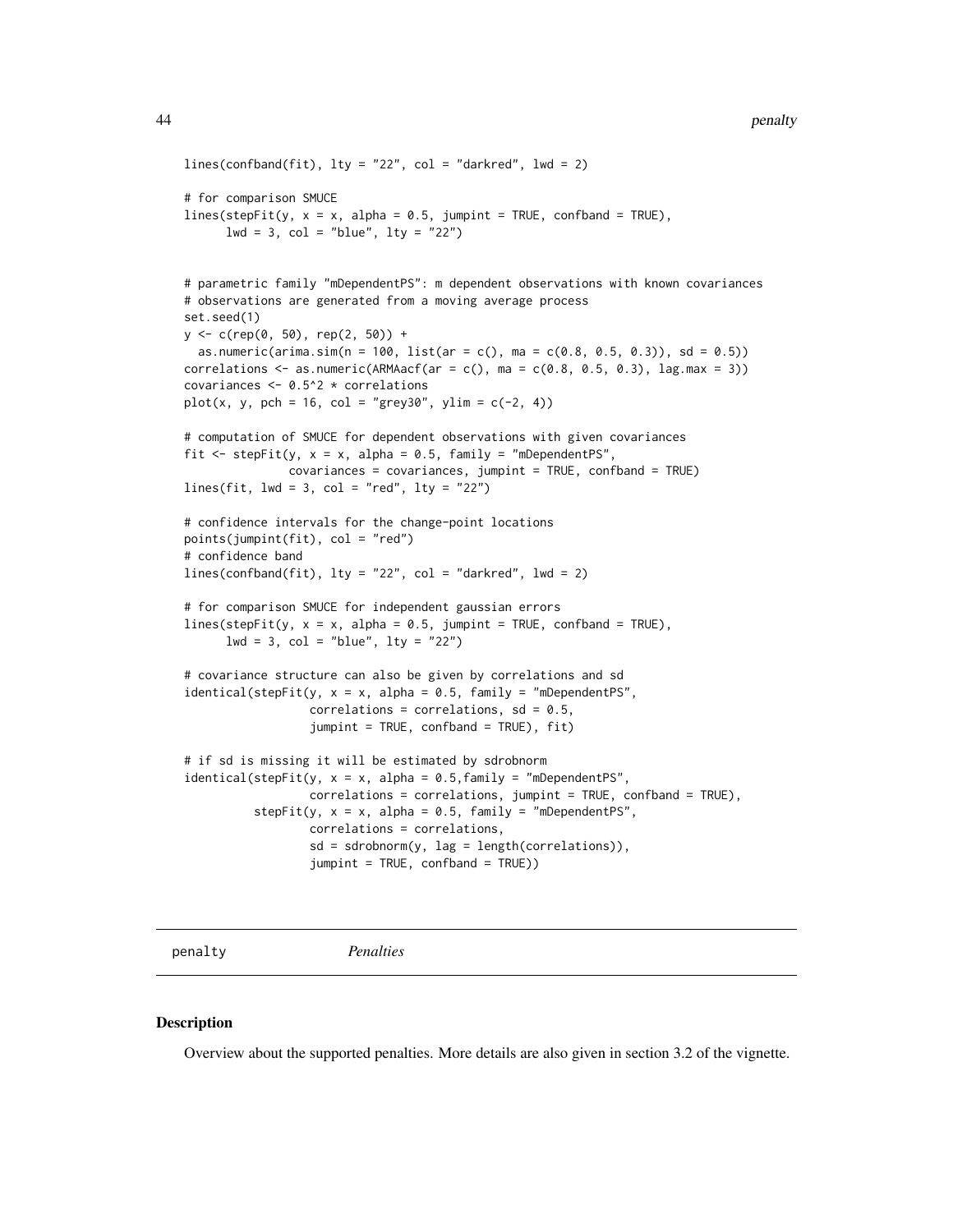#### <span id="page-44-0"></span>penalty and the contract of the contract of the contract of the contract of the contract of the contract of the contract of the contract of the contract of the contract of the contract of the contract of the contract of th

#### Details

The penalties (ways to balance different scales) can be divided into two groups: scale penalisation and balancing by weights. More precisely, the scale penalisations "sqrt", "log" and "none" and balancing by weights called "weights" are available.

Let T be the unpenalised test statistic of the specified parametric family on an interval of length 1 and nq the number of observations used for the penalisation, typically the number of observations n but can also be chosen larger.

- "sqrt" penalised statistic is sqrt( $2 \times T$ ) sqrt( $2 \times log(exp(1) \times nq / 1)$ . This penalisation is proposed in (Frick et al., 2014) and guarantees for most parametric families that the penalised multiscale statistic is asymptotically finite. This is not true for parametric family "hsmuce". Hence, this penalisation is recommended and the default one for the parametric families "gauss" and "mDependentPS", but not for "hsmuce".
- "log" penalised statistic is  $T log(exp(1) * nq / 1)$ . This penalisation is outdated and only still supported for comparisons.
- "none" no penalisation, penalised statistic is equal to the unpenalised. Multiscale regression without a penalisation is not recommend.
- "weights" critical values will be computed by weights, see section 3.2.2 in the vignette and (Pein et al., 2017, section 2) for more details. This penalty is recommend and the default one for the parametric family "hsmuce", but can also be used for other families. Will be replaced by "none" in [computeStat](#page-14-1) and [monteCarloSimulation](#page-33-1).

The penalisation is selected via the penalty argument providing the corresponding string. If NULL the default penalty of the specified parametric family will be used, see [parametricFamily](#page-40-1) for which one this will be.

#### References

Frick, K., Munk, A., Sieling, H. (2014) Multiscale change-point inference. With discussion and rejoinder by the authors. *Journal of the Royal Statistical Society, Series B* 76(3), 495–580.

Pein, F., Sieling, H., Munk, A. (2017) Heterogeneous change point inference. *Journal of the Royal Statistical Society, Series B*, 79(4), 1207–1227.

#### See Also

[parametricFamily,](#page-40-1) [critVal](#page-18-1)

```
set.seed(1)
y <- c(rnorm(50), rnorm(50, 2))
# penalty "sqrt"
fit <- stepFit(y, alpha = 0.5, penalty = "sqrt", jumpint = TRUE, confband = TRUE)
# default for family "gauss"
identical(stepFit(y, alpha = 0.5, jump) = TRUE, confband = TRUE), fit)
```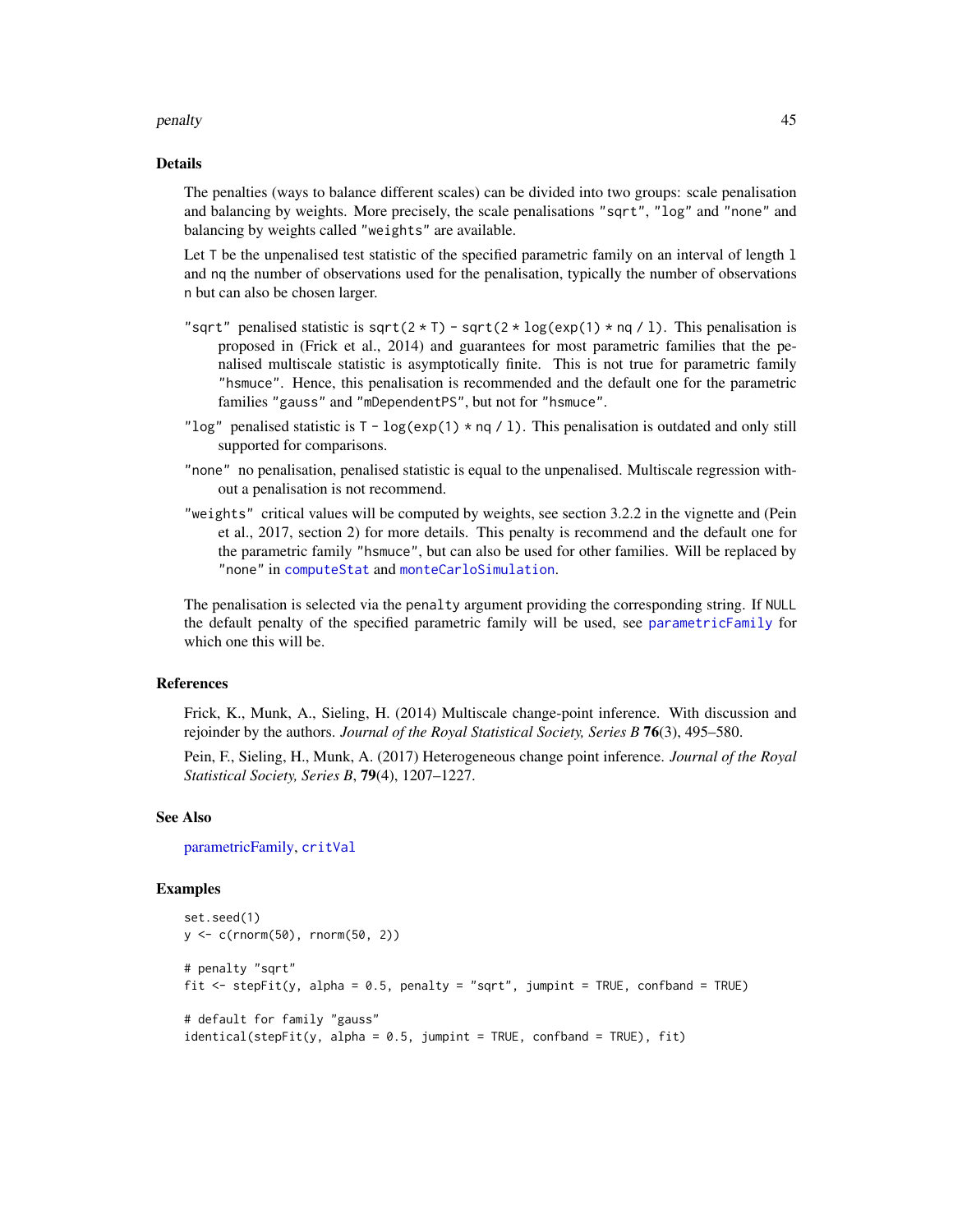```
# penalty "weights"
!identical(stepFit(y, alpha = 0.5, penalty = "weights",
                   jumpint = TRUE, confband = TRUE), fit)
# penalty "weights" is default for parametric family "hsmuce"
# by default equal weights are chosen
identical(stepFit(y, alpha = 0.5, family = "hsmuce",jumpint = TRUE, confband = TRUE),
          stepFit(y, alpha = 0.5, family = "hsmuce", penalty = "weights",
                 weights = rep(1 / 6, 6), jumpint = TRUE, confband = TRUE))
# different weights
!identical(stepFit(y, alpha = 0.5, family = "hsmuce", weights = 6:1 / sum(6:1),
                   jumpint = TRUE, confband = TRUE),
           stepFit(y, alpha = 0.5, family = "hsmuce", penalty = "weights",
                  weights = rep(1 / 6, 6), jumpint = TRUE, confband = TRUE))
# penalty "sqrt is default for parametric family "mDependentPS"
identical(stepFit(y, alpha = 0.5, family = "mDependentPS", covariances = c(1, 0.5),
                  jumpint = TRUE, confband = TRUE),
         stepFit(y, alpha = 0.5, family = "mDependentPS", covariances = c(1, 0.5),
                 penalty = "sqrt", jumpint = TRUE, confband = TRUE))
```
sdrobnorm *Robust standard deviation estimate*

#### Description

Robust estimation of the standard deviation of Gaussian data.

#### Usage

```
sdrobnorm(x, p = c(0.25, 0.75), lag = 1,
          supressWarningNA = FALSE, supressWarningResultNA = FALSE)
```
#### Arguments

| $\mathsf{x}$           | a vector of numerical observations. NA entries will be removed with a warning.<br>The warning can be supressed by setting supressWarningNA to TRUE. Other non<br>finite values are not allowed |  |
|------------------------|------------------------------------------------------------------------------------------------------------------------------------------------------------------------------------------------|--|
| p                      | vector of two distinct probabilities                                                                                                                                                           |  |
| lag                    | a single integer giving the lag of the difference used, see diff, if a numeric<br>is passed a small tolerance will be added and the value will be converted by<br>as.integer                   |  |
| supressWarningNA       |                                                                                                                                                                                                |  |
|                        | a single logical, if TRUE no warning will be given for NA entries in x                                                                                                                         |  |
| supressWarningResultNA |                                                                                                                                                                                                |  |
|                        | a single logical, if TRUE no warning will be given if the result is NA                                                                                                                         |  |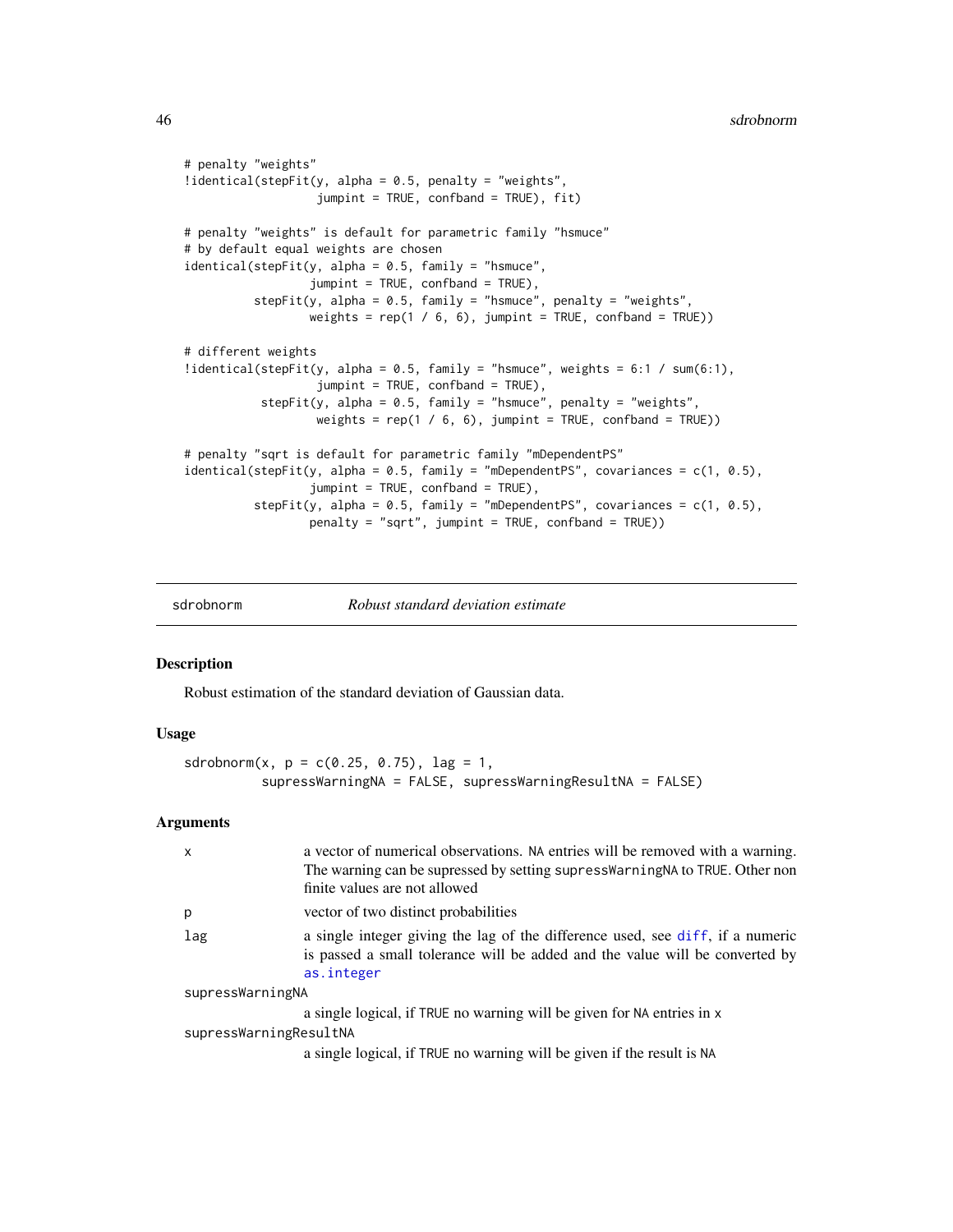#### <span id="page-46-0"></span> $smuceR$  and  $47$

# Details

Compares the difference between the estimated sample quantile corresponding to p after taking (lagged) differences) with the corresponding theoretical quantiles of Gaussian white noise to determine the standard deviation under a Gaussian assumption. If the data contain (few) jumps, this will (on average) be a slight overestimate of the true standard deviation.

This estimator has been inspired by (1.7) in (Davies and Kovac, 2001).

#### Value

Returns the estimate of the sample's standard deviation, i.e. a single non-negative numeric, NA if  $length(x) <$  lag + 2.

# References

Davies, P. L., Kovac, A. (2001) Local extremes, runs, strings and multiresolution. *The Annals of Statistics* 29, 1–65.

# See Also

[sd](#page-0-0), [diff](#page-0-0), [parametricFamily,](#page-40-1) [family](#page-27-1)

#### Examples

```
# simulate data sample
y <- rnorm(100, c(rep(1, 50), rep(10, 50)), 2)
# estimate standard deviation
sdrobnorm(y)
```
<span id="page-46-1"></span>smuceR *Piecewise constant regression with SMUCE*

#### Description

Computes the SMUCE estimator for one-dimensional data.

Deprecation warning: This function is deprecated, but still working, however, may be defunct in a future version. Please use instead the function [stepFit](#page-53-1). At the moment some families are supported by this function that are not supported by the current version of [stepFit](#page-53-1). They will be added in a future version. An example how to reproduce results is given below.

# Usage

```
smuceR(y, x = 1:length(y), x0 = 2 \times x[1] - x[2], q = thresh.smuceR(length(y)), alpha, r,
  lengths, family = c("gauss", "gaussvar", "poisson", "binomial"), param,
  jumpint = confband, confband = FALSE)
thresh.smuceR(v)
```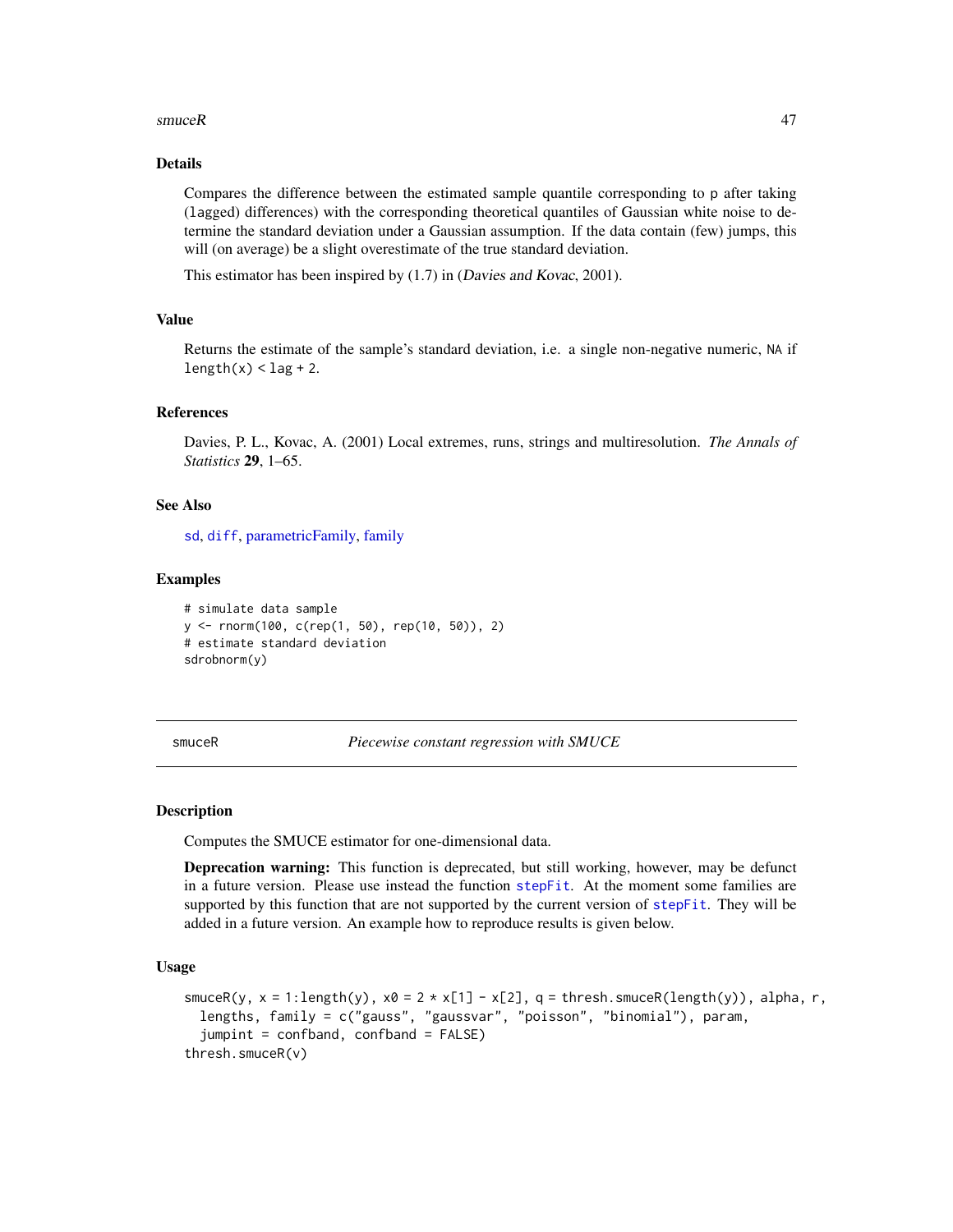#### <span id="page-47-0"></span>**Arguments**

| У             | a numeric vector containing the serial data                                                                                                                                                                    |
|---------------|----------------------------------------------------------------------------------------------------------------------------------------------------------------------------------------------------------------|
| $\mathsf{x}$  | a numeric vector of the same length as y containing the corresponding sample<br>points                                                                                                                         |
| x0            | a single numeric giving the last unobserved sample point directly before sam-<br>pling started                                                                                                                 |
| q             | threshold value, by default chosen automatically according to Frick et al. $\sim$ (2013)                                                                                                                       |
| alpha         | significance level; if set to a value in $(0,1)$ , q is chosen as the corresponding<br>quantile of the asymptotic (if r is not given) null distribution (and any value<br>specified for q is silently ignored) |
| r             | numer of simulations; if specified along alpha, q is chosen as the corresponding<br>quantile of the simulated null distribution                                                                                |
| lengths       | length of intervals considered; by default up to a sample size of 1000 all lengths,<br>otherwise only dyadic lengths                                                                                           |
| family, param | specifies distribution of data, see family                                                                                                                                                                     |
| jumpint       | logical (FALSE by default), indicates if confidence sets for change-points should<br>be computed                                                                                                               |
| confband      | logical, indicates if a confidence band for the piecewise-continuous function<br>should be computed                                                                                                            |
| $\mathsf{V}$  | number of data points                                                                                                                                                                                          |

# Value

For smuceR, an object of class [stepfit](#page-56-1) that contains the fit; if jumpint == TRUE function [jumpint](#page-31-1) allows to extract the  $1$  - alpha confidence interval for the jumps, if confband  $==$  TRUE function [confband](#page-31-2) allows to extract the 1 - alpha confidence band.

For thresh.smuceR, a precomputed threshhold value, see reference.

#### References

Frick, K., Munk, A., and Sieling, H. (2014) Multiscale change-point inference. With discussion and rejoinder by the authors. *Journal of the Royal Statistical Society, Series B* 76(3), 495–580.

Futschik, A., Hotz, T., Munk, A. Sieling, H. (2014) Multiresolution DNA partitioning: statistical evidence for segments. *Bioinformatics*, 30(16), 2255–2262.

#### See Also

[stepFit](#page-53-1), [stepbound](#page-50-1), [bounds](#page-8-1), [family,](#page-27-1) [MRC.asymptotic](#page-38-2), [sdrobnorm](#page-45-1), [stepfit](#page-56-1)

# Examples

y <- rnorm(100, c(rep(0, 50), rep(1, 50)), 0.5)

```
# fitted function, confidence intervals, and confidence band by stepFit
all.equal(fitted(smuceR(y, q = 1)), fitted(stepFit(y, q = 1)))
```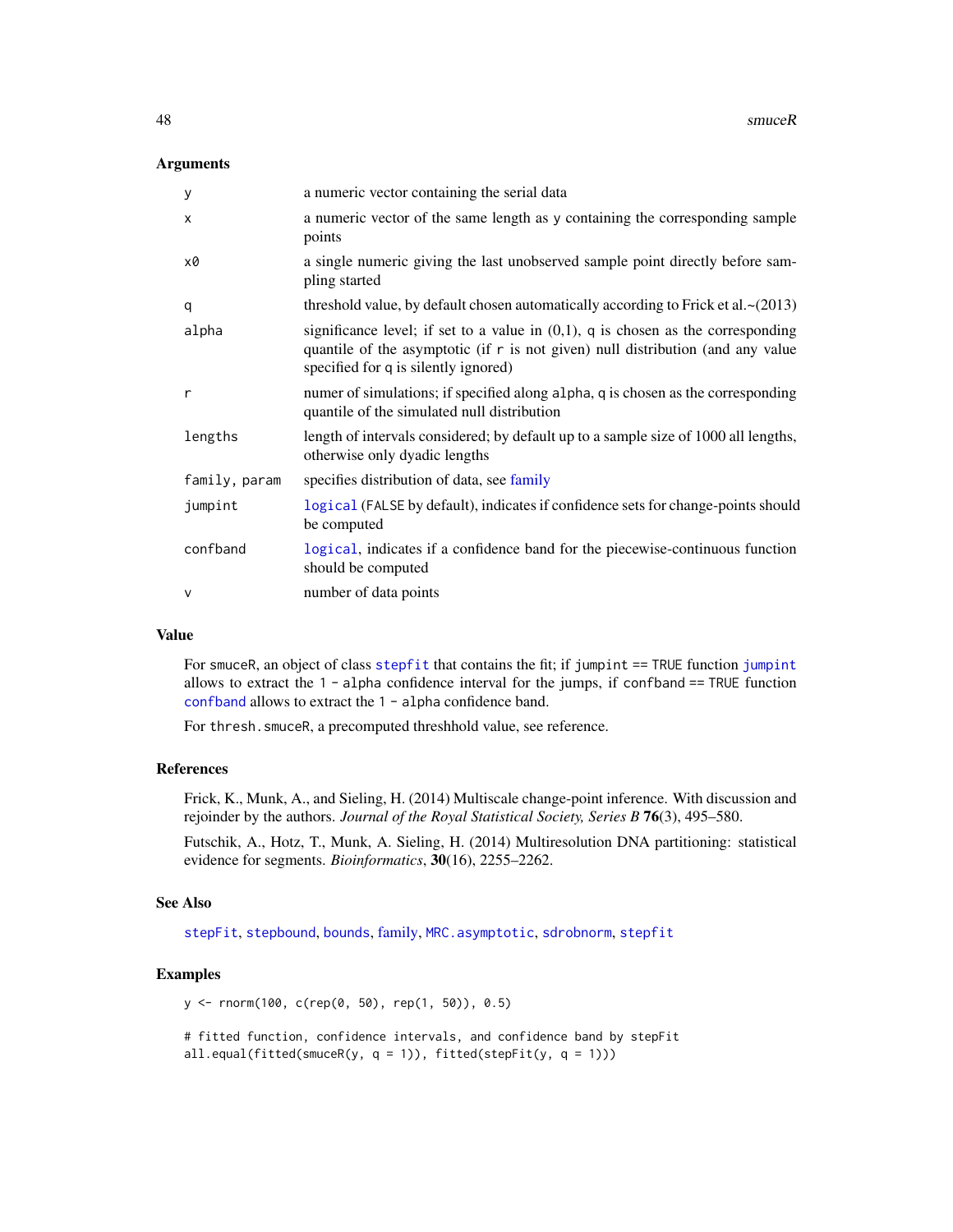#### <span id="page-48-0"></span>stepblock and the stephene of the stephene of the stephene of the stephene of the stephene of the stephene of the stephene of the stephene of the stephene of the stephene of the stephene of the stephene of the stephene of

```
all.equal(fitted(smuceR(y, alpha = 0.5)),
          fitted(stepFit(y, q = as.numeric(quantile(stepR::MRC.1000, 0.5)))))
all.equal(fitted(smuceR(y)), fitted(stepFit(y, q = thresh.smuceR(length(y)))))
all.equals(jumption(smoveR(y, q = 1, jumption = TRUE)),jumpint(stepFit(y, q = 1, jumpint = TRUE)))all.equals(confband(smuceR(y, q = 1, confband = TRUE)),confband(stepFit(y, q = 1, confband = TRUE)),check.attributes = FALSE)
# simulate poisson data with two levels
y <- rpois(100, c(rep(1, 50), rep(4, 50)))
# compute fit, q is chosen automatically
fit <- smuceR(y, family="poisson", confband = TRUE)
# plot result
plot(y)
lines(fit)
# plot confidence intervals for jumps on axis
points(jumpint(fit), col="blue")
# confidence band
lines(confband(fit), lty=2, col="blue")
# simulate binomial data with two levels
y <- rbinom(200,3,rep(c(0.1,0.7),c(110,90)))
# compute fit, q is the 0.9-quantile of the (asymptotic) null distribution
fit <- smuceR(y, alpha=0.1, family="binomial", param=3, confband = TRUE)
# plot result
plot(y)
lines(fit)
# plot confidence intervals for jumps on axis
points(jumpint(fit), col="blue")
# confidence band
lines(confband(fit), lty=2, col="blue")
```
stepblock *Step function*

#### Description

Constructs an object containing a step function sampled over finitely many values.

# Usage

```
stepblock(value, leftEnd = c(1, rightEnd[-length(rightEnd)] + 1), rightEnd, x0 = 0)
## S3 method for class 'stepblock'
x[i, j, drop = if(missing(i)) TRUE else if(missing(j)) FALSE else length(j) == 1, ...]
## S3 method for class 'stepblock'
print(x, \ldots)## S3 method for class 'stepblock'
```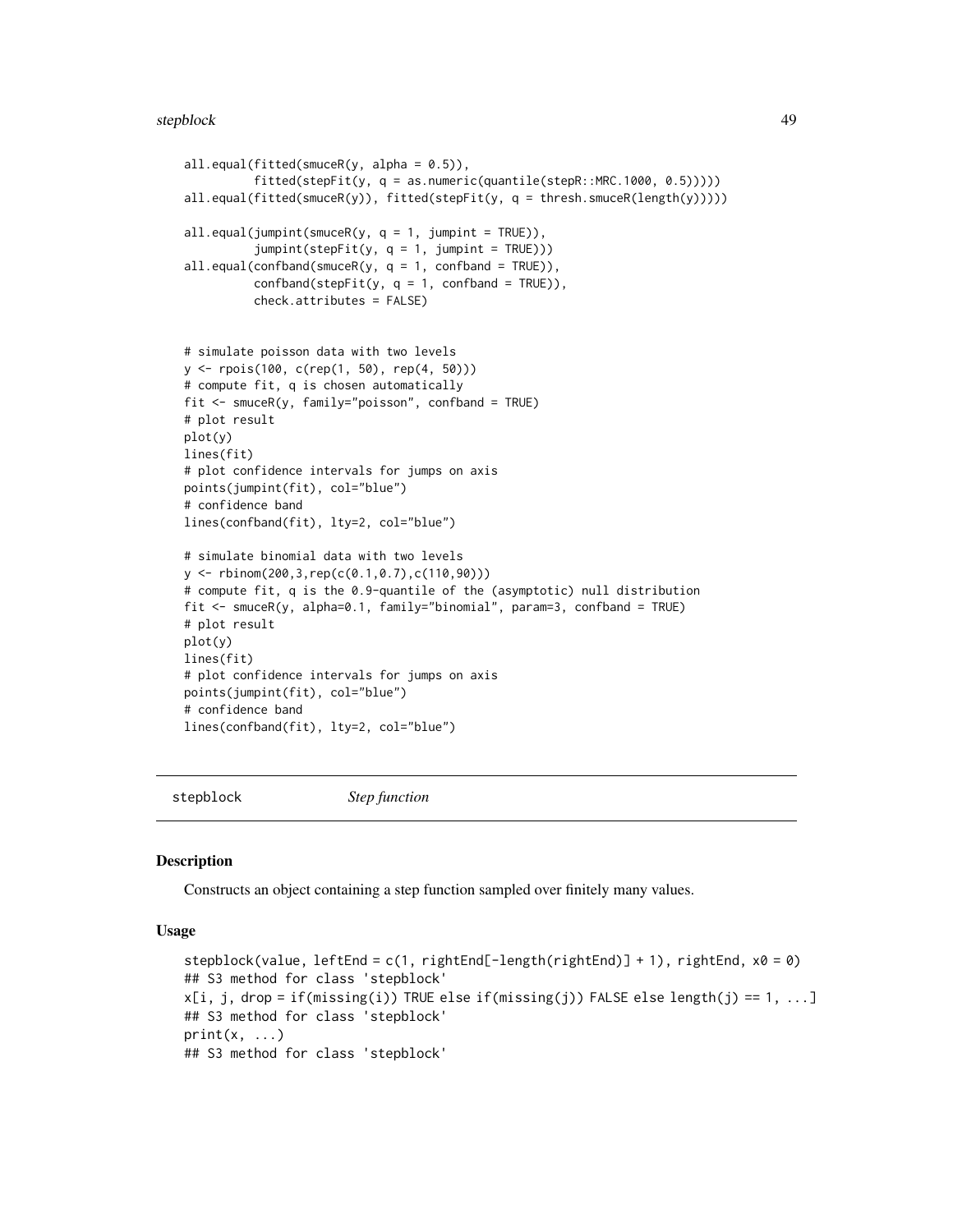```
plot(x, type = "c", xlab = "x", ylab = "y", main = "Step function", sub = NULL, ...)
## S3 method for class 'stepblock'
lines(x, type = "c", \dots)
```
#### Arguments

| value                 | a numeric vector containing the fitted values for each block; its length gives the<br>number of blocks                                                                                                                                                               |
|-----------------------|----------------------------------------------------------------------------------------------------------------------------------------------------------------------------------------------------------------------------------------------------------------------|
| leftEnd               | a numeric vector of the same length as value containing the left end of each<br>block                                                                                                                                                                                |
| rightEnd              | a numeric vector of the same length as value containing the right end of each<br>block                                                                                                                                                                               |
| x0                    | a single numeric giving the last unobserved sample point directly before sam-<br>pling started, i.e. before leftEnd[1]                                                                                                                                               |
| X                     | the object                                                                                                                                                                                                                                                           |
| i, j, drop            | see [.data.frame                                                                                                                                                                                                                                                     |
| type                  | "c" to plot jumps in the middle between the end of the previous block (or x0)<br>and the beginning of the following block; "e" to jump at the end of the previous<br>block; "b" to jump at the beginning of the following block; capital letters also<br>plot points |
| xlab, ylab, main, sub |                                                                                                                                                                                                                                                                      |
|                       | see plot.default                                                                                                                                                                                                                                                     |
| $\cdots$              | for generic methods only                                                                                                                                                                                                                                             |

# Value

For stepblock an object of class stepblock, i.e. a [data.frame](#page-0-0) with columns value, leftEnd and rightEnd and [attr](#page-0-0)ibute x0.

#### Note

For the purposes of this package step functions are taken to be left-continuous, i.e. the function jumps after the rightEnd of a block.

However, step functions are usually sampled at a discrete set of points so that the exact position of the jump is unknown, except that it has to occur before the next sampling point; this is expressed in the implementation by the specification of a leftEnd within the block so that every rightEnd and leftEnd is a sampling point (or the boundary of the observation window), there is no sampling point between one block's rightEnd and the following block's leftEnd, while the step function is constant at least on the closed interval with boundary leftEnd, rightEnd.

# See Also

[step](#page-0-0), [stepfit](#page-56-1), [family,](#page-27-1) [\[.data.frame](#page-0-0), [plot](#page-0-0), [lines](#page-0-0)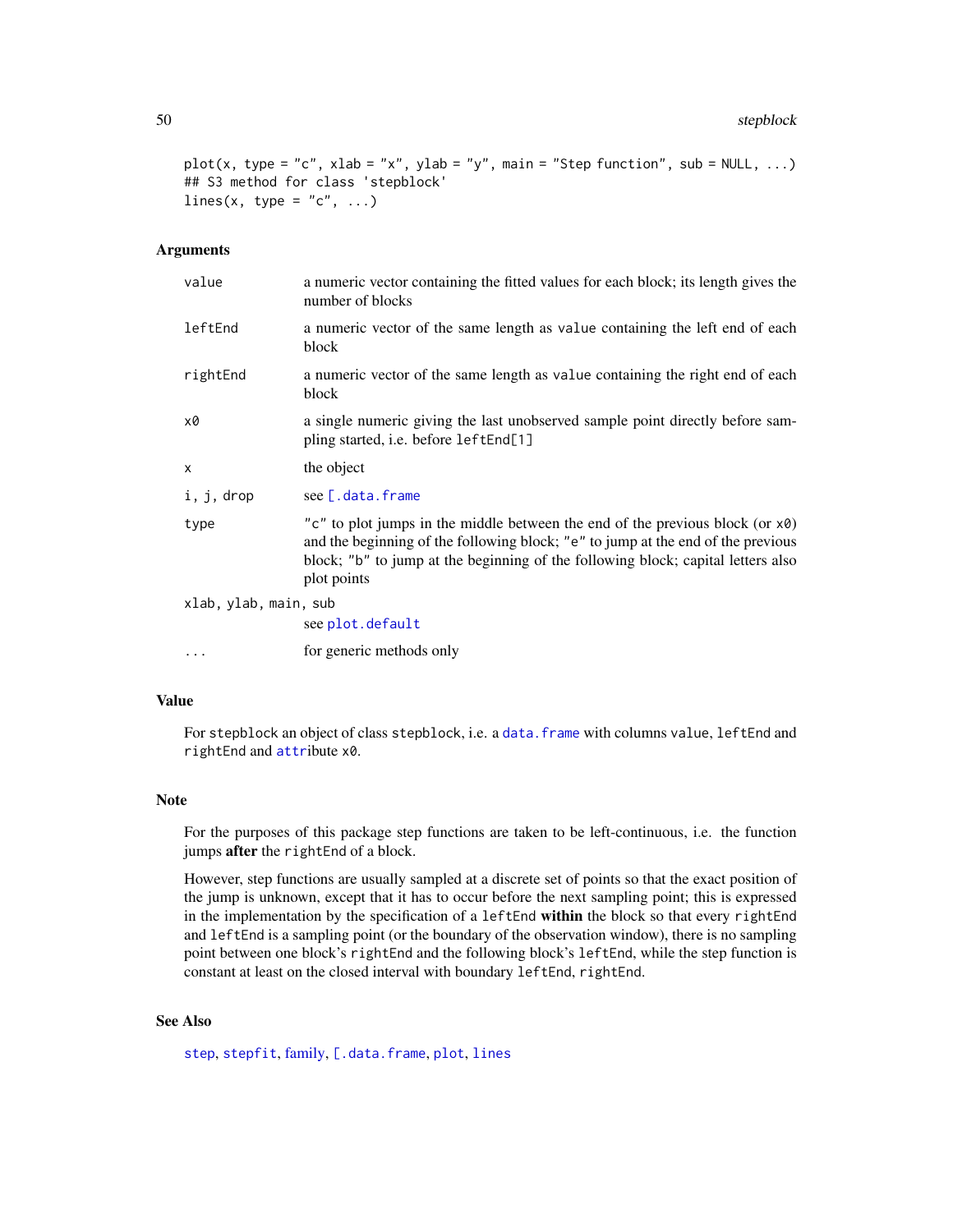#### <span id="page-50-0"></span>stepbound 51

#### Examples

```
# step function consisting of 3 blocks: 1 on (0, 3]; 2 on (3, 6], 0 on (6, 8]
# sampled on the integers 1:10
f \leftarrow stepblock(value = c(1, 2, 0), rightEnd = c(3, 6, 8))
f
# show different plot types
plot(f, type = "C")lines(f, type = "E", lty = 2, col = "red")lines(f, type = "B", lty = 3, col = "blue")
legend("bottomleft", legend = c("C", "E", "B"), lty = 1:3, col = c("black", "red", "blue"))
```
<span id="page-50-1"></span>

stepbound *Jump estimation under restrictions*

# Description

Computes piecewise constant maximum likelihood estimators with minimal number of jumps under given restrictions on subintervals.

**Deprecation warning:** This function is a help function for [smuceR](#page-46-1) and [jsmurf](#page-29-1) and may be removed when these function will be removed.

# Usage

```
stepbound(y, bounds, ...)
## Default S3 method:
stepbound(y, bounds, x = 1: length(y), x0 = 2 \times x[1] - x[2],
 max.cand = NULL, family = c("gauss", "gaussvar", "poisson", "binomial", "gaussKern"),
 param = NULL, weights = rep(1, length(y)), refit = y,
  jumpint = confband, confband = FALSE, ...)## S3 method for class 'stepcand'
stepbound(y, bounds, refit = TRUE, ...)
```
#### Arguments

| y                 | a vector of numerical observations                                                                                              |  |
|-------------------|---------------------------------------------------------------------------------------------------------------------------------|--|
| bounds            | bounds on the value allowed on intervals; typically computed with bounds                                                        |  |
| $\mathsf{x}$      | a numeric vector of the same length as y containing the corresponding sample<br>points                                          |  |
| x0                | a single numeric giving the last unobserved sample point directly before sam-<br>pling started                                  |  |
| max.cand, weights |                                                                                                                                 |  |
|                   | see stepcand                                                                                                                    |  |
| family, param     | specifies distribution of data, see family                                                                                      |  |
| refit             | logical, for family = "gaussKern"; determines whether a fit taken the filter<br>kernel into account will be computed at the end |  |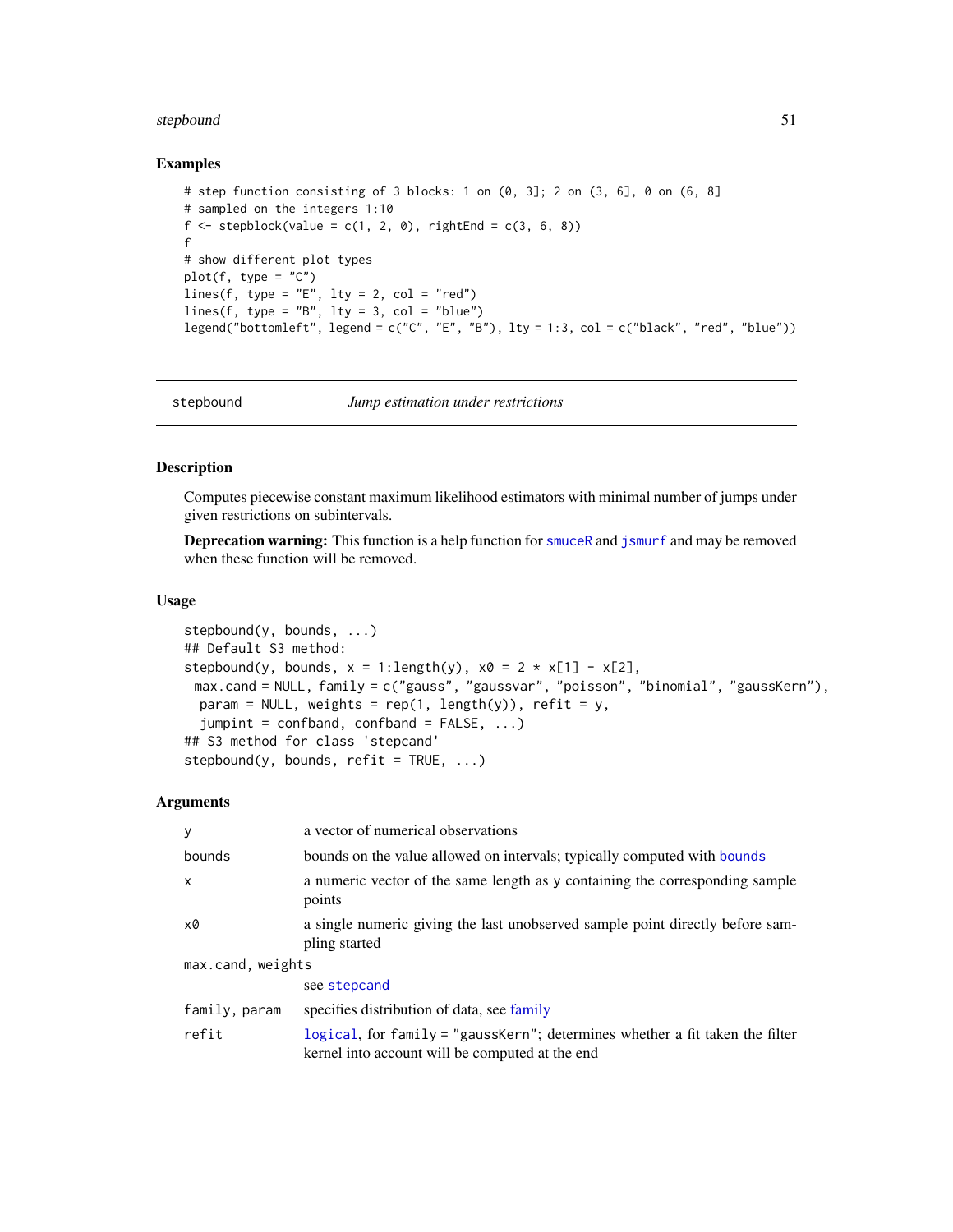#### <span id="page-51-0"></span>52 stepcand and the step can be a step can be a step can be a step can be a step can be a step can be a step can be a step can be a step can be a step can be a step can be a step can be a step can be a step can be a step c

| jumpint                 | logical (FALSE by default), indicates if confidence sets for jumps should be<br>computed            |
|-------------------------|-----------------------------------------------------------------------------------------------------|
| confband                | logical, indicates if a confidence band for the piecewise-continuous function<br>should be computed |
| $\cdot$ $\cdot$ $\cdot$ | arguments to be passed to generic methods                                                           |

# Value

An object of class [stepfit](#page-56-1) that contains the fit; if jumpint == TRUE function [jumpint](#page-31-1) allows to extract the confidence interval for the jumps, if [confband](#page-31-2) == TRUE function confband allows to extract the confidence band.

# References

Frick, K., Munk, A., and Sieling, H. (2014) Multiscale change-point inference. With discussion and rejoinder by the authors. *Journal of the Royal Statistical Society, Series B* 76(3), 495–580.

Hotz, T., Schütte, O., Sieling, H., Polupanow, T., Diederichsen, U., Steinem, C., and Munk, A. (2013) Idealizing ion channel recordings by a jump segmentation multiresolution filter. *IEEE Transactions on NanoBioscience* 12(4), 376–386.

#### See Also

[bounds](#page-8-1), [smuceR](#page-46-1), [jsmurf](#page-29-1), [stepsel](#page-61-1), [stepfit](#page-56-1), [jumpint](#page-31-1), [confband](#page-31-2)

# Examples

```
# simulate poisson data with two levels
y <- rpois(100, c(rep(1, 50), rep(4, 50)))
# compute bounds
b <- bounds(y, penalty="len", family="poisson", q=4)
# fit step function to bounds
sb <- stepbound(y, b, family="poisson", confband=TRUE)
plot(y)
lines(sb)
# plot confidence intervals for jumps on axis
points(jumpint(sb), col="blue")
# confidence band
lines(confband(sb), lty=2, col="blue")
```
<span id="page-51-1"></span>stepcand *Forward selection of candidate jumps*

# Description

Find candidates for jumps in serial data by forward selection.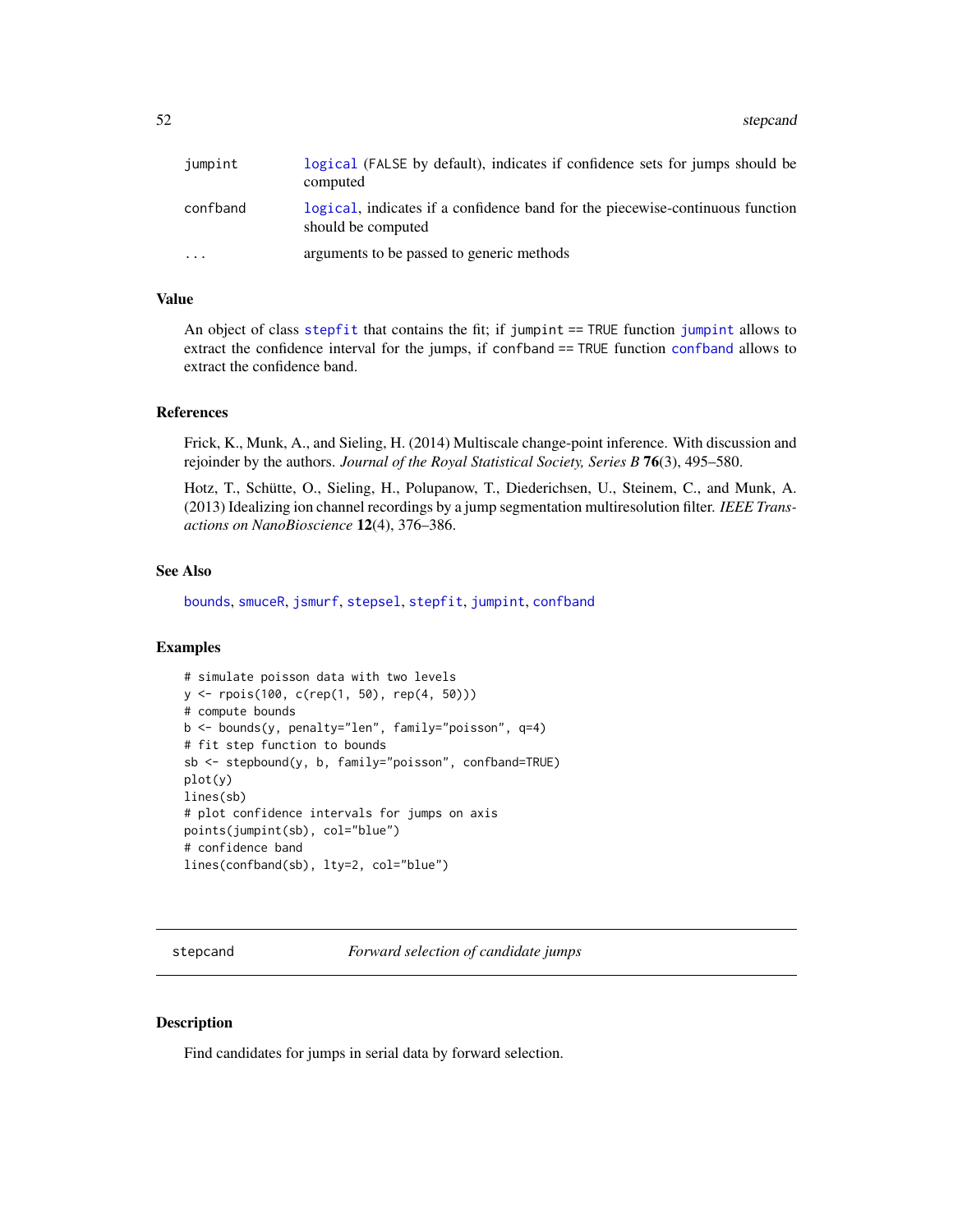#### <span id="page-52-0"></span>stepcand 53

# Usage

```
stepcand(y, x = 1: length(y), x0 = 2 \times x[1] - x[2], max.cand = NULL,
 family = c("gauss", "gaussvar", "poisson", "binomial", "gaussKern"), param = NULL,
 weights = rep(1, length(y)), can d.radius = 0)
```
# Arguments

| У           | a numeric vector containing the serial data                                                                                                                                                                                                                                                                                                                                                                                                                                                                 |
|-------------|-------------------------------------------------------------------------------------------------------------------------------------------------------------------------------------------------------------------------------------------------------------------------------------------------------------------------------------------------------------------------------------------------------------------------------------------------------------------------------------------------------------|
| $\times$    | a numeric vector of the same length as y containing the corresponding sample<br>points                                                                                                                                                                                                                                                                                                                                                                                                                      |
| x0          | a single numeric giving the last unobserved sample point directly before sam-<br>pling started                                                                                                                                                                                                                                                                                                                                                                                                              |
| max.cand    | single integer giving the maximal number of blocks to find; defaults to using all<br>data (note: there will be one block more than the number of jumps                                                                                                                                                                                                                                                                                                                                                      |
| family      | distribution of the errors, either "gauss", "poisson" or "binomial"; "gaussInhibit"<br>is like "gauss" forbids jumps getting close together or to the ends in steppath. stepcand,<br>"gaussInhibitBoth" already forbids this in stepcand (not recommended)                                                                                                                                                                                                                                                  |
| param       | additional parameters specifying the distribution of the errors; the number of<br>trials for family "binomial"; for gaussInhibit and gaussInhibitBoth a nu-<br>meric of length 3 with components "start", "middle" and "end" preventing<br>the first jump from getting closer to x0 than the "start" value, any two jumps<br>from getting closer than the "middle" value, and the last jump from geting<br>closer than the "end" value to the end, all distances measured by weights (cf.<br>example below) |
| weights     | a numeric vector of the same length as y containing non-negative weights                                                                                                                                                                                                                                                                                                                                                                                                                                    |
| cand.radius | a non-negative integer: adds for each candidate found all indices that are at most<br>cand.radius away                                                                                                                                                                                                                                                                                                                                                                                                      |

# Value

An object of class stepcand extending class [stepfit](#page-56-1) such that it can be used as an input to [steppath.stepcand](#page-59-2): additionally contains columns

| cumSum   | The cumulative sum of x up to right End.                                    |
|----------|-----------------------------------------------------------------------------|
| cumSumSq | The cumulative sum of squares of $x$ up to rightEnd (for family = "gauss"). |
| cumSumWe | The cumulative sum of weights up to right End.                              |
| improve  | The improvement this jump brought about when it was selected.               |

# See Also

[steppath](#page-59-1), [stepfit](#page-56-1), [family](#page-27-1)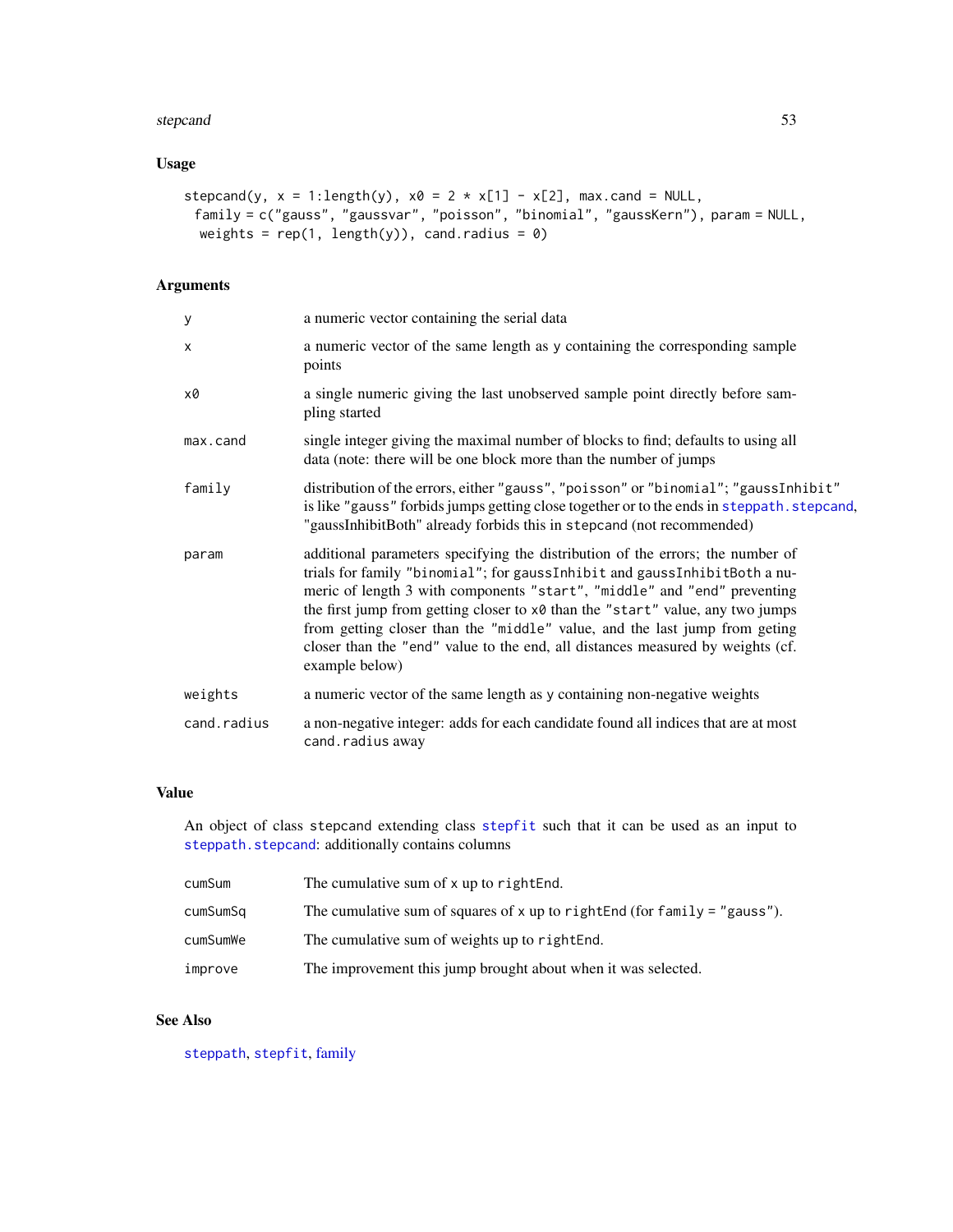#### Examples

```
# simulate 5 blocks (4 jumps) within a total of 100 data points
b <- c(sort(sample(1:99, 4)), 100)
f \leq -rep(rnorm(5, 0, 4), c(b[1], diff(b)))rbind(b = b, f = unique(f), lambda = exp(unique(f) / 10) * 20)# add gaussian noise
x \leq-f + \text{norm}(100)# find 10 candidate jumps
stepcand(x, max.cand = 10)
# for poisson observations
y <- rpois(100, exp(f / 10) * 20)
# find 10 candidate jumps
stepcand(y, max.cand = 10, family = "poisson")
# for binomial observations
size <- 10
z \le rbinom(100, size, pnorm(f / 10))
# find 10 candidate jumps
stepcand(z, max.cand = 10, family = "binomial", param = size)
```
<span id="page-53-1"></span>stepFit *Piecewise constant multiscale inference*

# Description

Computes the multiscale regression estimator, see (3.1) in the vignette, and allows for confidence statements, see section 3 in the vignette. It implements the estimators SMUCE and HSMUCE as well as their confidence intervals and bands.

If q == NULL a Monte-Carlo simulation is required for computing critical values. Since a Monte-Carlo simulation lasts potentially much longer (up to several hours or days if the number of observations is in the millions) than the main calculations, this package saves them by default in the workspace and on the file system such that a second call requiring the same Monte-Carlo simulation will be much faster. For more details, in particular to which arguments the Monte-Carlo simulations are specific, see Section Storing of Monte-Carlo simulations below. Progress of a Monte-Carlo simulation can be reported by the argument messages and the saving can be controlled by the argument option, both can be specified in ... and are explained in [monteCarloSimulation](#page-33-1) and [critVal](#page-18-1), respectively.

#### Usage

```
stepFit(y, q = NULL, alpha = NULL, x = 1:length(y), x0 = 2 \times x[1] - x[2],
       family = NULL, intervalSystem = NULL, lengths = NULL, confband = FALSE,
        jumpint = confband, ...)
```
#### Arguments

y a numeric vector containing the observations

<span id="page-53-0"></span>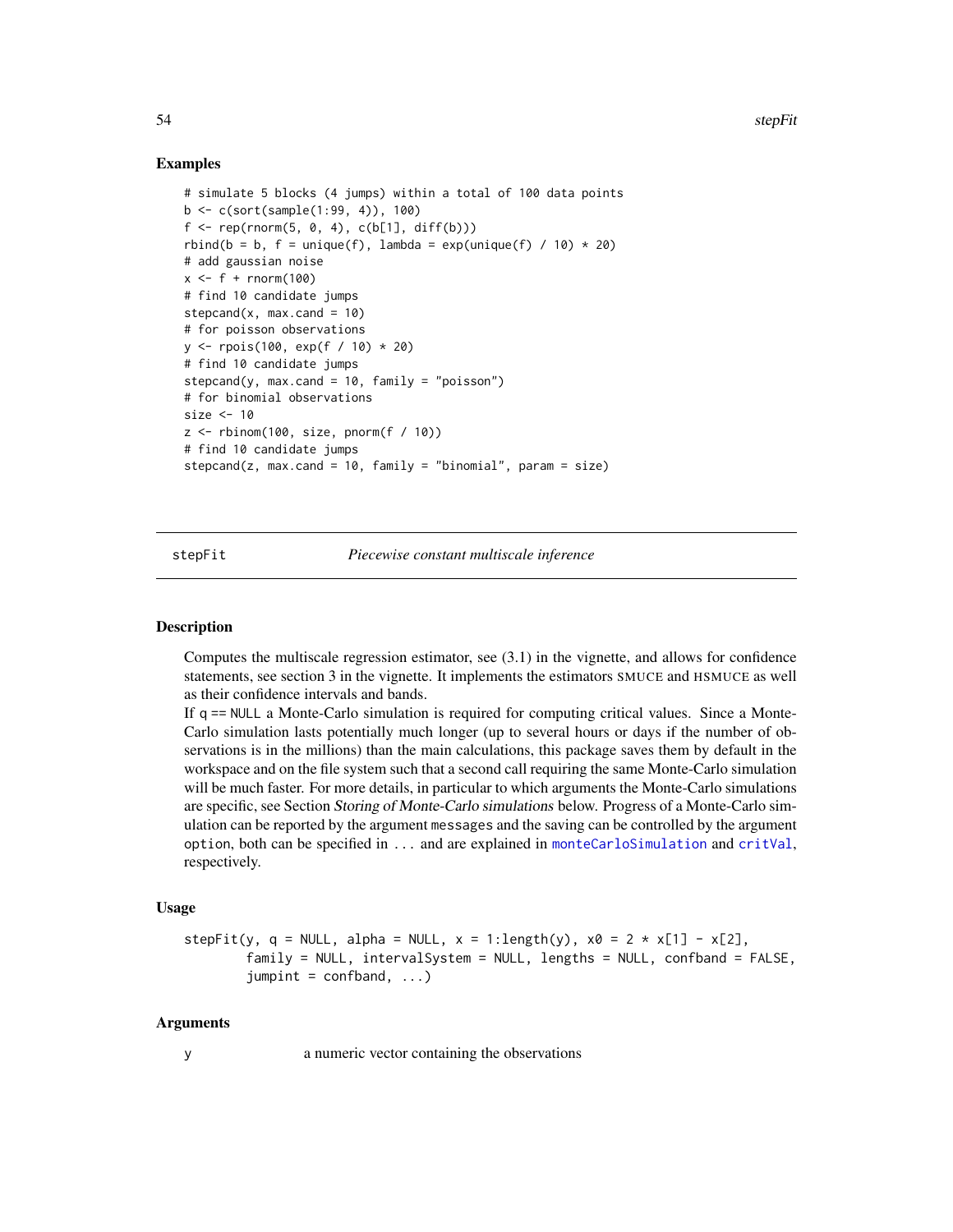#### <span id="page-54-0"></span>stepFit 55

| q              | either NULL, then the vector of critical values at level alpha will be computed<br>from a Monte-Carlo simulation, or a numeric giving the global quantile or a<br>numeric vector giving the vector of critical values. Either q or alpha must be<br>given. Otherwise, alpha == $0.5$ is chosen with a warning. This argument will<br>be passed to critVal to obtain the needed critical values. Additional parame-<br>ters for the computation of $q$ can be specified in , for more details see the<br>documentation of critVal. Please note that by default the Monte-Carlo simu-<br>lation will be saved in the workspace and on the file system, for more details see<br>Section Storing of Monte-Carlo simulations below |
|----------------|-------------------------------------------------------------------------------------------------------------------------------------------------------------------------------------------------------------------------------------------------------------------------------------------------------------------------------------------------------------------------------------------------------------------------------------------------------------------------------------------------------------------------------------------------------------------------------------------------------------------------------------------------------------------------------------------------------------------------------|
| alpha          | a probability, i.e. a single numeric between 0 and 1, giving the significance<br>level. Its choice is a trade-off between data fit and parsimony of the estimator.<br>In other words, this argument balances the risks of missing change-points and<br>detecting additional artefacts. For more details on this choice see (Frick et al.,<br>2014, section 4) and (Pein et al., 2017, section 3.4). Either q or alpha must be<br>given. Otherwise, alpha == $0.5$ is chosen with a warning                                                                                                                                                                                                                                    |
| х              | a numeric vector of the same length as y containing the corresponding sample<br>points                                                                                                                                                                                                                                                                                                                                                                                                                                                                                                                                                                                                                                        |
| x0             | a single numeric giving the last unobserved sample point directly before sam-<br>pling started                                                                                                                                                                                                                                                                                                                                                                                                                                                                                                                                                                                                                                |
| family         | a string specifying the assumed parametric family, for more details see paramet-<br>ricFamily, currently "gauss", "hsmuce" and "mDependentPS" are supported.<br>By default (NULL) "gauss" is assumed                                                                                                                                                                                                                                                                                                                                                                                                                                                                                                                          |
| intervalSystem | a string giving the used interval system, either "all" for all intervals, "dyaLen"<br>for all intervals of dyadic length or "dyaPar" for the dyadic partition, for more<br>details see intervalSystem. By default (NULL) the default interval system of the<br>specified parametric family will be used, which one this will be is described in<br>parametricFamily                                                                                                                                                                                                                                                                                                                                                           |
| lengths        | an integer vector giving the set of lengths, i.e. only intervals of these lengths<br>will be considered. Note that not all lengths are possible for all interval sys-<br>tems and for all parametric families, see intervalSystem and parametricFamily,<br>respectively, to see which ones are allowed. By default (NULL) all lengths that<br>are possible for the specified interval System and for the specified parametric<br>family will be used                                                                                                                                                                                                                                                                          |
| confband       | single logical, indicates if a confidence band for the piecewise-continuous<br>function should be computed                                                                                                                                                                                                                                                                                                                                                                                                                                                                                                                                                                                                                    |
| jumpint        | single logical, indicates if confidence sets for change-points should be com-<br>puted                                                                                                                                                                                                                                                                                                                                                                                                                                                                                                                                                                                                                                        |
|                | there are two groups of further arguments:                                                                                                                                                                                                                                                                                                                                                                                                                                                                                                                                                                                                                                                                                    |
|                | 1. further parameters of the parametric family. Depending on argument family<br>some might be required, but others might be optional, please see paramet-<br>ricFamily for more details,                                                                                                                                                                                                                                                                                                                                                                                                                                                                                                                                      |
|                | 2. further parameters that will be passed to critVal. critVal will be called<br>automatically with the number of observations $n = length(y)$ , the argu-<br>ments family, intervalSystem, lengths, q and output set. For these<br>arguments no user interaction is required and possible, all other arguments<br>of critVal can be passed additionally                                                                                                                                                                                                                                                                                                                                                                       |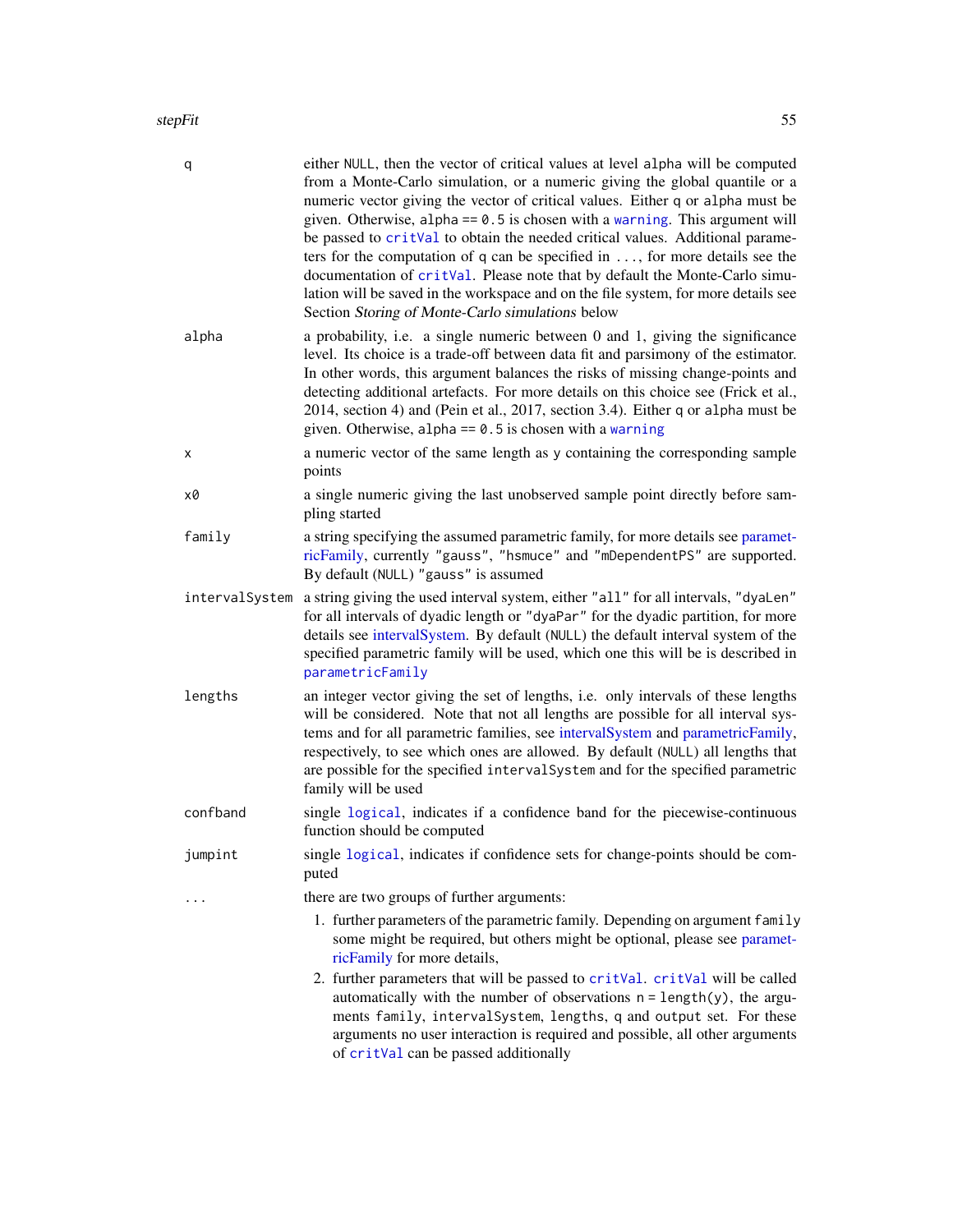An object of class [stepfit](#page-56-1) that contains the fit. If [jumpint](#page-31-1) == TRUE function jumpint allows to extract the 1 - alpha confidence interval for the jumps. If [confband](#page-31-2) == TRUE function confband allows to extract the 1 - alpha confidence band.

#### Storing of Monte-Carlo simulations

If q == NULL a Monte-Carlo simulation is required for computing critical values. Since a Monte-Carlo simulation lasts potentially much longer (up to several hours or days if the number of observations is in the millions) than the main calculations, this package offers multiple possibilities for saving and loading the simulations. Progress of a simulation can be reported by the argument messages which can be specified in ... and is explained in the documentation of [monteCarloSimulation](#page-33-1). Each Monte-Carlo simulation is specific to the number of observations, the parametric family (including certain parameters, see [parametricFamily\)](#page-40-1) and the interval system, and for simulations of class "MCSimulationMaximum", additionally, to the set of lengths and the used penalty. Monte-Carlo simulations can also be performed for a (slightly) larger number of observations  $n_q$  given in the argument  $nq$  in  $\dots$  and explained in the documentation of  $critVal$ , which avoids extensive resimulations for only a little bit varying number of observations. Simulations can either be saved in the workspace in the variable critValStepRTab or persistently on the file system for which the package [R.cache](#page-0-0) is used. Moreover, storing in and loading from variables and [RDS](#page-0-0) files is supported. Finally, a pre-simulated collection of simulations can be accessed by installing the package stepRdata available from [http://www.stochastik.math.uni-goettingen.de/stepRdata\\_1.](http://www.stochastik.math.uni-goettingen.de/stepRdata_1.0-0.tar.gz) [0-0.tar.gz](http://www.stochastik.math.uni-goettingen.de/stepRdata_1.0-0.tar.gz). The simulation, saving and loading can be controlled by the argument option which can be specified in  $\dots$  and is explained in the documentation of  $critVal$ . By default simulations will be saved in the workspace and on the file system. For more details and for how simulation can be removed see Section Simulating, saving and loading of Monte-Carlo simulations in [critVal](#page-18-1).

#### References

Frick, K., Munk, A., Sieling, H. (2014) Multiscale change-point inference. With discussion and rejoinder by the authors. *Journal of the Royal Statistical Society, Series B* 76(3), 495–580.

Pein, F., Sieling, H., Munk, A. (2017) Heterogeneous change point inference. *Journal of the Royal Statistical Society, Series B*, 79(4), 1207–1227.

#### See Also

[critVal](#page-18-1), [penalty](#page-43-1), [parametricFamily](#page-40-1), [intervalSystem](#page-28-1), [monteCarloSimulation](#page-33-1)

#### Examples

```
# generate random observations
y <- c(rnorm(50), rnorm(50, 1))
x <- seq(0.01, 1, 0.01)
plot(x, y, pch = 16, col = "grey30", ylim = c(-3, 4))# computation of SMUCE and its confidence statements
fit \le stepFit(y, x = x, alpha = 0.5, jumpint = TRUE, confband = TRUE)
lines(fit, lwd = 3, col = "red", lty = "22")
```
#### <span id="page-55-0"></span>Value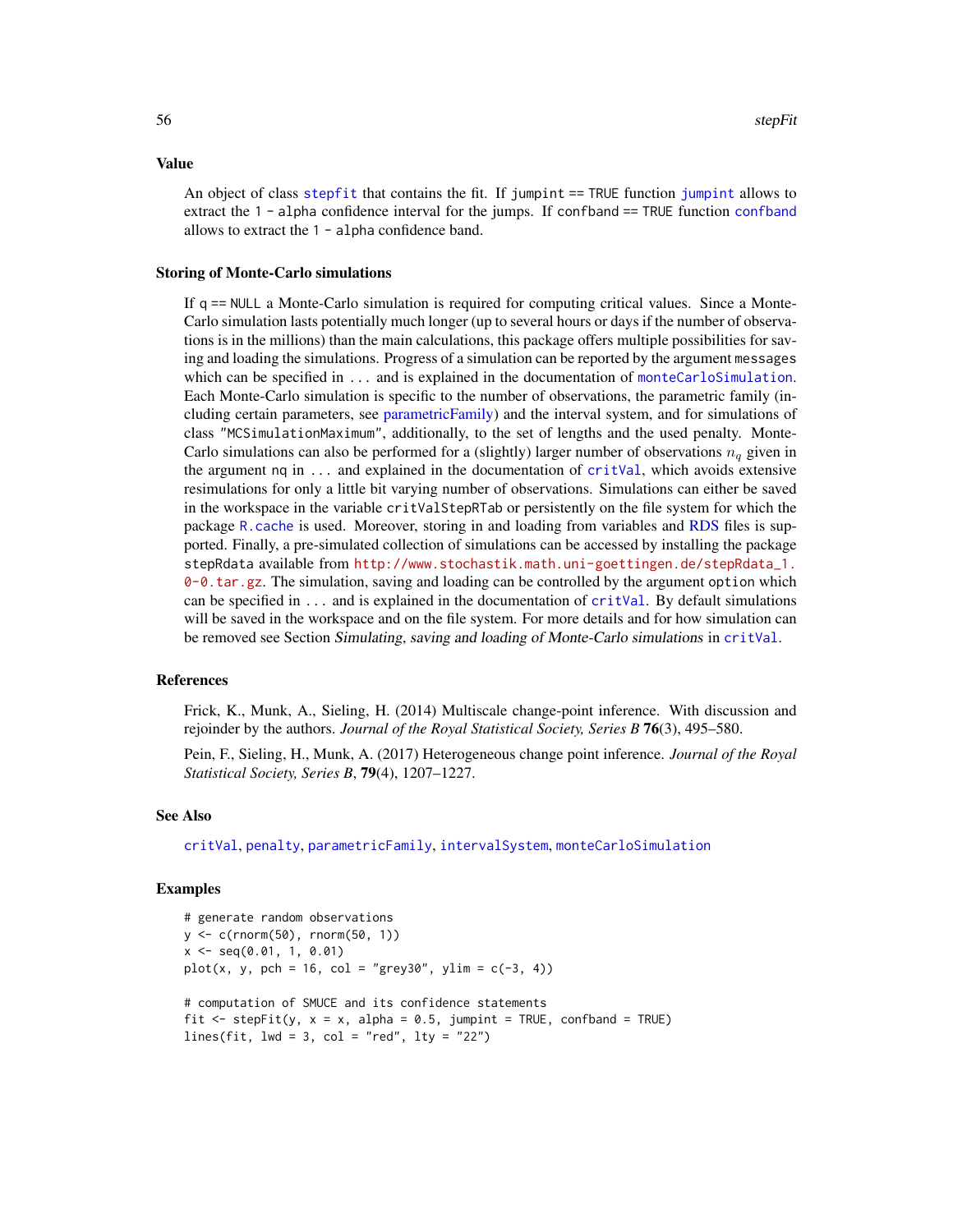#### <span id="page-56-0"></span>stepfit 57

```
# confidence intervals for the change-point locations
points(jumpint(fit), col = "red")
# confidence band
lines(confband(fit), lty = "22", col = "darkred", lwd = 2)# higher significance level for larger detection power, but less confidence
stepFit(y, x = x, alpha = 0.99, jumpint = TRUE, confband = TRUE)# smaller significance level for the small risk that the number of
# change-points is overestimated with probability not more than 5%,
# but smaller detection power
stepFit(y, x = x, alpha = 0.05, jumpint = TRUE, confband = TRUE)## Not run:
# different interval system, lengths, penalty and given parameter sd
stepFit(y, x = x, alpha = 0.5, intervalSystem = "dyalen",lengths = c(1L, 2L, 4L, 8L), penalty = "weights",
        weights = c(0.4, 0.3, 0.2, 0.1), sd = 0.5,
        jumpint = TRUE, confband = TRUE)
## End(Not run)
# with given q
identical(stepFit(y, x = x, q = critVal(100L, alpha = 0.5),
                  jumpint = TRUE, confband = TRUE), fit)
identical(stepFit(y, x = x, q = critVal(100L, alpha = 0.5, output = "value"),jumpint = TRUE, confband = TRUE), fit)
## Not run:
# the above calls saved and (attempted to) load Monte-Carlo simulations and
# simulated them for nq = 128 observations
# in the following call no saving, no loading and simulation for n = 100
# observations is required, progress of the simulation will be reported
stepFit(y, x = x, alpha = 0.5, jumpint = TRUE, confband = TRUE,messages = 1000L, options = list(simulation = "vector",
                                         load = list(), save = list())# with given stat to compute q
stat <- monteCarloSimulation(n = 128L)
identical(stepFit(y, x = x, alpha = 0.5, stat = stat,jumpint = TRUE, confband = TRUE),
          stepFit(y, x = x, alpha = 0.5, jumpint = TRUE, confband = TRUE,options = list(long = list())## End(Not run)
```
<span id="page-56-1"></span>stepfit *Fitted step function*

#### **Description**

Constructs an object containing a step function fitted to some data.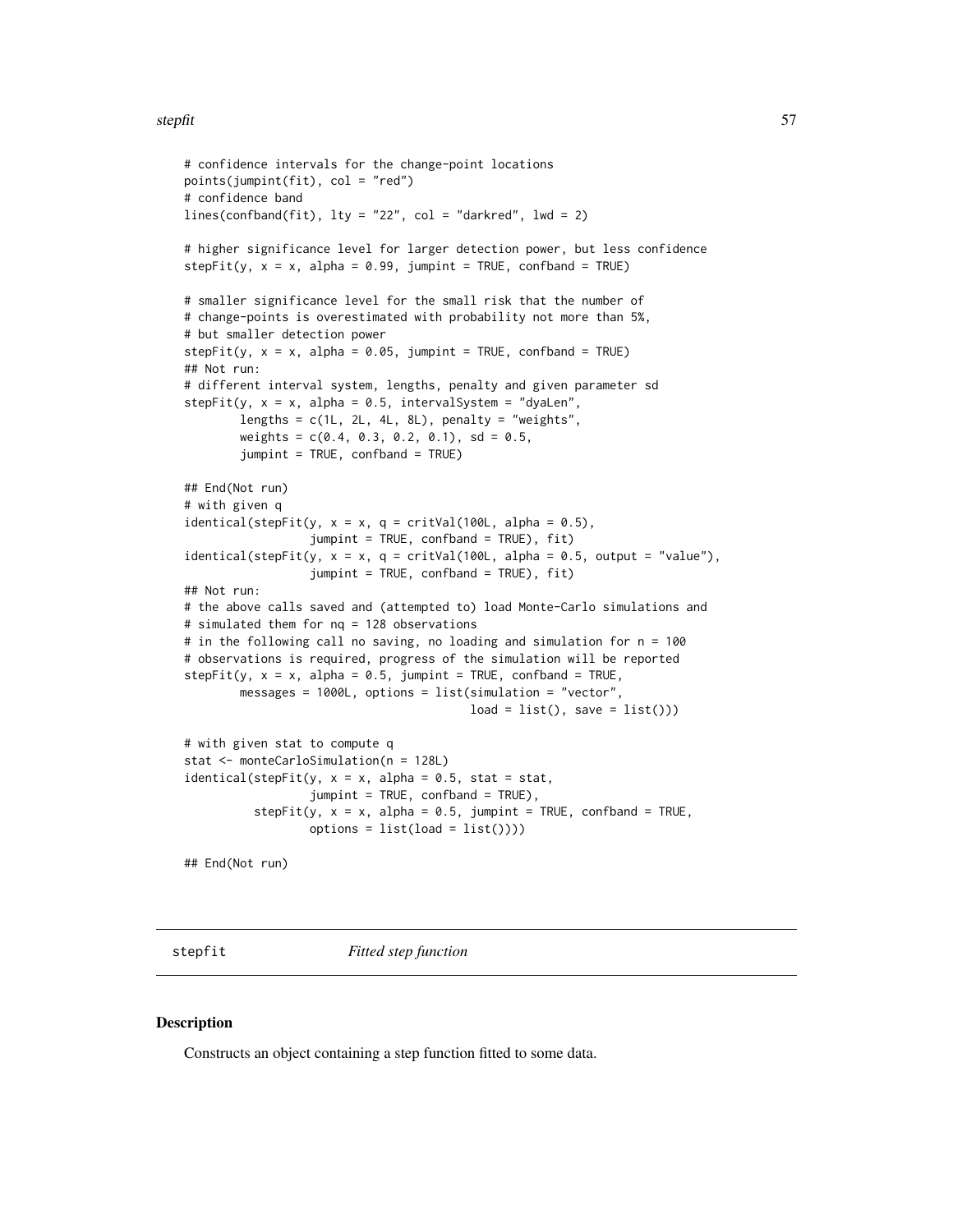# Usage

```
stepfit(cost, family, value, param = NULL, leftEnd, rightEnd, x0,
 leftIndex = leftEnd, rightIndex = rightEnd)
## S3 method for class 'stepfit'
x[i, j, drop = if(missing(i)) TRUE else
  if(missing(j)) FALSE else length(j) == 1, refit = FALSE]
## S3 method for class 'stepfit'
print(x, \ldots)## S3 method for class 'stepfit'
plot(x, database = TRUE, ...)## S3 method for class 'stepfit'
lines(x, data space = TRUE, ...)## S3 method for class 'stepfit'
fitted(object, ...)
## S3 method for class 'stepfit'
residuals(object, y, ...)
## S3 method for class 'stepfit'
logLik(object, df = NULL, nobs = object$rightIndex[nrow(object)], ...)
```
# Arguments

| cost       | the value of the cost-functional used for the fit: RSS for family gauss, log-<br>likelihood (up to a constant) for families poisson and binomial         |
|------------|----------------------------------------------------------------------------------------------------------------------------------------------------------|
| family     | distribution of the errors, either "gauss", "poisson" or "binomial"                                                                                      |
| value      | a numeric vector containing the fitted values for each block; its length gives the<br>number of blocks                                                   |
| param      | additional paramters specifying the distribution of the errors, the number of trials<br>for family "binomial"                                            |
| leftEnd    | a numeric vector of the same length as value containing the left end of each<br>block                                                                    |
| rightEnd   | a numeric vector of the same length as value containing the left end of each<br>block                                                                    |
| x0         | a single numeric giving the last unobserved sample point directly before sam-<br>pling started, i.e. before leftEnd[0]                                   |
| leftIndex  | a numeric vector of the same length as value containing the index of the sample<br>points corresponding to the block's left end, cf. stepcand            |
| rightIndex | a numeric vector of the same length as value containing the index of the sample<br>points corresponding to the block's right end, cf. stepcand           |
| x, object  | the object                                                                                                                                               |
| у          | a numeric vector containing the data with which to compare the fit                                                                                       |
| df         | the number of estimated parameters: by default the number of blocks for fami-<br>lies poisson and binomial, one more (for the variance) for family gauss |
| nobs       | the number of observations used for estimating                                                                                                           |
| $\cdots$   | for generic methods only                                                                                                                                 |

<span id="page-57-0"></span>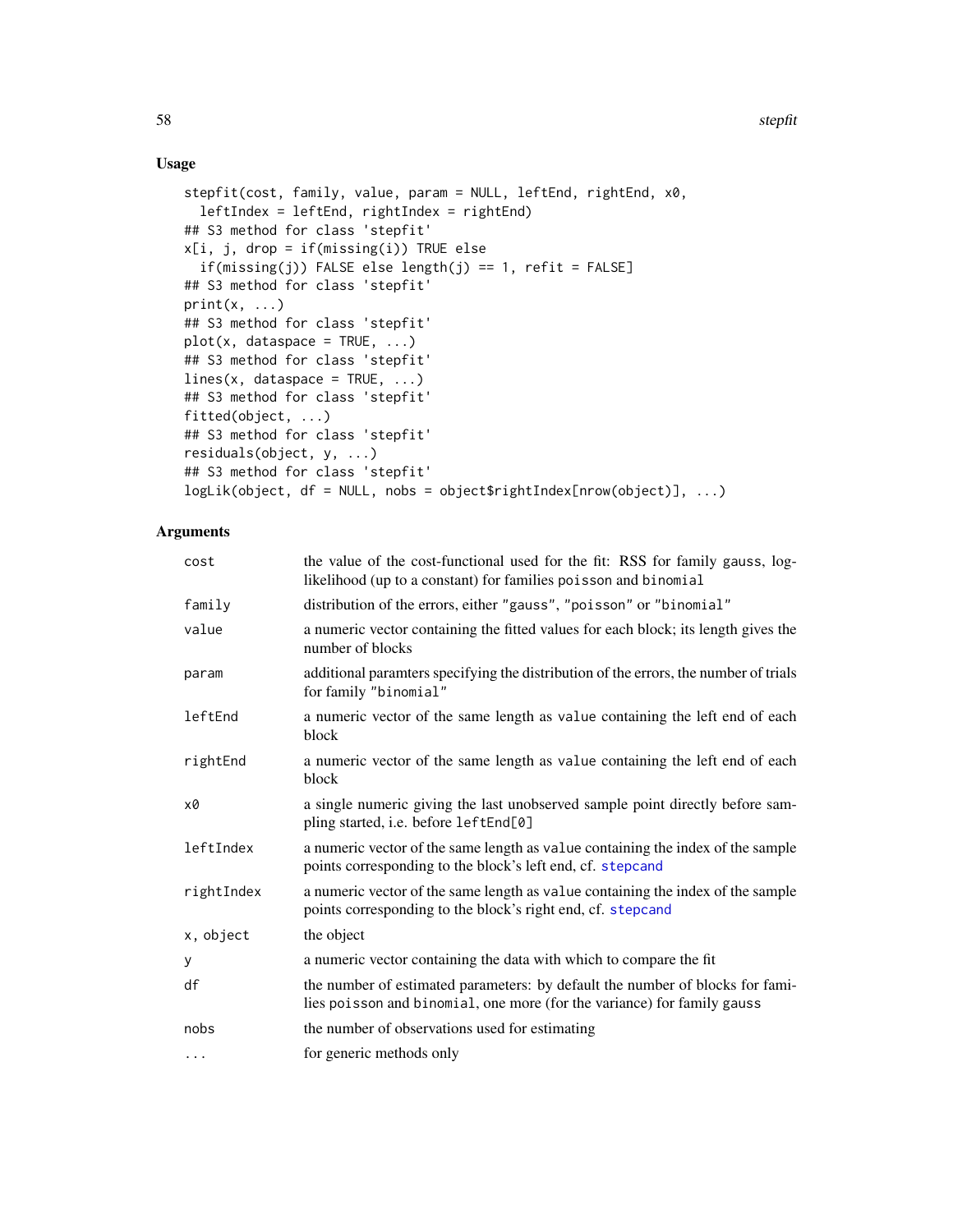#### <span id="page-58-0"></span>stepfit 59 September 2014 1996 Stephen 2014 1997 Stephen 2014 1997 Stephen 2014 1997 Stephen 2014 1997 Stephen 2014

|                   | i,j,drop                   | see "[.data.frame"                                                                                                                                                                                                                                                    |
|-------------------|----------------------------|-----------------------------------------------------------------------------------------------------------------------------------------------------------------------------------------------------------------------------------------------------------------------|
|                   | refit                      | logical; determines whether the function will be refitted after subselection, <i>i.e.</i><br>whether the selection should be interpreted as a fit with fewer jumps); in that<br>case, for family = "gaussKern", refit needs to be set to the original data, i.e.<br>у |
|                   | dataspace                  | logical determining whether the expected value should be plotted instead of<br>the fitted parameter value, useful e.g. for family = "binomial", where it will<br>plot the fitted success probability times the number of trials per observation                       |
| <b>Value</b>      |                            |                                                                                                                                                                                                                                                                       |
|                   | stepfit                    | an object of class stepfit which extends stepblock, additionally contain-<br>ing attributes cost, family and param, as well as columns leftIndex and<br>rightIndex                                                                                                    |
|                   | [.stepfit                  | an object of class stepfit which contains the selected subset                                                                                                                                                                                                         |
|                   |                            | fitted.stepfit a numeric vector of length rightIndex[length(rightIndex)] giving the fit at<br>the original sample points                                                                                                                                              |
| residuals.stepfit |                            |                                                                                                                                                                                                                                                                       |
|                   |                            | a numeric vector of length rightIndex[length(rightIndex)] giving the resid-<br>uals at the original sample points                                                                                                                                                     |
|                   |                            | logLik.stepfit an object of class logLik giving the likelihood of the data given this fit, e.g. for<br>use with AIC and stepsel; this will (incorrectly) treat family = "gaussKern"<br>as if it were fitted with $family = "gauss"$                                   |
|                   | plot.stepfit, plot.stepfit |                                                                                                                                                                                                                                                                       |
|                   |                            | the corresponding functions for stepblock are called                                                                                                                                                                                                                  |

#### See Also

[stepblock](#page-48-1), [stepbound](#page-50-1), [steppath](#page-59-1), [stepsel](#page-61-1), [family,](#page-27-1) ["\[.data.frame"](#page-0-0), [fitted](#page-0-0), [residuals](#page-0-0), [logLik](#page-0-0), [AIC](#page-0-0)

```
# simulate 5 blocks (4 jumps) within a total of 100 data points
b <- c(sort(sample(1:99, 4)), 100)
p \leftarrow rep(runif(5), c(b[1], diff(b))) # success probabilities
# binomial observations, each with 10 trials
y <- rbinom(100, 10, p)
# find solution with 5 blocks
fit \le steppath(y, family = "binomial", param = 10)[[5]]
plot(y, ylim = c(0, 10))lines(fit, col = "red")
# residual diagnostics for Gaussian data
yg <- rnorm(100, qnorm(p), 1)
fitg <- steppath(yg)[[5]]
plot(yg, ylim = c(0, 10))lines(fitg, col = "red")
plot(resid(fitg, yg))
qqnorm(resid(fitg, yg))
```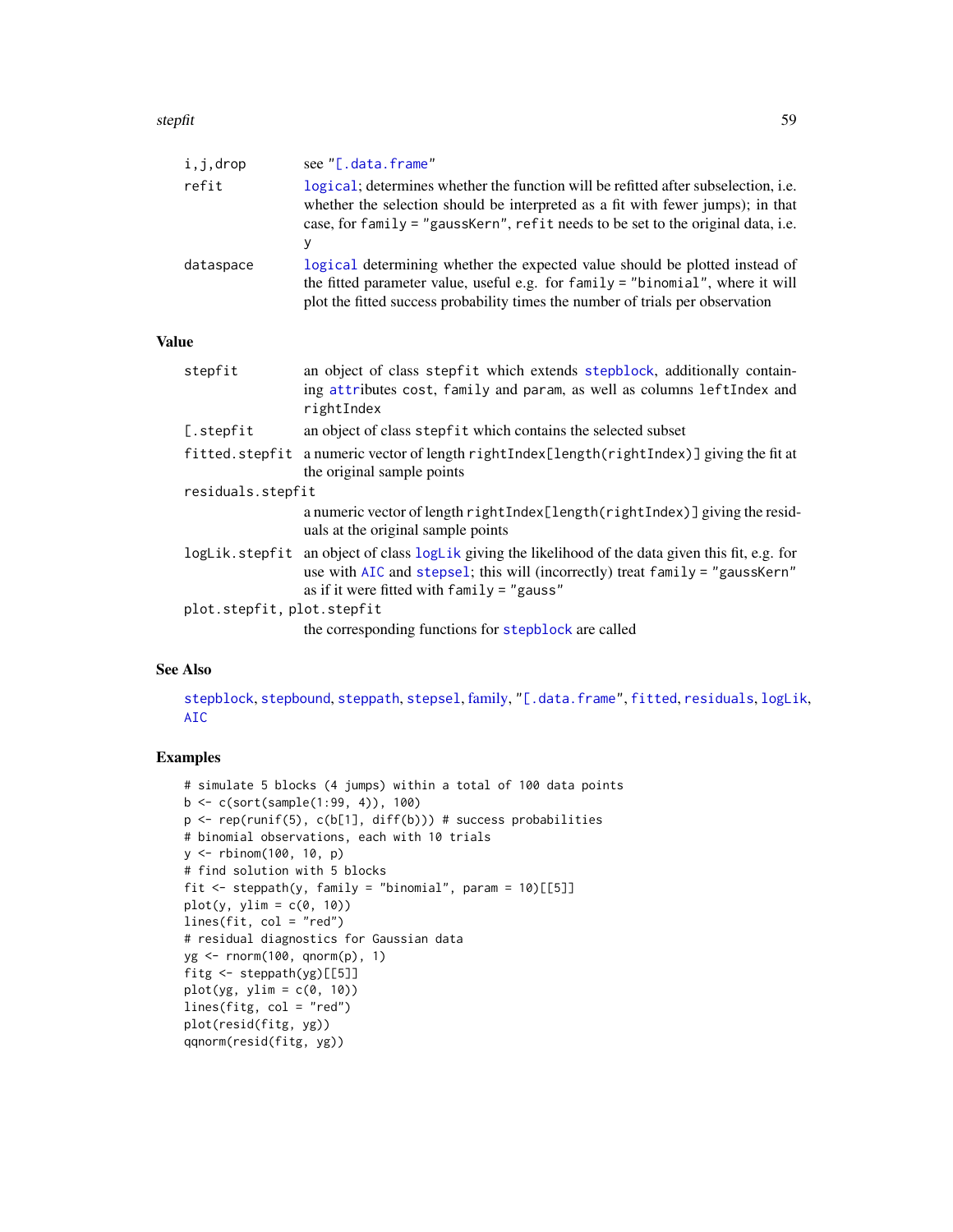<span id="page-59-1"></span><span id="page-59-0"></span>

#### <span id="page-59-2"></span>Description

Find optimal fits with step-functions having jumps at given candidate positions for all possible subset sizes.

#### Usage

```
steppath(y, ..., max.blocks)
## Default S3 method:
steppath(y, x = 1:length(y), x0 = 2 \times x[1] - x[2], max.cand = NULL,
 family = c("gauss", "gaussvar", "poisson", "binomial", "gaussKern"), param = NULL,
 weights = rep(1, length(y)), cand.radius = \theta, ..., max.blocks = max.cand)
## S3 method for class 'stepcand'
steppath(y, ..., max.blocks = sum(!is.na(y$number)))
## S3 method for class 'steppath'
x[[i]]
## S3 method for class 'steppath'
length(x)
## S3 method for class 'steppath'
print(x, \ldots)## S3 method for class 'steppath'
logLik(object, df = NULL, nobs = object$cand$rightIndex[nrow(object$cand)], ...)
```
#### Arguments

for steppath:

|            | either an object of class stepcand for steppath. stepcand or a numeric vector<br>containing the serial data for steppath. default                            |
|------------|--------------------------------------------------------------------------------------------------------------------------------------------------------------|
| y          | x, x0, max.cand, family, param, weights, cand.radius<br>for steppath. default which calls stepcand; see there                                                |
| max.blocks | single integer giving the maximal number of blocks to find; defaults to number<br>of candidates (note: there will be one block more than the number of jumps |
| $\ddots$   | for generic methods only for methods on a steppath object x or object:                                                                                       |
| object     | the object                                                                                                                                                   |
| i          | if this is an integer returns the fit with i blocks as an object of class stepcand,<br>else the standard behaviour of a list                                 |
| df         | the number of estimated parameters: by default the number of blocks for fami-<br>lies poisson and binomial, one more (for the variance) for family gauss     |
| nobs       | the number of observations used for estimating                                                                                                               |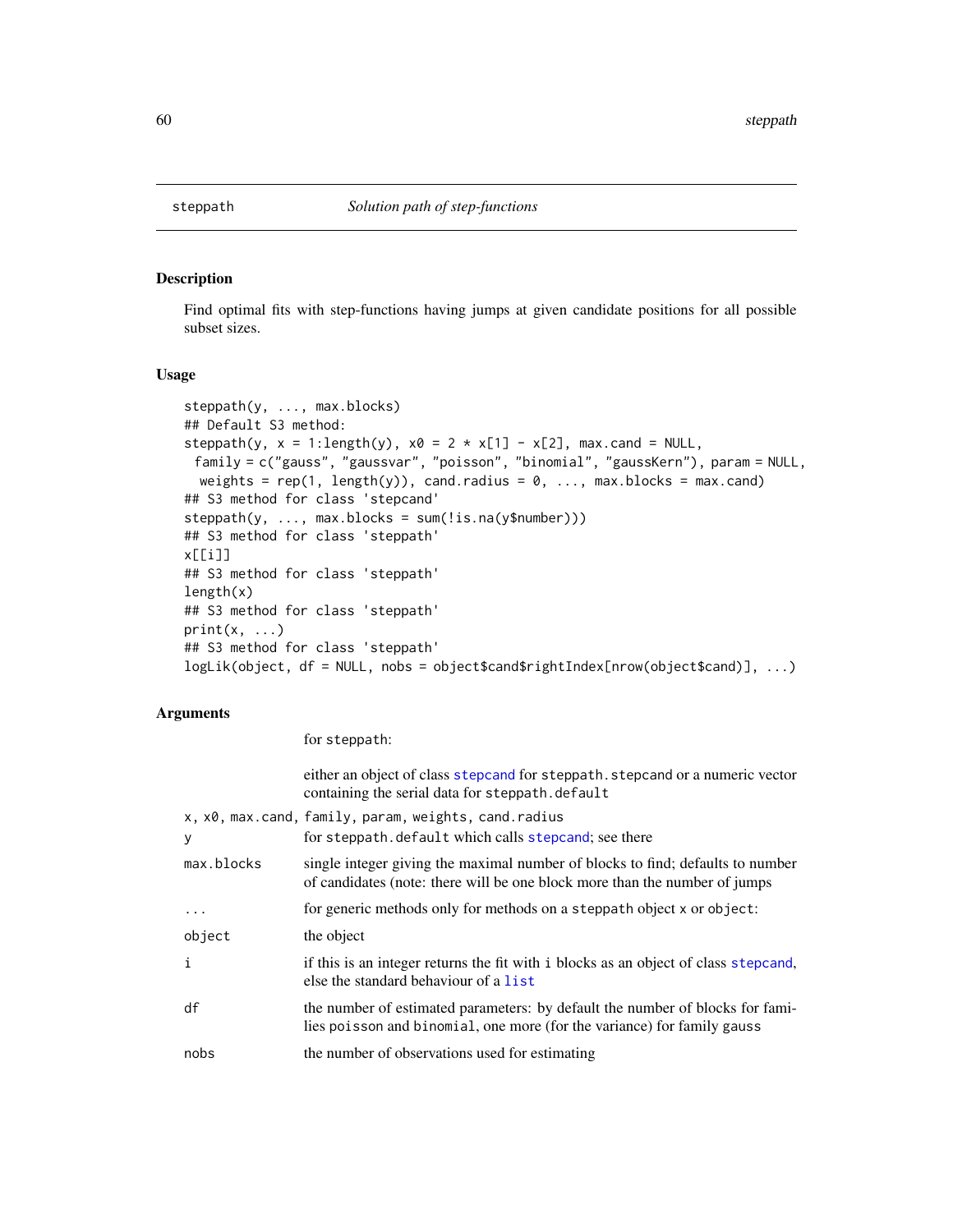#### <span id="page-60-0"></span>steppath 61

#### Value

For steppath an object of class steppath, i.e. a [list](#page-0-0) with components

| path | A list of length length (object) where the ith element contains the best fit by<br>a step-function having $i-1$ jumps (i.e. i blocks), given by the candidates indices |
|------|------------------------------------------------------------------------------------------------------------------------------------------------------------------------|
| cost | A numeric vector of length length (object) giving the value of the cost func-<br>tional corresponding to the solutions.                                                |
| cand | An object of class stepcand giving the candidates among which the jumps were<br>selected.                                                                              |

[[.steppath returns the fit with i blocks as an object of class [stepfit](#page-56-1); length.steppath the maximum number of blocks for which a fit has been computed.  $logLik$ . stepfit returns an object of class [logLik](#page-0-0) giving the likelihood of the data given the fits corresponding to cost, e.g. for use with [AIC.](#page-0-0)

# References

Friedrich, F., Kempe, A., Liebscher, V., Winkler, G. (2008) Complexity penalized M-estimation: fast computation. *Journal of Computational and Graphical Statistics* 17(1), 201–224.

#### See Also

[stepcand](#page-51-1), [stepfit](#page-56-1), [family,](#page-27-1) [logLik](#page-0-0), [AIC](#page-0-0)

```
# simulate 5 blocks (4 jumps) within a total of 100 data points
b \leq c (sort(sample(1:99, 4)), 100)
f \leftarrow rep(rnorm(5, 0, 4), c(b[1], diff(b)))# add Gaussian noise
x \leq-f + \text{norm}(100)# find 10 candidate jumps
cand \le stepcand(x, max.cand = 10)
cand
# compute solution path
path <- steppath(cand)
path
plot(x)
lines(path[[5]], col = "red")# compare result having 5 blocks with truth
fit \leftarrow path[[5]]
fit
logLik(fit)
AIC(logLik(fit))
cbind(fit, trueRightEnd = b, trueLevel = unique(f))# for poisson observations
y <- rpois(100, exp(f / 10) * 20)
# compute solution path, compare result having 5 blocks with truth
cbind(steppath(y, max.cand = 10, family = "poisson")[[5]],
  trueRightEnd = b, trueIntensity = exp(unique(f) / 10) * 20)# for binomial observations
```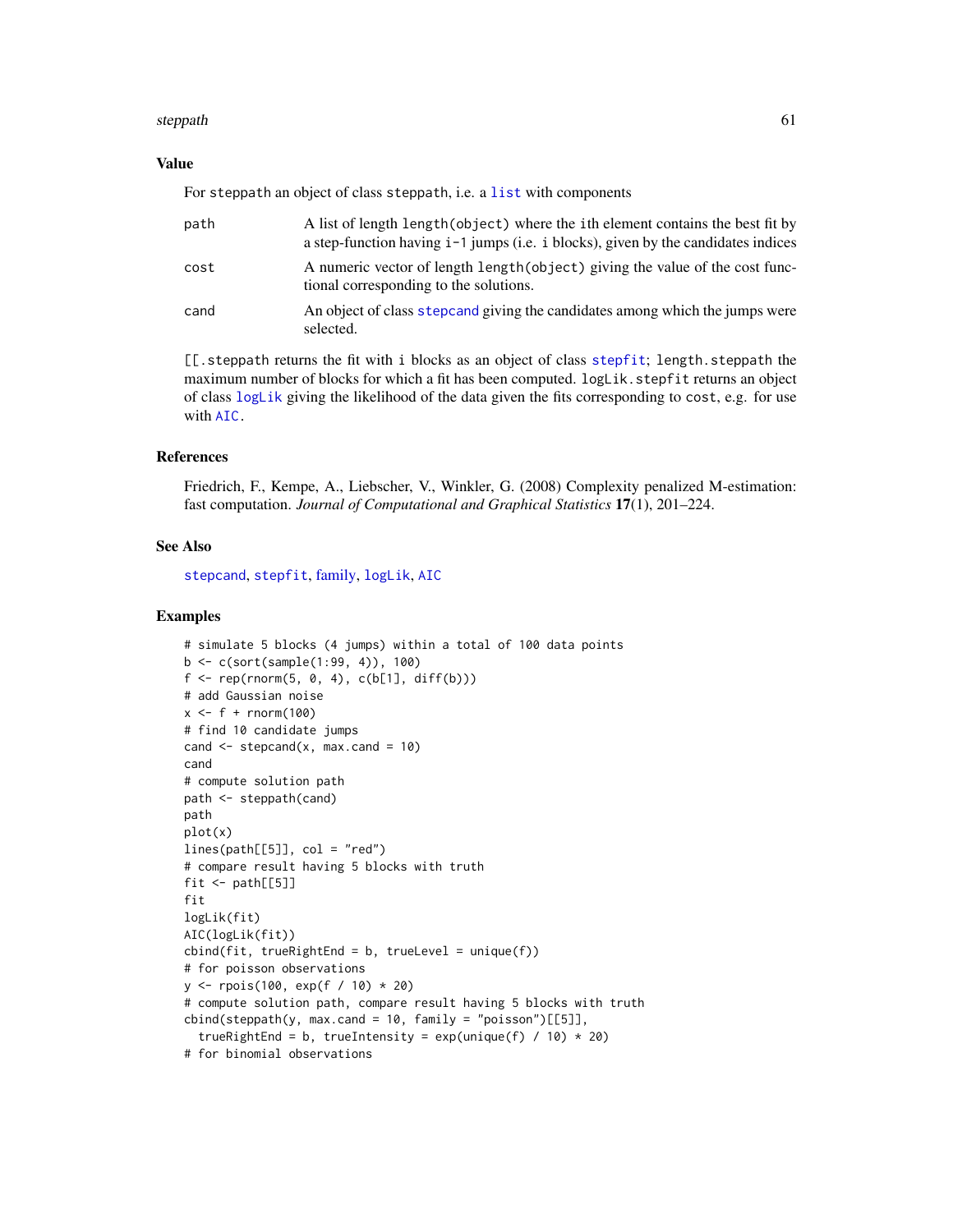```
size <- 10
z <- rbinom(100, size, pnorm(f / 10))
# compute solution path, compare result having 5 blocks with truth
\text{cbind}(\text{steppath}(z, \text{max.cand} = 10, \text{ family} = \text{"binomial", } \text{param} = \text{size}) [[5]],
  trueRightEnd = b, trueIntensity = pnorm(unique(f) / 10))
# an example where stepcand is not optimal but indices found are close to optimal ones
blocks <- c(rep(0, 9), 1, 3, rep(1, 9))
blocks
stepcand(blocks, max.cand = 3)[,c("rightEnd", "value", "number")]
# erroneously puts the "1" into the right block in the first step
steppath(blocks)[[3]][,c("rightEnd", "value")]
# putting the "1" in the middle block is optimal
steppath(blocks, max.cand = 3, cand.radius = 1)[[3]][,c("rightEnd", "value")]
# also looking in the 1-neighbourhood remedies the problem
```
<span id="page-61-1"></span>stepsel *Automatic selection of number of jumps*

# **Description**

Select the number of jumps.

#### Usage

```
stepsel(path, y, type = c("MRC", "AIC", "BIC"), ...)
stepsel.MRC(path, y, q, alpha = 0.05, r = ceiling(50 / min(alpha, 1 - alpha)),
  lengths = if(attr(pathScand, "family") == "gaussKern")2^(floor(log2(length(y))):ceiling(log2(length(attr(path$cand, "param")$kern)))) else
    2^{\wedge}(\text{floor}(\text{log}2(\text{length}(y))):0),penalty = c("none", "log", "sqrt"), name = if(attr(path$cand, "family") == "gaussKern")
    ".MRC.ktable" else ".MRC.table",
  pos = .GlobalEnv)
stepsel.AIC(path, ...)
stepsel.BIC(path, ...)
```
#### Arguments

| path | an object of class steppath                                    |
|------|----------------------------------------------------------------|
| У    | for type=MRC only: a numeric vector containing the serial data |
| type | how to select, dispatches specific method                      |
|      | further argument passed to specific method                     |
|      | q, alpha, r, lengths, penalty, name, pos                       |
|      | see bounds                                                     |

#### Value

A single integer giving the number of blocks selected, with [attr](#page-0-0)ibute crit containing the values of the criterion (MRC / AIC / BIC) for each fit in the path.

<span id="page-61-0"></span>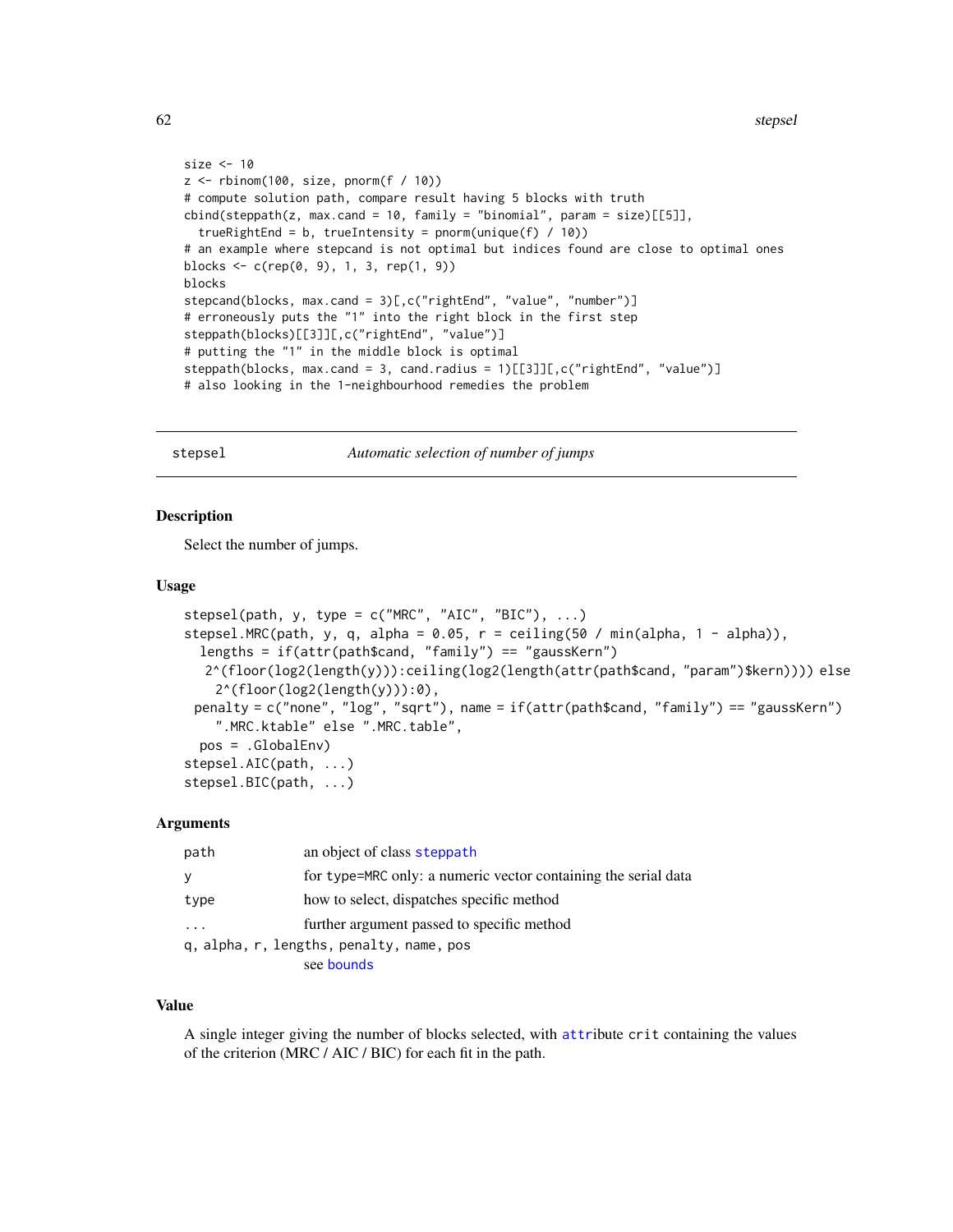#### <span id="page-62-0"></span>testSmallScales 63

#### Note

To obtain the threshold described in Boysen et al. ~ (2009, Theorem~5), set q=(1+delta)  $\star$  sdrobnorm(y) \* sqrt(2\*length(y)) for some positive delta and penalty="none".

#### References

Boysen, L., Kempe, A., Liebscher, V., Munk, A., Wittich, O. (2009) Consistencies and rates of convergence of jump-penalized least squares estimators. *The Annals of Statistics* 37(1), 157–183.

Yao, Y.-C. (1988) Estimating the number of change-points via Schwarz' criterion. *Statistics & Probability Letters* 6, 181–189.

#### See Also

[steppath](#page-59-1), [stepfit](#page-56-1), [family,](#page-27-1) [stepbound](#page-50-1)

#### Examples

```
# simulate 5 blocks (4 jumps) within a total of 100 data points
b <- c(sort(sample(1:99, 4)), 100)
f \leq -\text{rep}(rnorm(5, 0, 4), c(b[1], diff(b)))rbind(b = b, f = unique(f))# add gaussian noise
y \le -f + \text{norm}(100)# find 10 candidate jumps
path \leq steppath(y, max.cand = 10)
# select number of jumps by simulated MRC with sqrt-penalty
# thresholded with positive delta, and by BIC
sel.MRC \le stepsel(path, y, "MRC", alpha = 0.05, r = 1e2, penalty = "sqrt")
sel.MRC
delta \leftarrow .1
sel.delta <- stepsel(path, y, "MRC",
  q = (1 + delta) * sdrobnorm(y) * sqrt(2 * length(y)), penalty = "none")sel.delta
sel.BIC <- stepsel(path, type="BIC")
sel.BIC
# compare results with truth
fit.MRC <- path[[sel.MRC]]
as.data.frame(fit.MRC)
as.data.frame(path[[sel.delta]])
as.data.frame(path[[sel.BIC]])
```
testSmallScales *Test Small Scales*

#### Description

For developers only; users should look at the function improveSmallScales in the CRAN package clampSeg. Implements the second step of HILDE (Pein et al., 2020, Section III-B) in which an initial fit is tested for missed short events.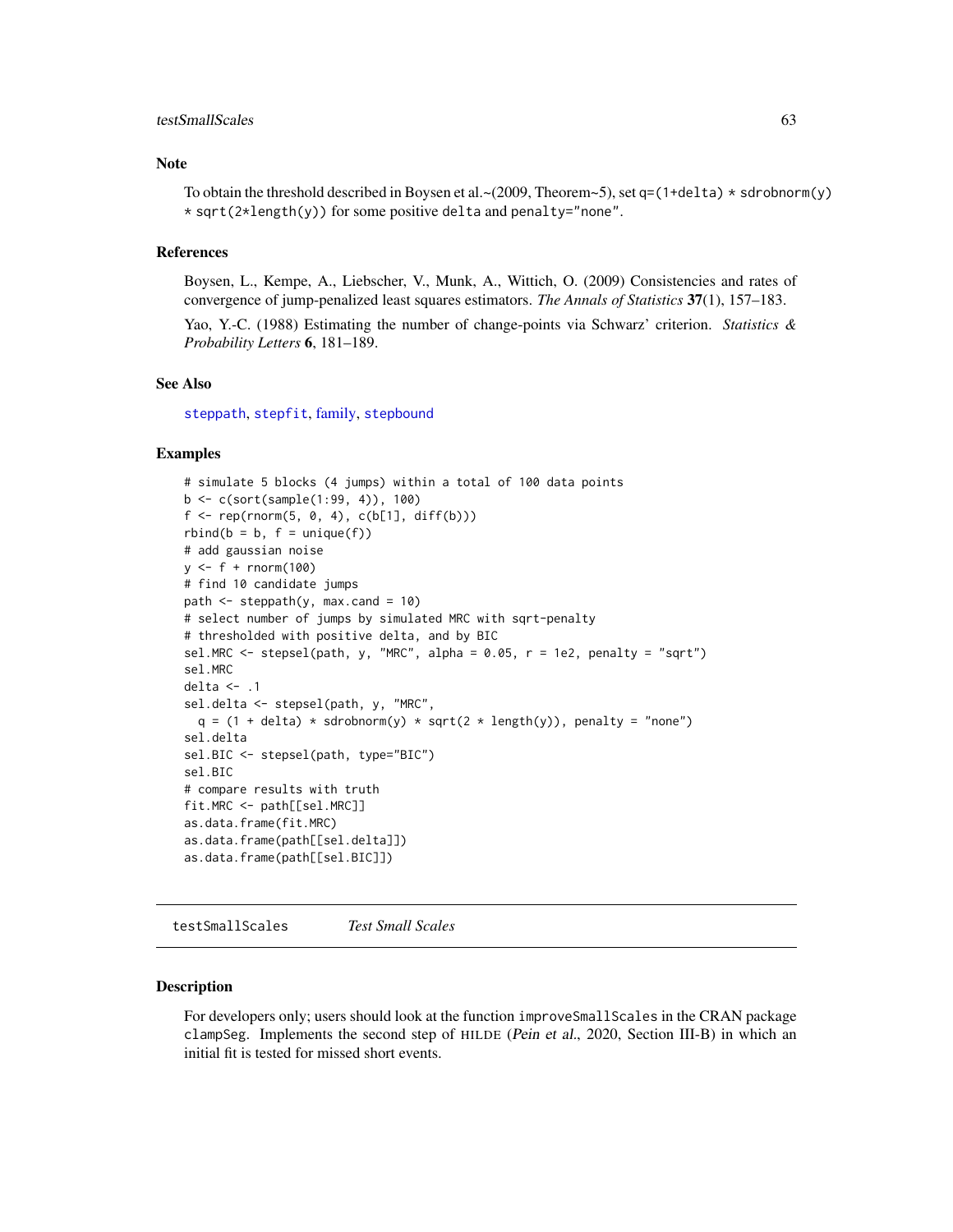# <span id="page-63-0"></span>Usage

.testSmallScales(data, family, lengths = NULL, q, alpha, ...)

# Arguments

| data    | a numeric vector containing the observations                                                                                                                                                                                                                                                                                                                                                                                                                                                                                                                                                                                                                                   |
|---------|--------------------------------------------------------------------------------------------------------------------------------------------------------------------------------------------------------------------------------------------------------------------------------------------------------------------------------------------------------------------------------------------------------------------------------------------------------------------------------------------------------------------------------------------------------------------------------------------------------------------------------------------------------------------------------|
| family  | a string specifying the assumed parametric family, currently "LR" and "2Param"<br>are supported                                                                                                                                                                                                                                                                                                                                                                                                                                                                                                                                                                                |
| lengths | an integer vector giving the set of lengths, i.e. only intervals of these lengths<br>will be considered. By default (NULL) 1:20 will be used for parametric family<br>"LR" and 1:65 will be used for parametric family "2Param"                                                                                                                                                                                                                                                                                                                                                                                                                                                |
| q       | either NULL, then the vector of critical values at level alpha will be computed<br>from a Monte-Carlo simulation or a numeric vector giving the vector of critical<br>values. Either q or alpha must be given. Otherwise, alpha == $0.5$ is chosen<br>with a warning. This argument will be passed to critVal to obtain the needed<br>critical values. Additional parameters for the computation of q can be specified<br>in , for more details see the documentation of critVal. Please note that<br>by default the Monte-Carlo simulation will be saved in the workspace and on<br>the file system, for more details see Section Storing of Monte-Carlo simulations<br>below |
| alpha   | a probability, i.e. a single numeric between 0 and 1, giving the significance<br>level. Its choice is a trade-off between data fit and parsimony of the estimator.<br>In other words, this argument balances the risks of missing change-points and<br>detecting additional artefacts. For more details on this choice see (Frick et al.,<br>2014, section 4) and (Pein et al., 2017, section 3.4). Either q or alpha must be<br>given. Otherwise, alpha $== 0.5$ is chosen with a warning                                                                                                                                                                                     |
|         | there are two groups of further arguments:                                                                                                                                                                                                                                                                                                                                                                                                                                                                                                                                                                                                                                     |
|         | 1. further parameters of the parametric family,                                                                                                                                                                                                                                                                                                                                                                                                                                                                                                                                                                                                                                |
|         | 2. further parameters that will be passed to critVal. critVal will be called<br>automatically with the number of observations $n = length(y)$ , the argu-<br>ments family, intervalSystem, lengths, q and output set. For these<br>arguments no user interaction is required and possible, all other arguments<br>of critVal can be passed additionally                                                                                                                                                                                                                                                                                                                        |

# Value

a [list](#page-0-0) with entries jumps, addLeft, addRight, noDeconvolution, data, q

# References

Pein, F., Bartsch, A., Steinem, C., and Munk, A. (2020) Heterogeneous idealization of ion channel recordings - Open channel noise. Submitted.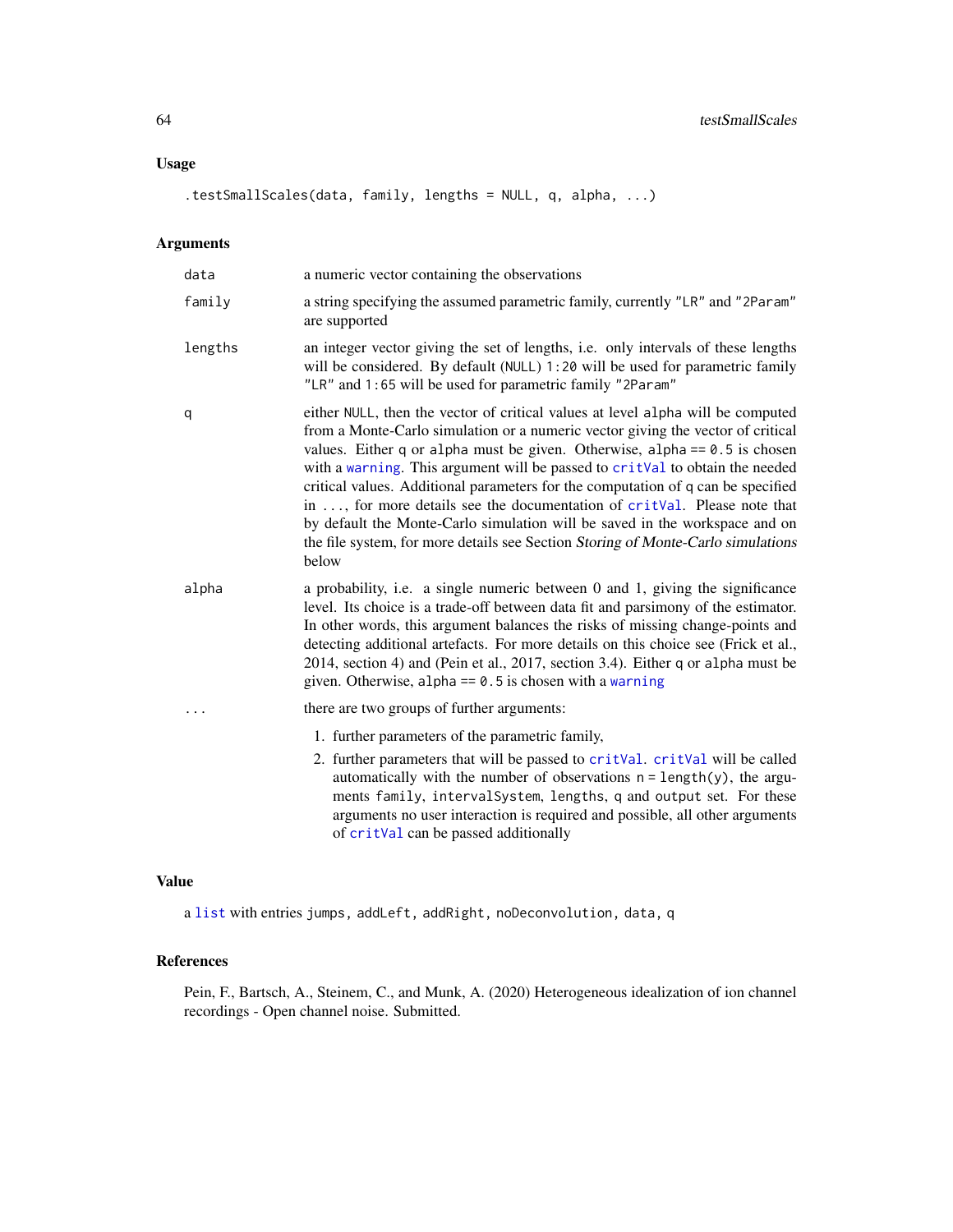<span id="page-64-1"></span><span id="page-64-0"></span>

#### Description

Reimplementation of VanDongen's algorithm for detecting jumps in ion channel recordings.

Deprecation warning: This function is mainly used for patchlamp recordings and may be transferred to a specialised package.

#### Usage

```
transit(y, x = 1:length(y), x0 = 2 \times x[1] - x[2], sigma.amp = NA, sigma.slope = NA,
  amp. thresh = 3, slope.thresh = 2, rel.amp.n = 3, rel.amp.thresh = 4,
  family = c("gauss", "gaussKern"), param = NULL, refit = FALSE)
```
# Arguments

| У             | a numeric vector containing the serial data                                                                      |
|---------------|------------------------------------------------------------------------------------------------------------------|
| sigma.amp     | amplitude (i.e. raw data within block) standard deviation; estimated using sdrobnorm<br>if omitted               |
| sigma.slope   | slope (i.e. central difference within block) standard deviation; estimated using<br>sdrobnorm if omitted         |
| amp.thresh    | amplitude threshold                                                                                              |
| slope.thresh  | slope threshold                                                                                                  |
| relamp.n      | relative amplitude threshold will be used for blocks with no more datapoints<br>than this                        |
|               | rel.amp.thresh relative amplitude threshold                                                                      |
| $\mathsf{x}$  | a numeric vector of the same length as y containing the corresponding sample<br>points                           |
| x0            | a single numeric giving the last unobserved sample point directly before sam-<br>pling started                   |
| family, param | specifies distribution of data, see family                                                                       |
| refit         | should the values for family = "gaussKern" be obtained by fitting in the end<br>(otherwise they are meaningless) |

# Value

Returns an object of class [stepfit](#page-56-1) which encodes the jumps and corresponding mean values.

#### Note

Only central, no forward differences have been used in this implementation. Moreover, the standard deviations will be estimated by [sdrobnorm](#page-45-1) if omitted (respecting the filter's effect if applicable).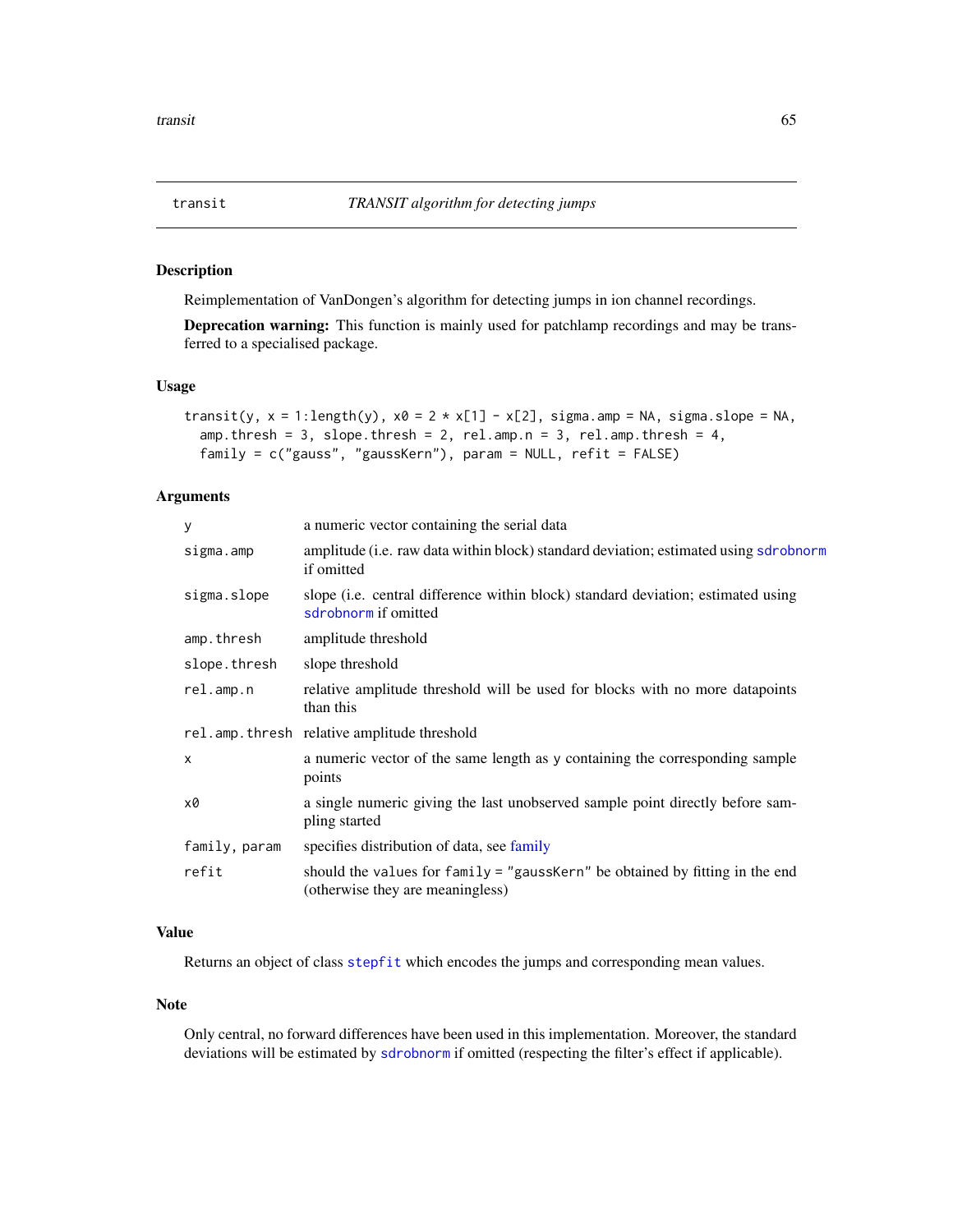#### <span id="page-65-0"></span>References

VanDongen, A. M. J. (1996) A new algorithm for idealizing single ion channel data containing multiple unknown conductance levels. *Biophysical Journal* 70(3), 1303–1315.

#### See Also

[stepfit](#page-56-1), [sdrobnorm](#page-45-1), [jsmurf](#page-29-1), [stepbound](#page-50-1), [steppath](#page-59-1)

```
# estimating step-functions with Gaussian white noise added
# simulate a Gaussian hidden Markov model of length 1000 with 2 states
# with identical transition rates 0.01, and signal-to-noise ratio 2
sim <- contMC(1e3, 0:1, matrix(c(0, 0.01, 0.01, 0), 2), param=1/2)
plot(sim$data, cex = 0.1)lines(sim$cont, col="red")
# maximum-likelihood estimation under multiresolution constraints
fit.MRC <- smuceR(sim$data$y, sim$data$x)
lines(fit.MRC, col="blue")
# choose number of jumps using BIC
path <- steppath(sim$data$y, sim$data$x, max.blocks=1e2)
fit.BIC <- path[[stepsel.BIC(path)]]
lines(fit.BIC, col="green3", lty = 2)
# estimate after filtering
# simulate filtered ion channel recording with two states
set.seed(9)
# sampling rate 10 kHz
sampling <- 1e4
# tenfold oversampling
over <- 10
# 1 kHz 4-pole Bessel-filter, adjusted for oversampling
cutoff <- 1e3
df.over <- dfilter("bessel", list(pole=4, cutoff=cutoff / sampling / over))
# two states, leaving state 1 at 10 Hz, state 2 at 20 Hz
rates \le rbind(c(0, 10), c(20, 0))
# simulate 0.5 s, level 0 corresponds to state 1, level 1 to state 2
# noise level is 0.3 after filtering
Sim <- contMC(0.5 * sampling, 0:1, rates, sampling=sampling, family="gaussKern",
  param = list(df=df.over, over=over, sd=0.3))
plot(Sim$data, pch = ".")
lines(Sim$discr, col = "red")
# fit under multiresolution constraints using filter corresponding to sample rate
df <- dfilter("bessel", list(pole=4, cutoff=cutoff / sampling))
Fit.MRC <- jsmurf(Sim$data$y, Sim$data$x, param=df, r=1e2)
lines(Fit.MRC, col = "blue")
# fit using TRANSIT
Fit.trans <- transit(Sim$data$y, Sim$data$x)
lines(Fit.trans, col = "green3", lty=2)
```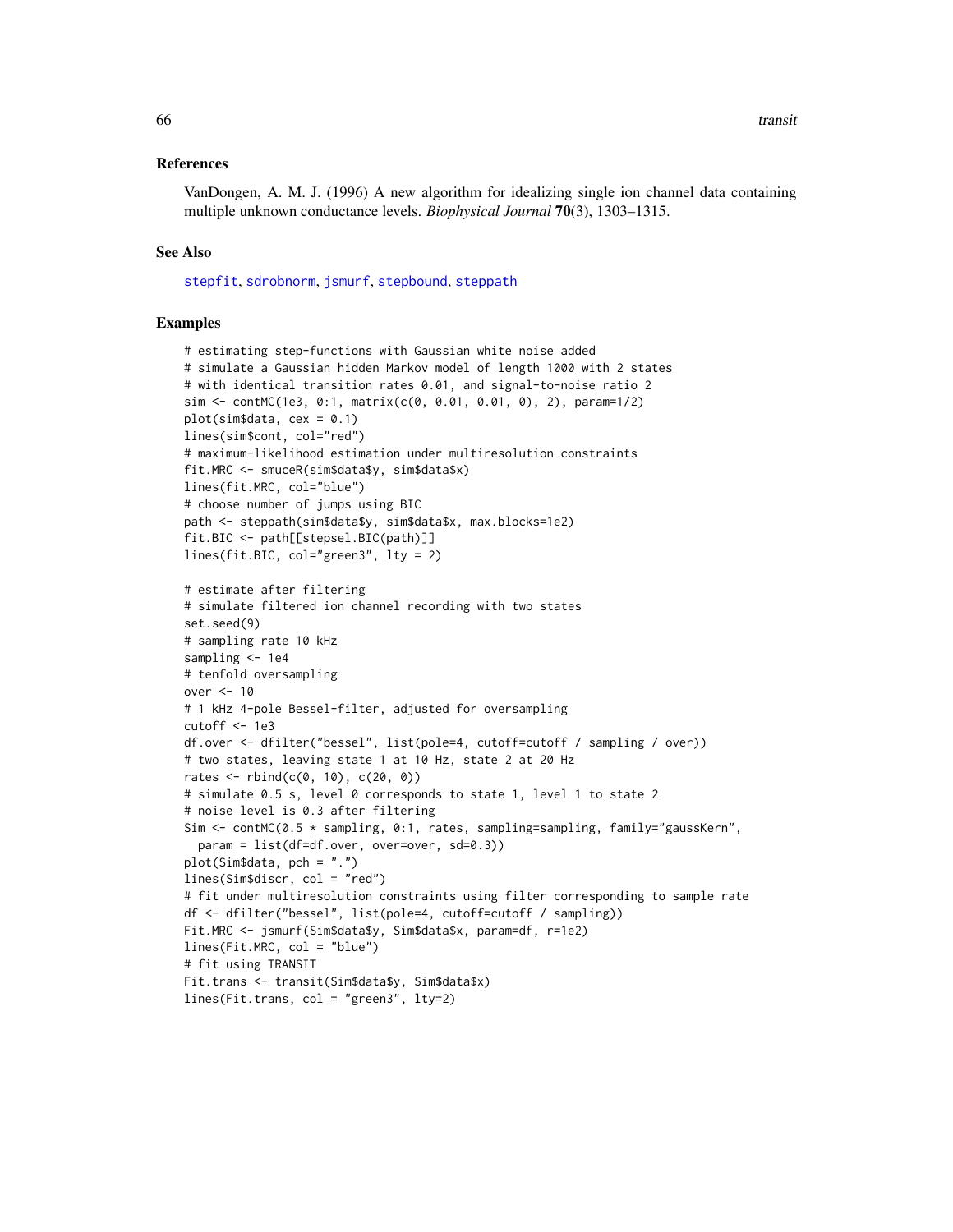# <span id="page-66-0"></span>Index

∗ datasets MRC.1000, [39](#page-38-0) MRC.asymptotic, [39](#page-38-0) MRC.asymptotic.dyadic, [40](#page-39-0) ∗ distribution family, [28](#page-27-0) parametricFamily, [41](#page-40-0) ∗ math BesselPolynomial, [8](#page-7-0) ∗ nonparametric bounds, [9](#page-8-0) compareBlocks, [10](#page-9-0) computeBounds, [12](#page-11-0) computeStat, [15](#page-14-0) contMC, [17](#page-16-0) critVal, [19](#page-18-0) jsmurf, [30](#page-29-0) jumpint, [32](#page-31-0) monteCarloSimulation, [34](#page-33-0) MRC, [36](#page-35-0) neighbours, [41](#page-40-0) sdrobnorm, [46](#page-45-0) smuceR, [47](#page-46-0) stepblock, [49](#page-48-0) stepbound, [51](#page-50-0) stepcand, [52](#page-51-0) stepFit, [54](#page-53-0) stepfit, [57](#page-56-0) steppath, [60](#page-59-0) stepR-package, [2](#page-1-0) stepsel, [62](#page-61-0) testSmallScales, [63](#page-62-0) transit, [65](#page-64-0) ∗ package stepR-package, [2](#page-1-0) ∗ ts dfilter, [26](#page-25-0) .testSmallScales *(*testSmallScales*)*, [63](#page-62-0) [.bounds *(*bounds*)*, [9](#page-8-0)

[.data.frame, *[50](#page-49-0)*, *[59](#page-58-0)* [.stepblock *(*stepblock*)*, [49](#page-48-0) [.stepfit *(*stepfit*)*, [57](#page-56-0) [[.steppath *(*steppath*)*, [60](#page-59-0) AIC, *[59](#page-58-0)*, *[61](#page-60-0)* as.integer, *[46](#page-45-0)* assign, *[9](#page-8-0)*, *[37](#page-36-0)* attr, *[50](#page-49-0)*, *[59](#page-58-0)*, *[62](#page-61-0)* attribute, *[21,](#page-20-0) [22](#page-21-0)* attributes, *[35](#page-34-0)* bessel, *[8](#page-7-0)* BesselPolynomial, *[3](#page-2-0)*, [8,](#page-7-0) *[27](#page-26-0)* bounds, *[3](#page-2-0)*, [9,](#page-8-0) *[31](#page-30-0)*, *[48](#page-47-0)*, *[51,](#page-50-0) [52](#page-51-0)*, *[62](#page-61-0)* character, *[23](#page-22-0)* chi *(*MRC*)*, [36](#page-35-0) class, *[27](#page-26-0)* compareBlocks, *[3,](#page-2-0) [4](#page-3-0)*, [10](#page-9-0) computeBounds, *[3,](#page-2-0) [4](#page-3-0)*, *[9,](#page-8-0) [10](#page-9-0)*, [12,](#page-11-0) *[16](#page-15-0)*, *[25](#page-24-0)* computeStat, *[3,](#page-2-0) [4](#page-3-0)*, *[14](#page-13-0)*, [15,](#page-14-0) *[35](#page-34-0)*, *[42](#page-41-0)*, *[45](#page-44-0)* confband, *[31](#page-30-0)*, *[48](#page-47-0)*, *[52](#page-51-0)*, *[56](#page-55-0)* confband *(*jumpint*)*, [32](#page-31-0) connection, *[24](#page-23-0)* connections, *[24](#page-23-0)* contMC, *[3](#page-2-0)*, *[11](#page-10-0)*, [17](#page-16-0) convolve, *[27](#page-26-0)* critVal, *[3,](#page-2-0) [4](#page-3-0)*, *[12](#page-11-0)[–14](#page-13-0)*, *[16](#page-15-0)*, [19,](#page-18-0) *[35](#page-34-0)*, *[45](#page-44-0)*, *[54](#page-53-0)[–56](#page-55-0)*, *[64](#page-63-0)* data.frame, *[10,](#page-9-0) [11](#page-10-0)*, *[13](#page-12-0)*, *[15](#page-14-0)*, *[18](#page-17-0)*, *[33](#page-32-0)*, *[50](#page-49-0)* dbinom, *[28](#page-27-0)* dfilter, *[3](#page-2-0)*, *[8](#page-7-0)*, *[18](#page-17-0)*, [26,](#page-25-0) *[28](#page-27-0)*, *[31](#page-30-0)* diff, *[46,](#page-45-0) [47](#page-46-0)* Distributions, *[28](#page-27-0)*, *[43](#page-42-0)* dnorm, *[28](#page-27-0)* dpois, *[28](#page-27-0)*

environment, *[23](#page-22-0)*, *[25](#page-24-0)*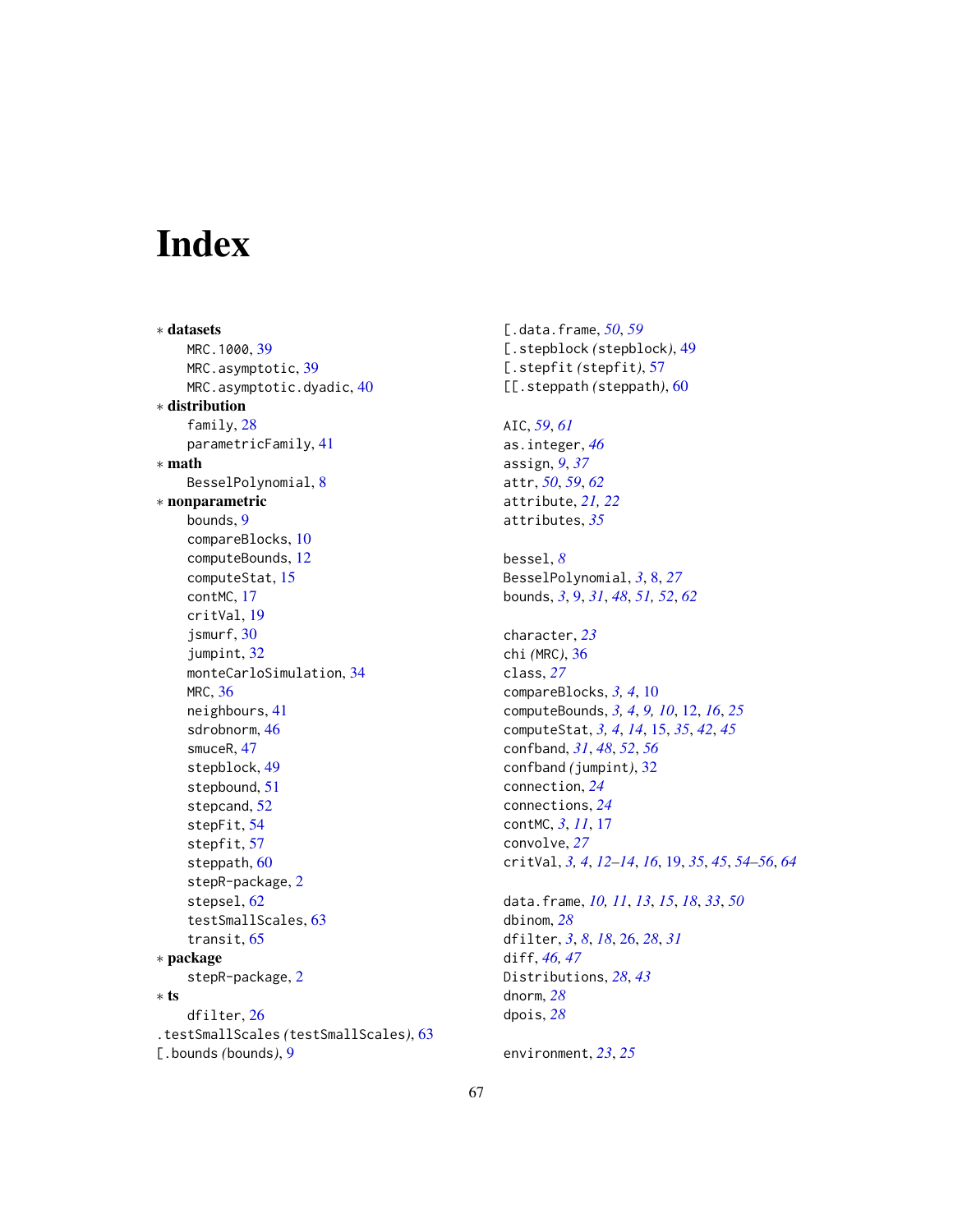family, *[3](#page-2-0)*, *[9,](#page-8-0) [10](#page-9-0)*, *[18](#page-17-0)*, *[27](#page-26-0)*, [28,](#page-27-0) *[31](#page-30-0)*, *[47,](#page-46-0) [48](#page-47-0)*, *[50,](#page-49-0) [51](#page-50-0)*, *[53](#page-52-0)*, *[59](#page-58-0)*, *[61](#page-60-0)*, *[63](#page-62-0)*, *[65](#page-64-0)* filter, *[27](#page-26-0)* findInterval, *[41](#page-40-0)* fitted, *[59](#page-58-0)* fitted.stepfit *(*stepfit*)*, [57](#page-56-0) function, *[37](#page-36-0)*

getCacheRootPath, *[23](#page-22-0)* global environment, *[23](#page-22-0)*

integer, *[18](#page-17-0)*, *[28](#page-27-0)*, *[34](#page-33-0)* interval system, *[42](#page-41-0)* intervalSystem, *[3,](#page-2-0) [4](#page-3-0)*, *[13–](#page-12-0)[16](#page-15-0)*, *[20](#page-19-0)*, *[25](#page-24-0)*, [29,](#page-28-0) *[34,](#page-33-0) [35](#page-34-0)*, *[55,](#page-54-0) [56](#page-55-0)* intervalsystem *(*intervalSystem*)*, [29](#page-28-0) is.element, *[41](#page-40-0)*

jsmurf, *[3,](#page-2-0) [4](#page-3-0)*, *[18](#page-17-0)*, [30,](#page-29-0) *[38](#page-37-0)*, *[51,](#page-50-0) [52](#page-51-0)*, *[66](#page-65-0)* jumpint, *[31](#page-30-0)*, [32,](#page-31-0) *[48](#page-47-0)*, *[52](#page-51-0)*, *[56](#page-55-0)*

kMRC.pvalue *(*MRC*)*, [36](#page-35-0) kMRC.quant *(*MRC*)*, [36](#page-35-0) kMRC.simul *(*MRC*)*, [36](#page-35-0)

length.steppath *(*steppath*)*, [60](#page-59-0) lines, *[33](#page-32-0)*, *[50](#page-49-0)* lines.confband *(*jumpint*)*, [32](#page-31-0) lines.stepblock *(*stepblock*)*, [49](#page-48-0) lines.stepfit *(*stepfit*)*, [57](#page-56-0) list, *[15](#page-14-0)*, *[18](#page-17-0)*, *[21](#page-20-0)[–24](#page-23-0)*, *[27](#page-26-0)*, *[60,](#page-59-0) [61](#page-60-0)*, *[64](#page-63-0)* loadCache, *[23](#page-22-0)* logical, *[10](#page-9-0)*, *[31](#page-30-0)*, *[33](#page-32-0)*, *[37](#page-36-0)*, *[48](#page-47-0)*, *[51,](#page-50-0) [52](#page-51-0)*, *[55](#page-54-0)*, *[59](#page-58-0)* logLik, *[59](#page-58-0)*, *[61](#page-60-0)* logLik.stepfit *(*stepfit*)*, [57](#page-56-0) logLik.steppath *(*steppath*)*, [60](#page-59-0) lowpassFilter, *[42](#page-41-0)*

match, *[41](#page-40-0)* matrix, *[18](#page-17-0)* monteCarloSimulation, *[3](#page-2-0)*, *[12–](#page-11-0)[14](#page-13-0)*, *[16](#page-15-0)*, *[19](#page-18-0)*, *[21](#page-20-0)*, *[23](#page-22-0)*, *[25](#page-24-0)*, [34,](#page-33-0) *[36](#page-35-0)*, *[38](#page-37-0)*, *[42](#page-41-0)*, *[45](#page-44-0)*, *[54](#page-53-0)*, *[56](#page-55-0)* MRC, *[3](#page-2-0)*, [36](#page-35-0) MRC.1000, *[3](#page-2-0)*, [39](#page-38-0) MRC.asymptotic, *[3](#page-2-0)*, *[31](#page-30-0)*, [39,](#page-38-0) *[48](#page-47-0)* MRC.asymptotic.dyadic, *[3](#page-2-0)*, [40](#page-39-0) MRCoeff *(*MRC*)*, [36](#page-35-0)

neighbors *(*neighbours*)*, [41](#page-40-0) neighbours, *[3](#page-2-0)*, [41](#page-40-0)

Normal, *[27](#page-26-0)* numeric, *[10](#page-9-0)*, *[18](#page-17-0)*, *[27,](#page-26-0) [28](#page-27-0)*, *[39,](#page-38-0) [40](#page-39-0)*, *[42](#page-41-0)* order, *[14](#page-13-0)* par, *[33](#page-32-0)* parametricFamily, *[3,](#page-2-0) [4](#page-3-0)*, *[12](#page-11-0)[–16](#page-15-0)*, *[20,](#page-19-0) [21](#page-20-0)*, *[25](#page-24-0)*, *[28,](#page-27-0) [29](#page-28-0)*, *[34,](#page-33-0) [35](#page-34-0)*, [41,](#page-40-0) *[45](#page-44-0)*, *[47](#page-46-0)*, *[55,](#page-54-0) [56](#page-55-0)* parametricfamily *(*parametricFamily*)*, [41](#page-40-0) penalties *(*penalty*)*, [44](#page-43-0) penalty, *[3,](#page-2-0) [4](#page-3-0)*, *[14](#page-13-0)*, *[16](#page-15-0)*, *[20](#page-19-0)*, *[25](#page-24-0)*, *[34,](#page-33-0) [35](#page-34-0)*, *[42](#page-41-0)*, [44,](#page-43-0) *[56](#page-55-0)* plot, *[50](#page-49-0)* plot.default, *[50](#page-49-0)* plot.stepblock *(*stepblock*)*, [49](#page-48-0) plot.stepfit *(*stepfit*)*, [57](#page-56-0) points, *[33](#page-32-0)* points.jumpint *(*jumpint*)*, [32](#page-31-0) polyroot, *[8](#page-7-0)* print.dfilter *(*dfilter*)*, [26](#page-25-0) print.stepblock *(*stepblock*)*, [49](#page-48-0) print.stepfit *(*stepfit*)*, [57](#page-56-0) print.steppath *(*steppath*)*, [60](#page-59-0) quantile, *[37,](#page-36-0) [38](#page-37-0)* R.cache, *[4](#page-3-0)*, *[13](#page-12-0)*, *[23](#page-22-0)*, *[56](#page-55-0)* RDS, *[4](#page-3-0)*, *[13](#page-12-0)*, *[23,](#page-22-0) [24](#page-23-0)*, *[56](#page-55-0)* residuals, *[59](#page-58-0)* residuals.stepfit *(*stepfit*)*, [57](#page-56-0) rnorm, *[42,](#page-41-0) [43](#page-42-0)* saveCache, *[23](#page-22-0)*

sd, *[47](#page-46-0)* sdrobnorm, *[3,](#page-2-0) [4](#page-3-0)*, *[28](#page-27-0)*, *[31](#page-30-0)*, *[42,](#page-41-0) [43](#page-42-0)*, [46,](#page-45-0) *[48](#page-47-0)*, *[65,](#page-64-0) [66](#page-65-0)* set.seed, *[34](#page-33-0)* smuceR, *[3](#page-2-0)*, *[38](#page-37-0)[–40](#page-39-0)*, [47,](#page-46-0) *[51,](#page-50-0) [52](#page-51-0)* step, *[50](#page-49-0)* stepblock, *[3](#page-2-0)*, *[10,](#page-9-0) [11](#page-10-0)*, *[18](#page-17-0)*, *[33](#page-32-0)*, [49,](#page-48-0) *[59](#page-58-0)* stepbound, *[10](#page-9-0)*, *[18](#page-17-0)*, *[31](#page-30-0)[–33](#page-32-0)*, *[38](#page-37-0)*, *[48](#page-47-0)*, [51,](#page-50-0) *[59](#page-58-0)*, *[63](#page-62-0)*, *[66](#page-65-0)* stepcand, *[3](#page-2-0)*, *[41](#page-40-0)*, *[51](#page-50-0)*, [52,](#page-51-0) *[58](#page-57-0)*, *[60,](#page-59-0) [61](#page-60-0)* stepFit, *[2](#page-1-0)[–4](#page-3-0)*, *[14](#page-13-0)*, *[16](#page-15-0)*, *[25](#page-24-0)*, *[47,](#page-46-0) [48](#page-47-0)*, [54](#page-53-0) stepfit, *[3](#page-2-0)*, *[11](#page-10-0)*, *[15](#page-14-0)*, *[31,](#page-30-0) [32](#page-31-0)*, *[48](#page-47-0)*, *[50](#page-49-0)*, *[52,](#page-51-0) [53](#page-52-0)*, *[56](#page-55-0)*, [57,](#page-56-0) *[61](#page-60-0)*, *[63](#page-62-0)*, *[65,](#page-64-0) [66](#page-65-0)* steppath, *[3](#page-2-0)*, *[18](#page-17-0)*, *[53](#page-52-0)*, *[59](#page-58-0)*, [60,](#page-59-0) *[62,](#page-61-0) [63](#page-62-0)*, *[66](#page-65-0)* steppath.stepcand, *[53](#page-52-0)* stepR *(*stepR-package*)*, [2](#page-1-0) stepR-package, [2](#page-1-0) stepsel, *[3](#page-2-0)*, *[38](#page-37-0)*, *[52](#page-51-0)*, *[59](#page-58-0)*, [62](#page-61-0)